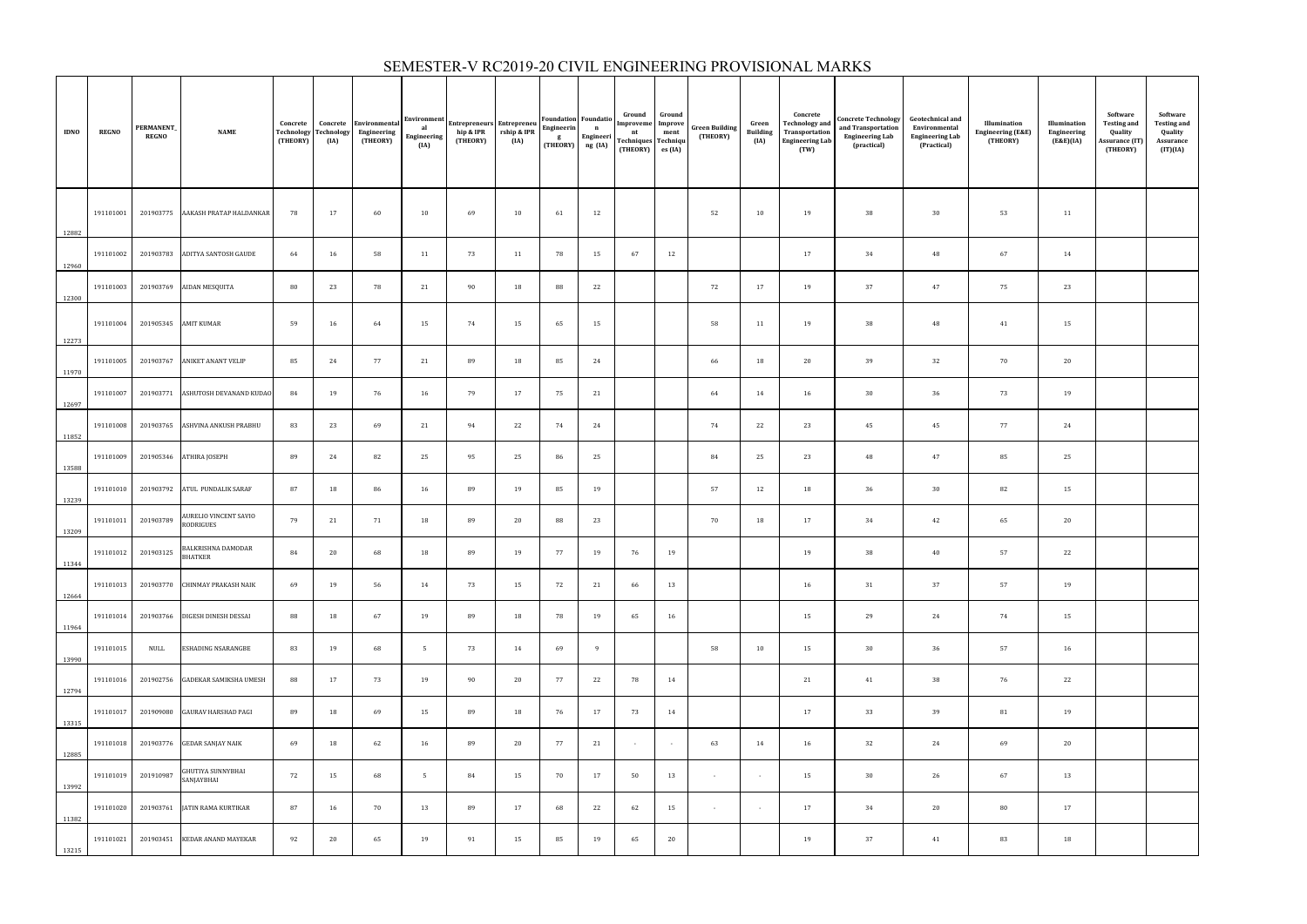| 13991 | 191101022 | 201910986 | KEVIRENUO HUOZHA                  | 88 | 20  | 74 | 19              | 92 | 21 | 86 | 23 |        |                | 66 | 15 | 18     | 35     | 24 | 83 | 20 |  |
|-------|-----------|-----------|-----------------------------------|----|-----|----|-----------------|----|----|----|----|--------|----------------|----|----|--------|--------|----|----|----|--|
| 13512 | 191101023 | 201903797 | KIRAN PANDURANG MIRASHI           | 64 | 17  | 62 | 13              | 89 | 15 | 66 | 16 |        |                | 58 | 11 | 15     | 29     | 24 | 53 | 13 |  |
| 13498 | 191101024 | 201902758 | KOTKAR AVDHOOT VIJAYKANT          | 70 | 16  | 61 | 14              | 72 | 18 | 66 | 20 | 60     | 10             |    |    | 15     | 29     | 32 | 66 | 12 |  |
| 12012 | 191101025 | 201903768 | KUNAL DIVAKAR PAGI                | 88 | 18  | 70 | 13              | 85 | 18 | 77 | 15 |        |                | 58 | 13 | 15     | 30     | 37 | 74 | 20 |  |
| 13226 | 191101026 | 201903790 | LATISH NAGESH GAONKAR             | 71 | 17  | 54 | 12              | 68 | 18 | 78 | 19 |        |                | 60 | 14 | 17     | 34     | 42 | 65 | 17 |  |
| 11398 | 191101027 | 201903763 | LAXMI OLI                         | 85 | 20  | 71 | 21              | 83 | 19 | 81 | 23 |        |                | 60 | 17 | 18     | 36     | 42 | 83 | 21 |  |
| 14011 | 191101028 | 201909139 | LILIAN                            | 87 | 18  | 55 | 19              | 70 | 19 | 73 | 21 |        |                | 56 | 15 | 15     | 30     | 38 | 68 | 18 |  |
| 13495 | 191101029 |           | 201903795 MAHESH MOHAN DABHALE    | 89 | 17  | 67 | 15              | 85 | 20 | 86 | 22 |        |                | 67 | 15 | 19     | 37     | 20 | 70 | 21 |  |
| 12639 | 191101030 | 201903400 | MAITHILY MAHESH<br>HADFADKAR      | 88 | 22  | 68 | 19              | 90 | 19 | 75 | 23 |        |                | 69 | 19 | 19     | 38     | 43 | 73 | 24 |  |
| 13985 | 191101031 | 201906207 | <b>MALIK FAIZAN HUSSAIN</b>       | 71 | 22  | 65 | 19              | 89 | 16 | 84 | 23 | 76     | 23             |    |    | 16     | 32     | 22 | 70 | 20 |  |
| 13230 | 191101033 | 201903791 | MRINMAYI BABI PAL                 | 89 | 20  | 74 | 13              | 89 | 22 | 85 | 22 |        |                | 63 | 18 | 17     | 34     | 41 | 79 | 17 |  |
| 11646 | 191101034 | 201903764 | NEHA ANIL PALEKAR                 | 71 | 21  | 84 | 23              | 95 | 24 | 92 | 23 | 94     | 24             |    |    | 23     | 45     | 48 | 79 | 25 |  |
| 11390 | 191101035 | 201903762 | NITESH VITHU JALMI                | 71 | 0.6 | 53 | 11              | 73 | 12 | 78 | 10 | 60     | 11             |    |    | Absent | Absent | 20 | 67 | 10 |  |
| 13575 | 191101036 |           | 201902841 OMKAR PRADEEP HALARNKAR | 72 | 17  | 51 | 10              | 70 | 15 | 76 | 12 |        |                | 61 | 14 | 18     | 35     | 20 | 63 | 12 |  |
| 13073 | 191101037 | 201903786 | PARAS UMAKANT NAIK                | 90 | 18  | 58 | 10              | 83 | 16 | 85 | 19 |        |                | 58 | 13 | 19     | 37     | 36 | 78 | 21 |  |
| 13100 | 191101038 | 201903127 | PRAJYOT GOKULDAS<br>KOMARPANT     | 89 | 20  | 56 | 14              | 88 | 17 | 81 | 21 |        |                | 64 | 13 | 18     | 36     | 42 | 75 | 23 |  |
|       | 191101039 | 201903454 | PRANITA CHANDRAKANT<br>POSNAIK    | 81 | 20  | 65 | 21              | 89 | 22 | 80 | 22 |        |                | 64 | 16 | 17     | 35     | 47 | 72 | 25 |  |
| 13567 | 191101040 | 201902840 | PRATHAMESH GOVIND PAL             | 76 | 22  | 68 | 12              | 75 | 18 | 80 | 18 | 80     | 19             |    |    | 21     | 42     | 48 | 68 | 20 |  |
| 13166 | 191101041 | 201903128 | PRATHMESH FAKIR GAONKAR           | 89 | 16  | 65 | - 9             | 58 | 10 | 73 | 10 | 58     | 18             |    |    | 17     | 34     | 24 | 62 | 15 |  |
| 13302 | 191101042 | 201902757 | PRAVESH PREMCHAND GUPTA           | 86 | 18  | 75 | 15              | 87 | 10 | 80 | 15 |        |                | 59 | 12 | 19     | 37     | 24 | 74 | 21 |  |
| 13032 |           |           |                                   |    |     |    | $7\overline{ }$ | 89 |    |    |    |        | $\sim 10^{-1}$ |    |    |        |        |    |    |    |  |
| 13229 | 191101043 | 201909970 | RAFA RIAZUDDIN SHEIKH             | 88 | 16  | 77 | - 9             |    | 10 | 56 | 14 | $\sim$ |                | 60 | 13 | 17     | 35     | 15 | 63 | 13 |  |
| 11571 | 191101044 | 201906205 | RITIK GUPTA                       | 75 | 17  | 40 |                 | 91 | 14 | 80 | 14 |        |                | 63 | 10 | 16     | 31     | 20 | 78 | 10 |  |
| 12917 | 191101046 | 201903778 | RIZWAN ISMAIL KARIANGALA          | 88 | 20  | 71 | 10              | 89 | 20 | 87 | 22 |        |                | 60 | 14 | 16     | 31     | 20 | 81 | 19 |  |
| 13536 | 191101047 |           | 201903406 RUTUJA GAJANAN CHARI    | 89 | 19  | 69 | 13              | 88 | 16 | 84 | 22 | 74     | 14             |    |    | 18     | 36     | 35 | 74 | 16 |  |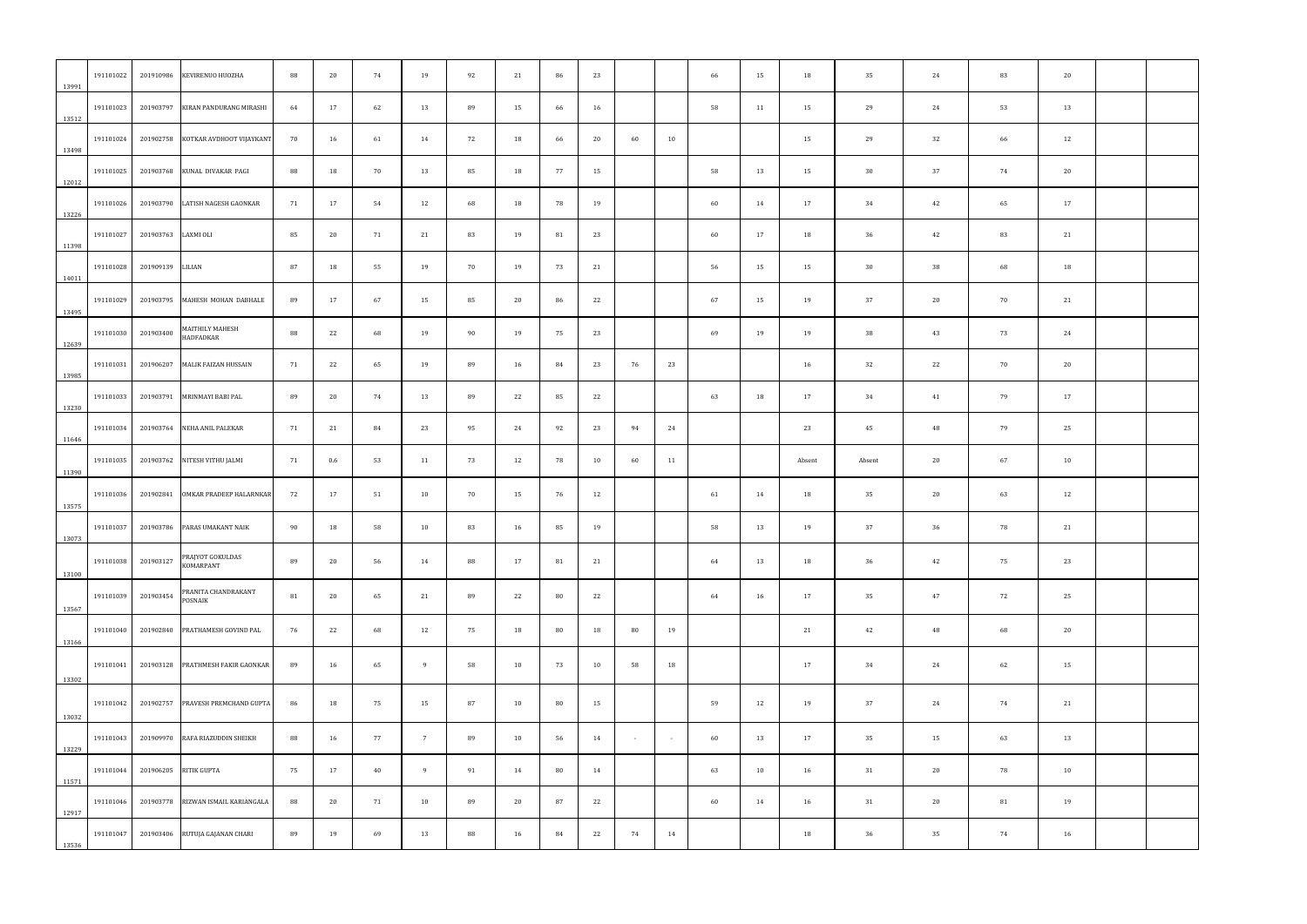| 22<br>12<br>19                                                                                                       |
|----------------------------------------------------------------------------------------------------------------------|
|                                                                                                                      |
|                                                                                                                      |
|                                                                                                                      |
| 24                                                                                                                   |
| 20                                                                                                                   |
| 21                                                                                                                   |
| 14                                                                                                                   |
| 13                                                                                                                   |
| 19                                                                                                                   |
| 19                                                                                                                   |
| 17                                                                                                                   |
| 23                                                                                                                   |
| 15                                                                                                                   |
| 12                                                                                                                   |
| 23                                                                                                                   |
| 12                                                                                                                   |
| 16                                                                                                                   |
| 21                                                                                                                   |
| 18                                                                                                                   |
| 24                                                                                                                   |
| 18                                                                                                                   |
| 23                                                                                                                   |
| 90<br>24                                                                                                             |
| 70<br>79<br>58<br>59<br>64<br>54<br>66<br>75<br>63<br>67<br>58<br>64<br>64<br>69<br>62<br>66<br>70<br>66<br>70<br>81 |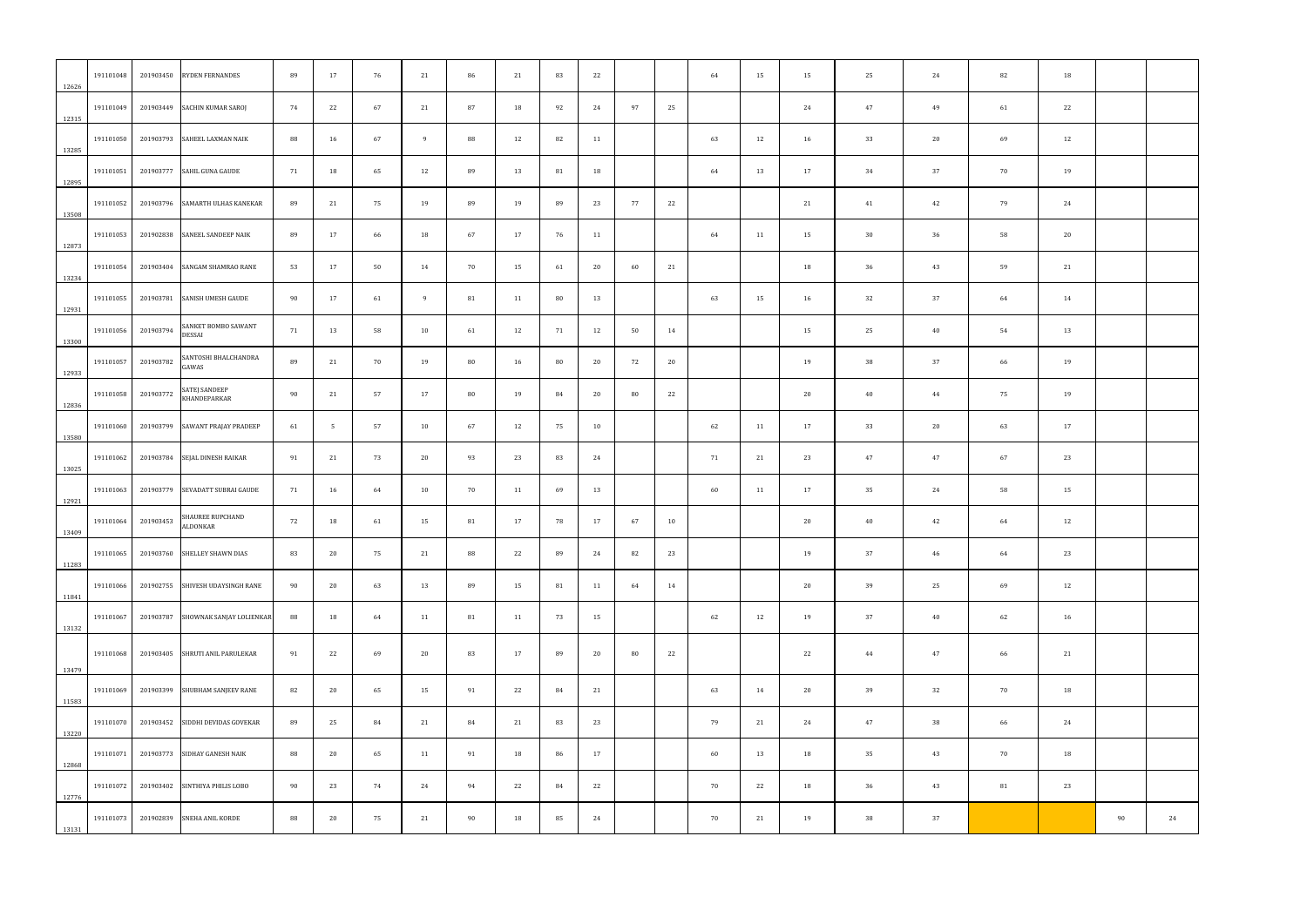| 13151 | 191101074 | 201903788              | SRISHTI SHANTARAM<br>KOLVENKAR      | 90 | 21 | 73 | 23              | 93 | 21 | 84 | 24 |    |    | 70 | 22 | 22 | 44 | 44 | 85 | 19 |    |    |
|-------|-----------|------------------------|-------------------------------------|----|----|----|-----------------|----|----|----|----|----|----|----|----|----|----|----|----|----|----|----|
| 11609 | 191101075 |                        | 201909142 SUMIT SINGH NEGI          | 79 | 20 | 64 | 13              | 85 | 16 | 81 | 14 |    |    | 51 | 10 | 15 | 25 | 37 |    |    | 78 | 16 |
| 13071 | 191101076 | 201903785              | TANVI SUHAS NAIK                    | 89 | 22 | 62 | 18              | 90 | 18 | 73 | 19 |    |    | 63 | 18 | 17 | 34 | 44 | 64 | 21 |    |    |
| 12922 | 191101077 | 201903780              | UTKARSHA UMAKANT NAIK               | 89 | 19 | 62 | 13              | 91 | 18 | 73 | 19 |    |    | 62 | 14 | 18 | 35 | 35 | 78 | 20 |    |    |
| 13070 | 191101078 | 201903126              | VAISHNAVI DILIP NAIK                | 89 | 21 | 68 | 17              | 91 | 16 | 83 | 22 |    |    | 64 | 19 | 18 | 36 | 44 | 71 | 23 |    |    |
| 12870 | 191101079 | 201903774              | VEDANT RATNAKAR NAIK<br>SHIRODKAR   | 88 | 18 | 61 | 15              | 73 | 17 | 70 | 21 |    |    | 57 | 12 | 18 | 36 | 38 | 58 | 18 |    |    |
| 13353 | 191101081 |                        | 201807149 VELIP VIRAJ ANAND         | 88 | 16 | 71 | 10              | 91 | 16 | 77 | 12 | 76 | 14 |    |    | 15 | 25 | 35 | 75 | 14 |    |    |
| 13558 | 191101082 | 201903798              | VIRENDRA SINGH<br>PARVATSINGH BHATI | 89 | 16 | 73 | 18              | 91 | 18 | 79 | 22 | 54 | 15 |    |    | 17 | 34 | 26 | 82 | 17 |    |    |
| 11687 | 191101083 | 201902837              | <b>WALTER TAVARES</b>               | 75 | 19 | 60 | 13              | 73 | 13 | 67 | 18 |    |    | 62 | 13 | 19 | 38 | 48 | 69 | 16 |    |    |
| 11610 | 191101084 |                        | 201903491 YASH MILIND KELEKAR       | 89 | 17 | 74 | 15              | 73 | 19 | 82 | 21 |    |    | 50 | 10 | 18 | 36 | 44 | 71 | 18 |    |    |
| 12209 | 191101085 |                        | 201909949 PARAB RITVIZ BHIVA        | 69 | 19 | 42 | $7\overline{ }$ | 57 | 11 | 53 | 13 | 50 | 15 |    |    | 16 | 32 | 30 | 48 | 15 |    |    |
| 13247 | 191101086 | 201903932              | PRADNYA DNYANESHWAR<br>BHAGAT       | 71 | 12 | 71 | 13              | 82 | 17 | 78 | 13 |    |    | 65 | 12 | 16 | 36 | 40 | 68 | 14 |    |    |
| 11694 | 191101087 | 201903413              | RONALDO GAMA                        | 88 | 21 | 70 | 19              | 93 | 20 | 82 | 23 | 93 | 23 |    |    | 22 | 44 | 48 | 73 | 21 |    |    |
| 14069 | 201201001 | 202010546              | KACHHAWA FARHAN                     | 83 | 23 | 89 | 23              | 91 | 19 | 84 | 24 | 93 | 24 |    |    | 23 | 45 | 45 | 77 | 23 |    |    |
| 14073 | 201201002 |                        | 202010547 LOURENCO JOEVITA THERIZA  | 90 | 22 | 86 | 20              | 91 | 23 | 84 | 24 | 93 | 23 |    |    | 18 | 35 | 47 | 72 | 24 |    |    |
| 14075 | 201201003 | 202010555              | <b>RISHAN KHAN</b>                  | 89 | 20 | 77 | 21              | 90 | 22 | 81 | 23 | 85 | 22 |    |    | 16 | 33 | 20 | 79 | 18 |    |    |
| 14074 | 201201004 |                        | 202011048 SHAIKH AFTAB HUSSAIN      | 84 | 19 | 74 | 21              | 93 | 21 | 88 | 23 | 76 | 22 |    |    | 17 | 35 | 40 | 77 | 15 |    |    |
| 14072 | 201201005 | 202010539              | SHAIKH DADAPIR ISMAIL               | 81 | 22 | 77 | 20              | 88 | 20 | 90 | 24 | 78 | 22 |    |    | 21 | 41 | 22 | 77 | 23 |    |    |
| 14070 | 201201006 | 202010556              | SOURABH PRAKASH GUNAGI              | 68 | 23 | 85 | 22              | 80 | 21 | 95 | 24 | 97 | 25 |    |    | 20 | 40 | 45 | 70 | 22 |    |    |
| 14076 | 201201007 | 202011049              | THANEKAR DIKSHITA DEVU              | 90 | 21 | 85 | 20              | 91 | 21 | 91 | 24 |    |    | 63 | 18 | 21 | 41 | 44 | 81 | 24 |    |    |
| 14071 | 201201008 | 202010554              | YALLALINGAPPA NAGAPPA<br>BARIGIDADA | 74 | 21 | 83 | 23              | 80 | 21 | 87 | 23 | 97 | 23 |    |    | 19 | 38 | 48 | 68 | 20 |    |    |
| 12029 | 191101045 | 201909130 Ritish Desai |                                     | 70 | 17 | 63 | 10              | 81 | 17 | 78 | 18 |    |    | 57 | 15 | 19 | 37 | 24 | 58 | 19 |    |    |
| 12175 | 191101061 | 201906206              | Sayyaf Shaikh                       | 91 | 19 | 59 | 14              | 69 | 15 | 50 | 19 |    |    | 56 | 11 | 15 | 25 | 22 | 45 | 16 |    |    |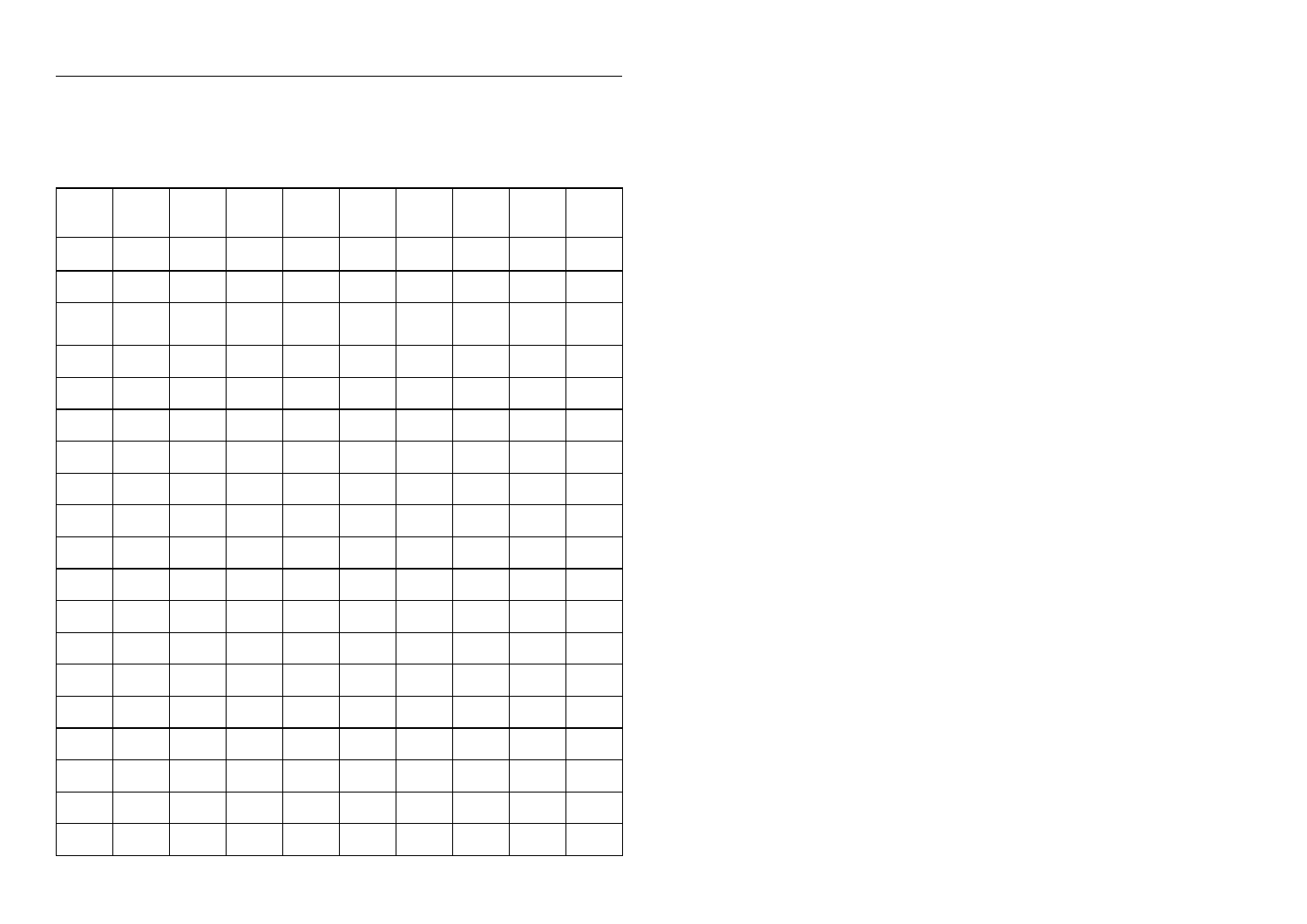| Regno                         | <b>PERMANENT</b><br><b>REGNO</b> | Name                                           | Manufactu<br>$$\,{\rm ring}$$ Technolog<br>$y-I$<br>(THEORY) | Manufactu<br>ring<br>Technolog<br>$y-I (IA)$ |    |                         |       |                 |    |    |  |    |    |    |    |  |    |    |    |    |    |    | Electric Internet<br>Drives of<br>(E&E) Things(I<br>(IA) T)(THEO<br>RY) | Internet<br>of Things<br>(IT)<br>(IA) | Occupation<br>al Safety &<br>Health<br>Assessment<br>(CIVIL)<br>(THEORY) | and Safety<br>and Safety<br>and Safety<br>tation &<br>and Safety<br>tation &<br>automatio<br>Automatio<br>n (ETC)<br>n (ETC)<br>(THEORY)<br>$\Gamma$ | Occupatio Electronic Electronic<br>nt n (ETC)<br>(CIVIL)(IA (THEORY) | n (ETC)<br>(IA) |    |    | Object<br><b>GREEN</b> Oriented<br>BULDIN Programmi Programm<br>G ng ing<br>(CIVIL) in Java in Java<br>(IA) (COMP) (COMP)<br>ng<br>in Java<br>(COMP)<br>(THEORY) | Object<br>Oriented<br>ing<br>in Java<br>(COMP)<br>(IA) | Soft Soft<br>Computin Computi<br>g (ETC) ng (ETC)<br>(THEORY) (IA) | <b>WEB</b><br>WEB<br>TECHNOL<br>OGY<br>COMP)<br>COMP<br>CHEORY)<br>P)(IA) |  |
|-------------------------------|----------------------------------|------------------------------------------------|--------------------------------------------------------------|----------------------------------------------|----|-------------------------|-------|-----------------|----|----|--|----|----|----|----|--|----|----|----|----|----|----|-------------------------------------------------------------------------|---------------------------------------|--------------------------------------------------------------------------|------------------------------------------------------------------------------------------------------------------------------------------------------|----------------------------------------------------------------------|-----------------|----|----|------------------------------------------------------------------------------------------------------------------------------------------------------------------|--------------------------------------------------------|--------------------------------------------------------------------|---------------------------------------------------------------------------|--|
| 191102001 201903489 CHARI     |                                  | <b>ABHISHEK UDAY</b>                           | 48                                                           | 18                                           | 73 | 15                      | 68    | 15              | 88 | 19 |  |    |    | 90 | 19 |  | 47 | 48 | 22 | 46 | 66 | 18 |                                                                         |                                       |                                                                          |                                                                                                                                                      |                                                                      |                 |    |    |                                                                                                                                                                  |                                                        |                                                                    |                                                                           |  |
| 191102003 201903425 KOTNIS    |                                  | ADITYA PUSHKAR                                 | 92                                                           | 22                                           | 85 | 23                      | 71    | 21              |    |    |  | 75 | 20 | 87 | 22 |  | 48 | 48 | 24 | 49 | 84 | 21 |                                                                         |                                       |                                                                          |                                                                                                                                                      |                                                                      |                 |    |    |                                                                                                                                                                  |                                                        |                                                                    |                                                                           |  |
| 191102085 201909090 GAWADE    |                                  | AKASH<br>RAMCHANDRA                            | 61                                                           | 17                                           | 75 | $7\overline{ }$         | 74    | 11              |    |    |  | 61 | 11 | 80 | 11 |  | 25 | 47 | 20 | 35 |    |    |                                                                         |                                       |                                                                          |                                                                                                                                                      |                                                                      |                 | 57 | 11 |                                                                                                                                                                  |                                                        |                                                                    |                                                                           |  |
| 191102004 201903158 GAAD      |                                  | <b>AMBAR YASHWANT</b>                          | 74                                                           | 23                                           | 88 | 21                      | 84    | 21              |    |    |  | 77 | 20 | 93 | 23 |  | 48 | 45 | 23 | 44 | 85 | 18 |                                                                         |                                       |                                                                          |                                                                                                                                                      |                                                                      |                 |    |    |                                                                                                                                                                  |                                                        |                                                                    |                                                                           |  |
| 191102005 201903160 MANDREKER |                                  | <b>AMEY SURESH</b>                             | 79                                                           | 23                                           | 88 | 21                      | 85    | 24              |    |    |  | 79 | 22 | 92 | 23 |  | 48 | 45 | 23 | 45 | 81 | 22 |                                                                         |                                       |                                                                          |                                                                                                                                                      |                                                                      |                 |    |    |                                                                                                                                                                  |                                                        |                                                                    |                                                                           |  |
| 191102006 201902901 PARAB     |                                  | <b>AMOGH NITIN</b>                             | 63                                                           | 21                                           | 87 | 19                      | 83    | 19              |    |    |  | 74 | 19 | 80 | 24 |  | 35 | 47 | 23 | 43 |    |    |                                                                         |                                       | 82                                                                       | 21                                                                                                                                                   |                                                                      |                 |    |    |                                                                                                                                                                  |                                                        |                                                                    |                                                                           |  |
| 191102007 201903171 DESSAI    |                                  | ANIRUDHA<br>RAJENDRA FAL                       | 62                                                           | 17                                           | 77 | 11                      | 86    | 14              | 88 | 16 |  |    |    | 81 | 18 |  | 47 | 48 | 20 | 46 |    |    |                                                                         |                                       |                                                                          |                                                                                                                                                      |                                                                      |                 | 61 | 13 |                                                                                                                                                                  |                                                        |                                                                    |                                                                           |  |
| 191102008 201903164 GAITONDE  |                                  | ANISH DIPAK SINAI                              | 81                                                           | 19                                           | 86 | 11                      | 79    | 17              |    |    |  | 70 | 16 | 88 | 18 |  | 36 | 45 | 23 | 46 | 80 | 19 |                                                                         |                                       |                                                                          |                                                                                                                                                      |                                                                      |                 |    |    |                                                                                                                                                                  |                                                        |                                                                    |                                                                           |  |
|                               |                                  | 191102009 201903422 ANKIT KEWAT                | 66                                                           | 16                                           | 67 | 15                      | 78    | 19              | 88 | 13 |  |    |    | 89 | 12 |  | 34 | 45 | 21 | 43 |    |    |                                                                         |                                       |                                                                          |                                                                                                                                                      |                                                                      |                 | 66 | 14 |                                                                                                                                                                  |                                                        |                                                                    |                                                                           |  |
| 191102010 201903423 YADAV     |                                  | ANKIT SANJAY                                   | 40                                                           | 10                                           | 61 | $\overline{\mathbf{3}}$ | $-57$ | 10              | 64 | 13 |  |    |    | 64 | 12 |  | 25 | 45 | 12 | 30 |    |    |                                                                         |                                       |                                                                          |                                                                                                                                                      |                                                                      |                 | 40 | 11 |                                                                                                                                                                  |                                                        |                                                                    |                                                                           |  |
| 191102011 201903431 RAIKAR    |                                  | ASHISH MOHAN                                   | 79                                                           | 17                                           | 86 | 16                      | 83    | 21              | 90 | 19 |  |    |    | 93 | 21 |  | 46 | 48 | 22 | 42 |    |    |                                                                         |                                       | 77                                                                       | 18                                                                                                                                                   |                                                                      |                 |    |    |                                                                                                                                                                  |                                                        |                                                                    |                                                                           |  |
| 191102012 201909137 ASHUTOSH  |                                  |                                                | 55                                                           | 10                                           | 67 | 6                       | 85    | 11              | 88 | 20 |  |    |    | 84 | 11 |  | 42 | 47 | 18 | 40 |    |    |                                                                         |                                       |                                                                          |                                                                                                                                                      |                                                                      |                 | 51 | 10 |                                                                                                                                                                  |                                                        |                                                                    |                                                                           |  |
| 191102013 201906225 FERNANDES |                                  | <b>CALVIN RENATO</b>                           | 86                                                           | 20                                           | 92 | 15                      | 79    | 20              | 98 | 25 |  |    |    | 92 | 20 |  | 48 | 48 | 24 | 48 | 81 | 18 |                                                                         |                                       |                                                                          |                                                                                                                                                      |                                                                      |                 |    |    |                                                                                                                                                                  |                                                        |                                                                    |                                                                           |  |
| 191102014 201903172 KAVLEKAR  |                                  | <b>CHAITAN VITHU</b>                           | 78                                                           | 18                                           | 86 | 13                      | 86    | 20              | 87 | 17 |  |    |    | 92 | 24 |  | 48 | 47 | 19 | 45 |    |    |                                                                         |                                       | 76                                                                       | 19                                                                                                                                                   |                                                                      |                 |    |    |                                                                                                                                                                  |                                                        |                                                                    |                                                                           |  |
|                               |                                  | CHAUDHARI<br>191102015 201909140 KAMLESH JANYA | 51                                                           | 11                                           | 68 | 6                       | 59    | $7\overline{ }$ |    |    |  | 53 | 10 | 82 | 13 |  | 21 | 45 | 12 | 25 |    |    |                                                                         |                                       |                                                                          |                                                                                                                                                      |                                                                      |                 | 50 | 11 |                                                                                                                                                                  |                                                        |                                                                    |                                                                           |  |
| 191102016 201903434 NAIK      |                                  | <b>CHINMAY RAMESH</b>                          | 69                                                           | 17                                           | 86 | 12                      | 84    | 18              | 90 | 17 |  |    |    | 92 | 20 |  | 47 | 47 | 19 | 35 |    |    |                                                                         |                                       | 78                                                                       | 21                                                                                                                                                   |                                                                      |                 |    |    |                                                                                                                                                                  |                                                        |                                                                    |                                                                           |  |

### SEMESTER-V RC2019-20 MECHANICAL ENGINEERING PROVISIONAL MARKS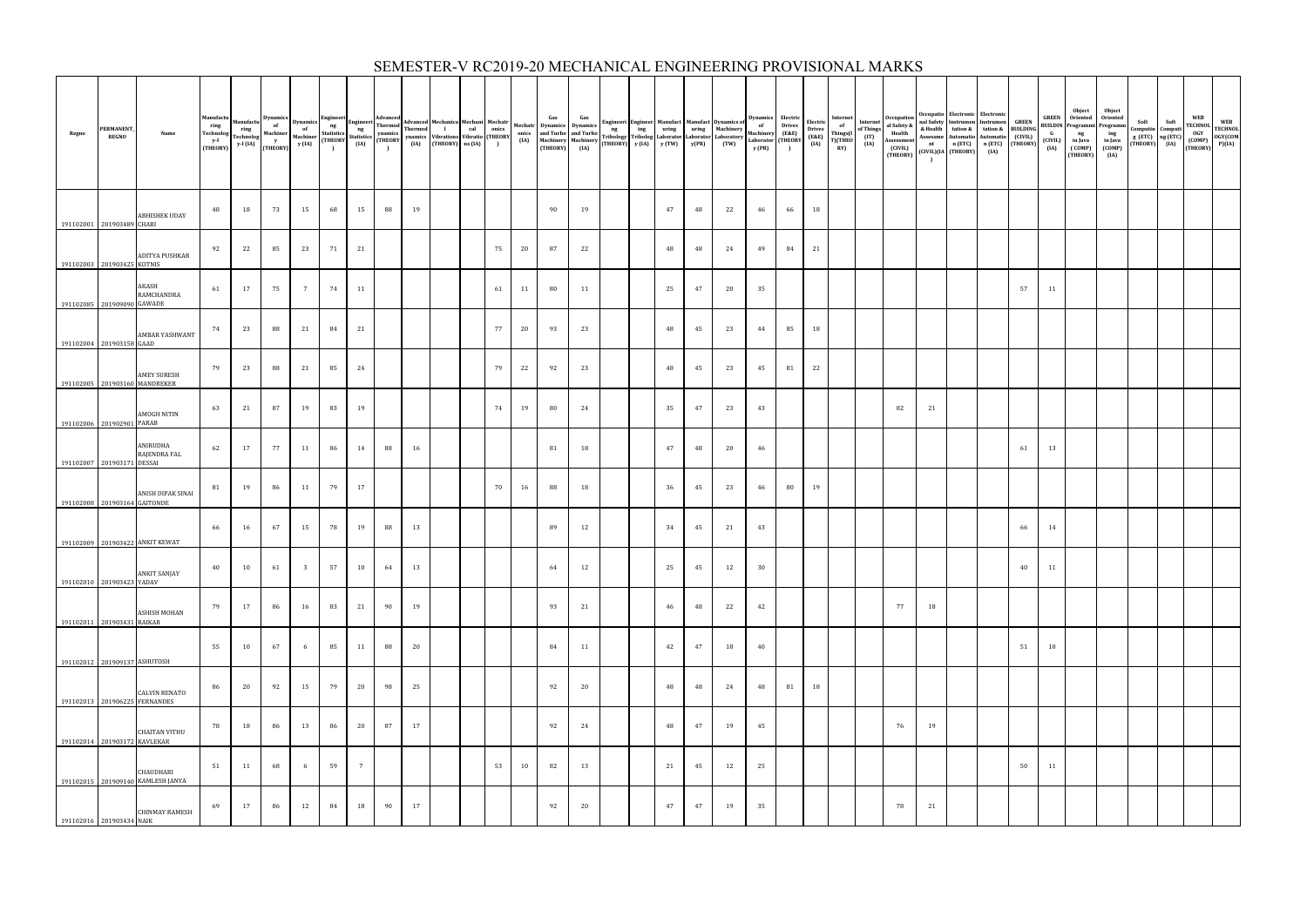| 191102017 201903163 AMONKAR                               | DATTARAJ DEEPAK                                                        | 49 | 20 | 87 | 21              | 68 | 21     |    |    |    |    | 82 | 18 |    |    | 75 | 20 | 35 | 48 | 23 | 42 |    |    |    |    |        |    |    |    |  | 75 | 24 |  |    |    |
|-----------------------------------------------------------|------------------------------------------------------------------------|----|----|----|-----------------|----|--------|----|----|----|----|----|----|----|----|----|----|----|----|----|----|----|----|----|----|--------|----|----|----|--|----|----|--|----|----|
| 191102018 201903154 CHIMULKAR                             | DEEPANSHU<br>PRASHANT                                                  | 66 | 19 | 79 | 14              | 82 | 11     | 92 | 21 |    |    |    |    | 92 | 12 |    |    | 46 | 48 | 19 | 35 |    |    |    |    | 84     | 16 |    |    |  |    |    |  |    |    |
| 201202001 202010561 SURESH                                | <b>DESSAI SUMEET</b>                                                   | 74 | 21 | 82 | 15              | 82 | 18     |    |    |    |    | 80 | 20 |    |    | 70 | 17 | 42 | 46 | 22 | 38 |    |    |    |    | 80     | 21 |    |    |  |    |    |  |    |    |
| 191102019 201909081 BORKER                                | <b>DEVARSH VIVEK</b>                                                   | 65 | 21 | 85 | 16              | 75 | 18     | 88 | 21 |    |    |    |    | 92 | 23 |    |    | 48 | 48 | 20 | 38 |    |    |    |    | 77     | 19 |    |    |  |    |    |  |    |    |
| 191102020 201903480 THAKUR                                | <b>GANDHAR SUBODH</b>                                                  | 73 | 25 | 85 | 20              | 84 | 23     |    |    | 91 | 23 |    |    |    |    | 82 | 22 | 47 | 48 | 23 | 44 | 90 | 17 |    |    |        |    |    |    |  |    |    |  |    |    |
| 191102021 201903174 VELIP                                 | <b>GANGESH KRISHNA</b>                                                 | 72 | 24 | 85 | 15              | 80 | 22     |    |    |    |    | 80 | 21 |    |    | 76 | 20 | 47 | 47 | 20 | 42 |    |    |    |    | 85     | 23 |    |    |  |    |    |  |    |    |
|                                                           | GAURIJ GURUDAS<br>191102023 201903485 GAUTHANKAR                       | 76 | 18 | 82 | 13              | 79 | 18     |    |    |    |    | 82 | 16 | 91 | 19 |    |    | 47 | 47 | 20 | 36 |    |    |    |    |        |    |    |    |  |    |    |  | 75 | 16 |
| 191102024 201903156 MALIK                                 | <b>HARSH SAGAR</b>                                                     | 69 | 21 | 86 | 16              | 79 | 19     |    |    |    |    | 78 | 19 | 92 | 21 |    |    | 47 | 46 | 20 | 40 |    |    |    |    | 82     | 21 |    |    |  |    |    |  |    |    |
| 191102025 201906228 ZANGLI                                | HARSHAD YEMO                                                           | 70 | 21 | 87 | 17              | 83 | $20\,$ |    |    |    |    | 83 | 17 |    |    | 79 | 17 | 48 | 45 | 21 | 40 |    |    |    |    | 78     | 17 |    |    |  |    |    |  |    |    |
|                                                           | <b>HERAMB ALIAS</b><br>SHRAVAN<br>191102026 201903421 SHASHIKANT CHARI | 85 | 23 | 86 | 20              | 76 | 20     |    |    |    |    | 82 | 20 |    |    | 80 | 18 | 47 | 48 | 23 | 46 |    |    |    |    |        |    | 83 | 20 |  |    |    |  |    |    |
| 191102086 201909943 NAGVEKAR                              | HRUTURAJ<br>VIJAYKUMAR                                                 | 54 | 20 | 85 | 20              | 85 | 21     | 92 | 23 |    |    |    |    | 91 | 21 |    |    | 36 | 45 | 23 | 42 |    |    |    |    | 80     | 18 |    |    |  |    |    |  |    |    |
| 201202002 202010560 SHIRODKAR                             | <b>ISHWAR</b><br>DWARKANATH                                            | 76 | 22 | 85 | 20              | 81 | 22     |    |    |    |    | 75 | 20 |    |    | 71 | 20 | 47 | 48 | 24 | 46 |    |    | 79 | 18 |        |    |    |    |  |    |    |  |    |    |
|                                                           | 191102027 201906229 ISMAIL KHAN KAROL                                  | 60 | 18 | 85 | 13              | 75 | 19     |    |    |    |    | 68 | 14 | 92 | 16 |    |    | 46 | 46 | 21 | 42 | 68 | 14 |    |    |        |    |    |    |  |    |    |  |    |    |
| 191102028 201903436 PEREIRA                               | <b>JESSIETO VALENT</b>                                                 | 68 | 22 | 78 | 10              | 83 | 21     | 88 | 14 |    |    |    |    | 91 | 19 |    |    | 48 | 48 | 19 | 36 |    |    |    |    | 74     | 14 |    |    |  |    |    |  |    |    |
| 191102029 201909135 PEREIRA                               | JONATHAN<br>CHRISTOPHER                                                | 74 | 23 | 93 | 22              | 84 | 23     | 94 | 25 |    |    |    |    | 91 | 21 |    |    | 46 | 47 | 23 | 47 |    |    |    |    |        |    |    |    |  | 89 | 23 |  |    |    |
| 191102030 201903483 GODINHO                               | <b>KEVIN ALEX</b>                                                      | 43 | 12 | 68 | $7\overline{ }$ | 72 | 13     |    |    |    |    | 59 | 10 | 80 | 15 |    |    | 42 | 48 | 12 | 25 | 48 | 12 |    |    |        |    |    |    |  |    |    |  |    |    |
| 191102031 201902861 NAIK                                  | KISHAN MARUTI                                                          | 63 | 22 | 76 | 12              | 86 | 17     | 88 | 16 |    |    |    |    | 83 | 15 |    |    | 47 | 45 | 19 | 35 |    |    |    |    | $80\,$ | 17 |    |    |  |    |    |  |    |    |
|                                                           | KUTTIKAR SHAISH                                                        | 65 | 19 | 73 | 14              | 71 | 21     |    |    |    |    | 72 | 19 |    |    | 67 | 19 | 46 | 47 | 20 | 40 |    |    |    |    | 81     | 22 |    |    |  |    |    |  |    |    |
| 201202003 202011064 KRISHNA<br>191102032 201903168 COLACO | LEONEL PETER                                                           | 69 | 22 | 86 | 15              | 87 | 18     |    |    |    |    | 79 | 19 |    |    | 80 | 21 | 48 | 48 | 18 | 38 |    |    |    |    | 85     | 22 |    |    |  |    |    |  |    |    |
|                                                           | 191102033 201903484 MAJID ANIS SAIFI                                   | 55 | 18 | 80 | 11              | 77 | 14     | 88 | 16 |    |    |    |    | 91 | 11 |    |    | 44 | 46 | 19 | 38 |    |    |    |    | 75     | 13 |    |    |  |    |    |  |    |    |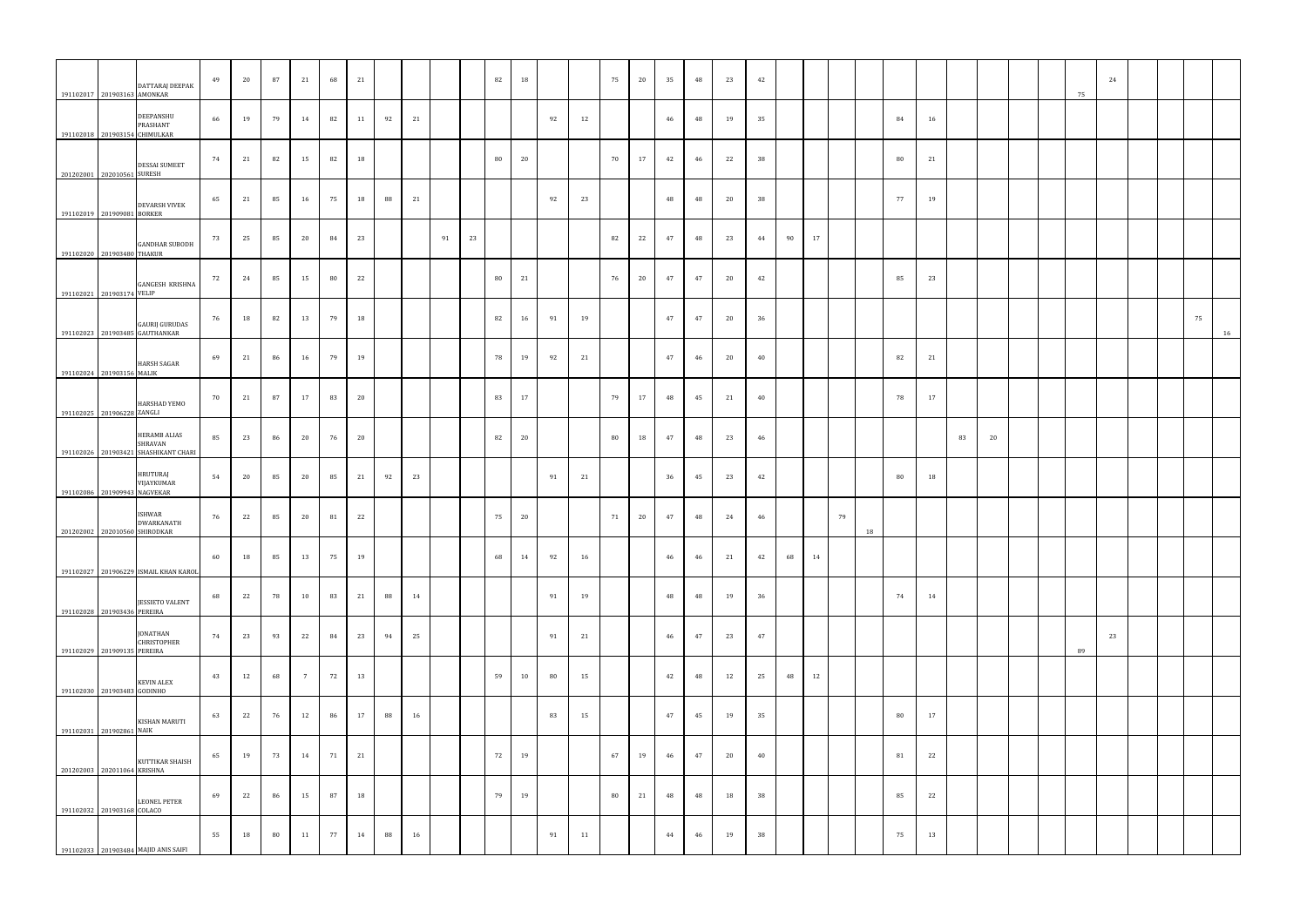|                               | MANTHAN SUNIL<br>191102034 201903424 HALARNKAR     | 73 | 20 | 90 | 24 | 83 | 24 | 98 | 25 |    |    |    |    | 90 | 23 |    |    | 47 | 47 | 24 | 48 |    |    |  |        |    |  | 60 | 17 |    |    |    |    |  |
|-------------------------------|----------------------------------------------------|----|----|----|----|----|----|----|----|----|----|----|----|----|----|----|----|----|----|----|----|----|----|--|--------|----|--|----|----|----|----|----|----|--|
|                               | 191102035 201903169 MEVAN FARIA                    | 70 | 21 | 87 | 16 | 84 | 22 |    |    |    |    | 81 | 20 |    |    | 79 | 20 | 48 | 47 | 19 | 38 |    |    |  | 82     | 24 |  |    |    |    |    |    |    |  |
| 191102038 201903159 NAVELKAR  | MOHIT MAHADEV                                      | 67 | 17 | 71 | 15 | 85 | 18 | 92 | 21 |    |    |    |    | 92 | 17 |    |    | 47 | 46 | 20 | 38 |    |    |  | 79     | 19 |  |    |    |    |    |    |    |  |
| 201202004 202010573 SUNIL     | <b>NAIK KAMLAKAR</b>                               | 78 | 22 | 86 | 11 | 82 | 21 | 92 | 23 |    |    |    |    | 92 | 21 |    |    | 47 | 45 | 20 | 41 |    |    |  | $80\,$ | 24 |  |    |    |    |    |    |    |  |
|                               | NEHAL YOGANAND<br>191102039 201903432 SHET KANEKAR | 69 | 23 | 86 | 17 | 85 | 24 | 93 | 24 |    |    |    |    | 92 | 24 |    |    | 47 | 47 | 19 | 42 | 94 | 22 |  |        |    |  |    |    |    |    |    |    |  |
| 191102040 201903419 RODRIGUES | <b>NEVILLE RICHIE</b>                              | 71 | 20 | 86 | 16 | 81 | 18 |    |    |    |    | 80 | 19 |    |    | 80 | 20 | 47 | 46 | 16 | 32 |    |    |  | 79     | 21 |  |    |    |    |    |    |    |  |
| 191102041 201903487 KHADE     | NINAD KUMAR                                        | 60 | 22 | 92 | 25 | 79 | 22 |    |    | 90 | 23 |    |    |    |    | 69 | 18 | 41 | 47 | 24 | 46 |    |    |  |        |    |  |    |    |    |    | 97 | 21 |  |
| 191102042 201903435 KESARKAR  | <b>OJAS NILESH</b>                                 | 77 | 24 | 86 | 21 | 85 | 23 |    |    | 89 | 22 |    |    |    |    | 86 | 23 | 47 | 45 | 23 | 43 | 90 | 21 |  |        |    |  |    |    |    |    |    |    |  |
|                               | <b>OMKAR SUNIL</b>                                 | 89 | 25 | 96 | 23 | 85 | 23 |    |    | 92 | 20 |    |    |    |    | 75 | 21 | 48 | 46 | 24 | 49 | 86 | 20 |  |        |    |  |    |    |    |    |    |    |  |
| 191102043 201903165 AJGAONKAR | PAINGINKAR MOHIT                                   | 78 | 22 | 84 | 15 | 82 | 21 |    |    |    |    | 81 | 18 |    |    | 81 | 19 | 42 | 45 | 22 | 40 |    |    |  | 79     | 24 |  |    |    |    |    |    |    |  |
| 201202005 202011063 RAJESH    | PARAB RAJ                                          | 62 | 18 | 83 | 12 | 83 | 17 | 87 | 18 |    |    |    |    | 91 | 17 |    |    | 36 | 45 | 20 | 38 |    |    |  | 77     | 17 |  |    |    |    |    |    |    |  |
| 201202006 202010578 RAVINDRA  | PARITOSH<br>HARICHANDRA                            | 49 | 18 | 86 | 13 | 85 | 17 | 90 | 17 |    |    |    |    | 91 | 18 |    |    | 47 | 46 | 19 | 34 |    |    |  |        |    |  | 72 | 10 |    |    |    |    |  |
| 191102045 201910990 POLLE     | PLIZBON                                            | 72 | 22 | 81 | 18 | 85 | 23 |    |    |    |    | 79 | 17 |    |    | 70 | 19 | 48 | 48 | 23 | 42 |    |    |  |        |    |  |    |    |    | 24 |    |    |  |
|                               | 191102046 201902862 FERNANDES                      | 58 | 18 | 86 | 12 | 85 | 21 |    |    |    |    | 70 | 18 | 86 | 22 |    |    | 48 | 48 | 17 | 34 | 82 | 16 |  |        |    |  |    |    | 87 |    |    |    |  |
|                               | 191102047 201903481 PRANAL NAIK<br>PRANAV          | 58 | 16 | 86 | 8  | 85 | 17 |    |    |    |    | 74 | 13 | 90 | 14 |    |    | 48 | 46 | 15 | 30 | 83 | 14 |  |        |    |  |    |    |    |    |    |    |  |
|                               | 191102048 201902864 GANIPISETTY<br>PRATEEK ULHAS   | 51 | 17 | 86 | 10 | 86 | 14 | 91 | 15 |    |    |    |    | 90 | 17 |    |    | 38 | 47 | 15 | 32 | 78 | 16 |  |        |    |  |    |    |    |    |    |    |  |
| 191102049 201909948 NAIK      | PRATHAMESH<br><b>SHEKHAR</b>                       | 81 | 21 | 86 | 12 | 86 | 18 | 91 | 22 |    |    |    |    | 91 | 22 |    |    | 47 | 48 | 21 | 36 | 92 | 19 |  |        |    |  |    |    |    |    |    |    |  |
| 191102050 201902865 NARVEKAR  | RAMACHANDRA                                        | 50 | 15 | 53 | 10 | 53 | 11 |    |    |    |    | 61 | 14 |    |    | 63 | 13 | 48 | 45 | 17 | 35 |    |    |  | 79     | 16 |  |    |    |    |    |    |    |  |
|                               | 191102051 201903490 RAMAKANT GAWDE<br>RASHID ALI   | 61 | 12 | 86 | 8  | 88 | 13 |    |    |    |    | 68 | 15 |    |    | 62 | 15 | 44 | 45 | 15 | 30 |    |    |  |        |    |  |    |    |    |    |    | 14 |  |
| 191102053 201903428 SHINDE    | 191102052 201903161 GANDAMAN<br>ROHAN LAXMAN       | 84 | 23 | 94 | 23 | 84 | 24 | 98 | 25 |    |    |    |    | 92 | 25 |    |    | 46 | 46 | 23 | 44 |    |    |  |        |    |  | 70 | 16 |    |    | 87 |    |  |
|                               |                                                    |    |    |    |    |    |    |    |    |    |    |    |    |    |    |    |    |    |    |    |    |    |    |  |        |    |  |    |    |    |    |    |    |  |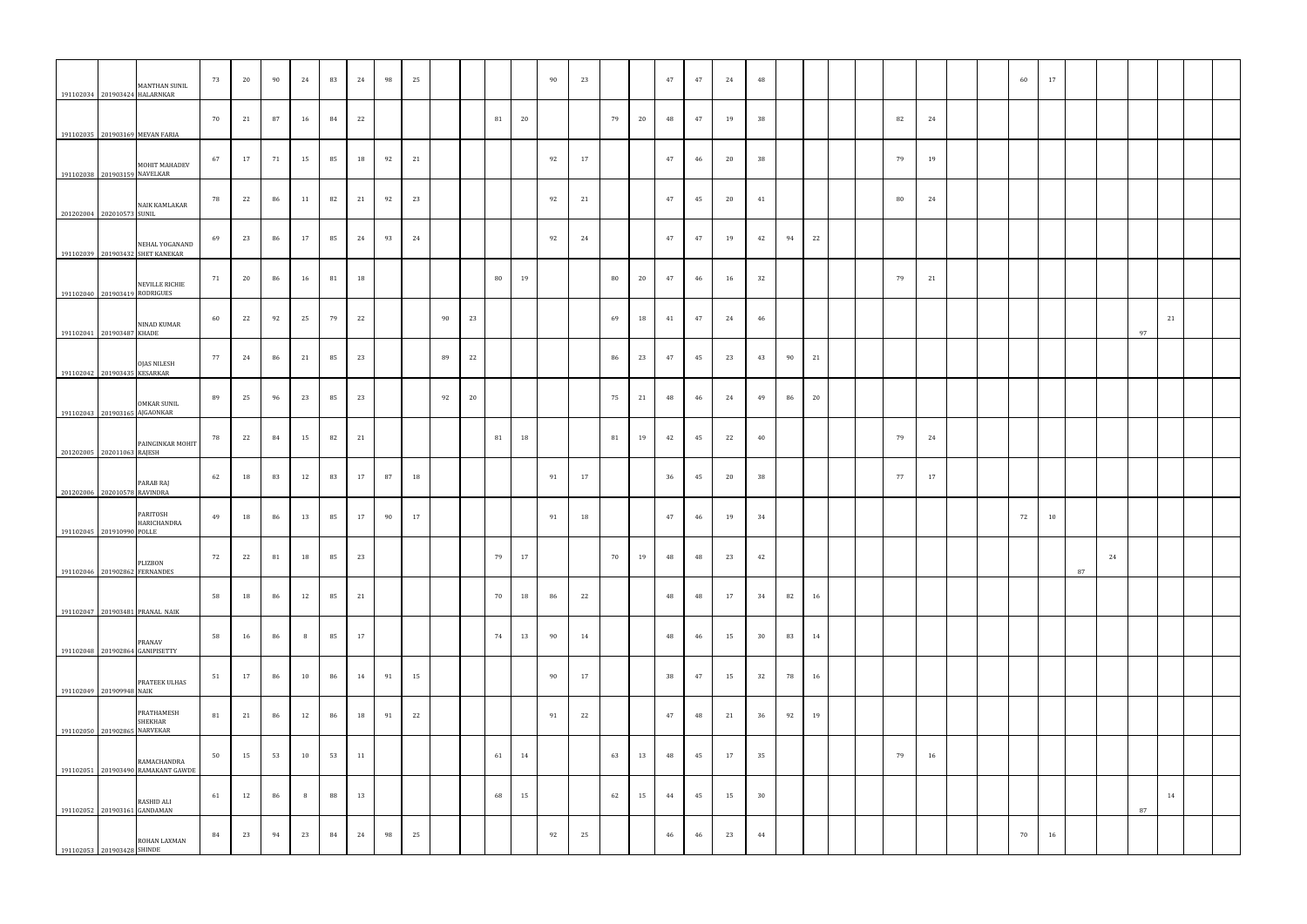| 191102054 201903429 NAIK      | ROHAN MITRARAJ                                      | 52 | 15 | 69 | 10              | 86 | 22 |    |    |    |    | 60 | 12 |    |    | 57 | 10 | 48 | 48     | 16 | 39 |    |    |    |    |    |    |    |    |    |    |    |    | 80 | 15 |  |
|-------------------------------|-----------------------------------------------------|----|----|----|-----------------|----|----|----|----|----|----|----|----|----|----|----|----|----|--------|----|----|----|----|----|----|----|----|----|----|----|----|----|----|----|----|--|
|                               | 191102055 201903167 ROHIT DA COSTA                  | 68 | 19 | 65 | 10              | 68 | 14 |    |    |    |    | 70 | 15 | 93 | 19 |    |    | 42 | 47     | 18 | 38 | 81 | 21 |    |    |    |    |    |    |    |    |    |    |    |    |  |
| 191102056 201903420 SAIL      | SAHARSH SUDAM                                       | 70 | 23 | 87 | 16              | 84 | 22 |    |    |    |    | 84 | 20 |    |    | 81 | 20 | 45 | 47     | 19 | 42 |    |    |    |    |    |    | 78 | 22 |    |    |    |    |    |    |  |
|                               | SAICHETAM<br>191102057 201903439 MAHESH CHARI       | 77 | 19 | 87 | 15              | 88 | 19 | 92 | 20 |    |    |    |    | 92 | 20 |    |    | 47 | 47     | 23 | 43 |    |    |    |    |    |    |    |    | 63 | 17 |    |    |    |    |  |
| 191102058 201909950 SHET      | SAKSHI SHANKAR                                      | 74 | 19 | 86 | 13              | 87 | 20 | 93 | 22 |    |    |    |    | 92 | 21 |    |    | 42 | 48     | 23 | 42 |    |    |    |    |    |    |    |    | 72 | 17 |    |    |    |    |  |
| 191102059 201903162 HALDANKAR | <b>SANKET SUDESH</b>                                | 59 | 21 | 82 | 11              | 80 | 17 | 88 | 20 |    |    |    |    | 93 | 20 |    |    | 47 | 46     | 18 | 41 |    |    |    |    | 76 | 20 |    |    |    |    |    |    |    |    |  |
| 191102060 201903437 SHETGE    | SANMESH SANJAY                                      | 59 | 10 | 70 | 10              | 80 | 10 |    |    |    |    | 62 | 13 |    |    | 57 | 8  | 38 | 47     | 17 | 38 |    |    |    |    |    |    |    |    |    |    |    |    | 77 | 17 |  |
| 191102061 201909136 SARVANKAR | SATKAR SHANKAR                                      | 51 | 15 | 76 | 10              | 79 | 16 |    |    |    |    | 61 | 13 |    |    | 52 | 14 | 26 | 46     | 17 | 38 |    |    |    |    |    |    |    |    |    |    |    |    | 88 | 17 |  |
| 191102087 201903140 BORKER    | SHREENAV AJIT                                       | 65 | 19 | 87 | 22              | 83 | 20 | 95 | 25 |    |    |    |    | 91 | 22 |    |    | 38 | 48     | 19 | 37 |    |    |    |    | 80 | 21 |    |    |    |    |    |    |    |    |  |
|                               | SHREYASH ASHOK<br>191102062 201903477 VAINGANKAR    | 66 | 20 | 88 | 16              | 81 | 18 |    |    | 87 | 22 |    |    |    |    | 58 | 13 | 48 | 46     | 24 | 47 | 80 | 20 |    |    |    |    |    |    |    |    |    |    |    |    |  |
| 191102063 201903157 GAUDE     | SHRIRAJ BOMBI                                       | 56 | 24 | 82 | 18              | 83 | 19 | 89 | 20 |    |    |    |    | 93 | 21 |    |    | 48 | 48     | 23 | 45 |    |    |    |    | 78 | 20 |    |    |    |    |    |    |    |    |  |
| 191102064 201910974 KOTHARKAR | SHUBHAM<br>MAHENDRA                                 | 54 | 12 | 63 | $7\overline{ }$ | 70 | 8  | 86 | 13 |    |    |    |    | 88 | 11 |    |    | 22 | 47     | 12 | 25 |    |    |    |    |    |    |    |    | 76 | 10 |    |    |    |    |  |
| 191102065 201903170 KADAM     | SIDDHANT SANJAY                                     | 55 | 22 | 64 | 16              | 51 | 19 | 88 | 25 |    |    |    |    | 79 | 21 |    |    | 45 | 46     | 22 | 41 | 53 | 19 |    |    |    |    |    |    |    |    |    |    |    |    |  |
|                               | 191102066 201903438 SMAYAN SAPRE                    | 84 | 21 | 90 | 10              | 83 | 15 |    |    | 91 | 18 |    |    | 95 | 19 |    |    | 42 | 46     | 22 | 45 |    |    |    |    |    |    |    |    | 81 | 19 |    |    |    |    |  |
| 201202007 202010580 SAWANT    | SOHAM SATCHIT                                       | 64 | 16 | 85 | 6               | 81 | 15 |    |    |    |    | 75 | 15 | 90 | 16 |    |    | 32 | 47     | 20 | 46 |    |    |    |    |    |    |    |    |    |    | 87 | 23 |    |    |  |
|                               | SOHAN<br>191102067 201903478 DATTAKUMAR NAIK        | 60 | 19 | 81 | 16              | 85 | 21 | 91 | 19 |    |    |    |    | 92 | 19 |    |    | 47 | 48     | 24 | 46 |    |    |    |    |    |    |    |    |    |    |    |    | 90 | 22 |  |
|                               | 191102068 201909141 SONAL SINGH                     | 41 | 18 | 81 | 12              | 75 | 16 |    |    | 91 | 16 |    |    |    |    | 48 | 10 | 24 | Absent | 22 | 42 |    |    |    |    |    |    |    |    | 59 | 15 |    |    |    |    |  |
|                               | SUSHANT PRALHAD<br>191102069 201903153 BHUTTEWADKAR | 53 | 16 | 83 | 17              | 85 | 17 |    |    |    |    | 70 | 18 | 92 | 18 |    |    | 47 | 48     | 22 | 41 |    |    | 78 | 21 |    |    |    |    |    |    |    |    |    |    |  |
| 201202008 202010553 DEVIDAS   | <b>SUTAR GOKUL</b>                                  | 52 | 19 | 86 | 12              | 80 | 18 |    |    |    |    | 81 | 20 |    |    | 72 | 19 | 39 | 47     | 22 | 42 |    |    |    |    | 91 | 25 |    |    |    |    |    |    |    |    |  |
| 191102070 201906226 T ATHUL   |                                                     | 73 | 11 | 89 | 12              | 86 | 13 | 87 | 18 |    |    |    |    | 84 | 14 |    |    | 26 | 46     | 18 | 35 |    |    |    |    |    |    |    |    | 75 | 13 |    |    |    |    |  |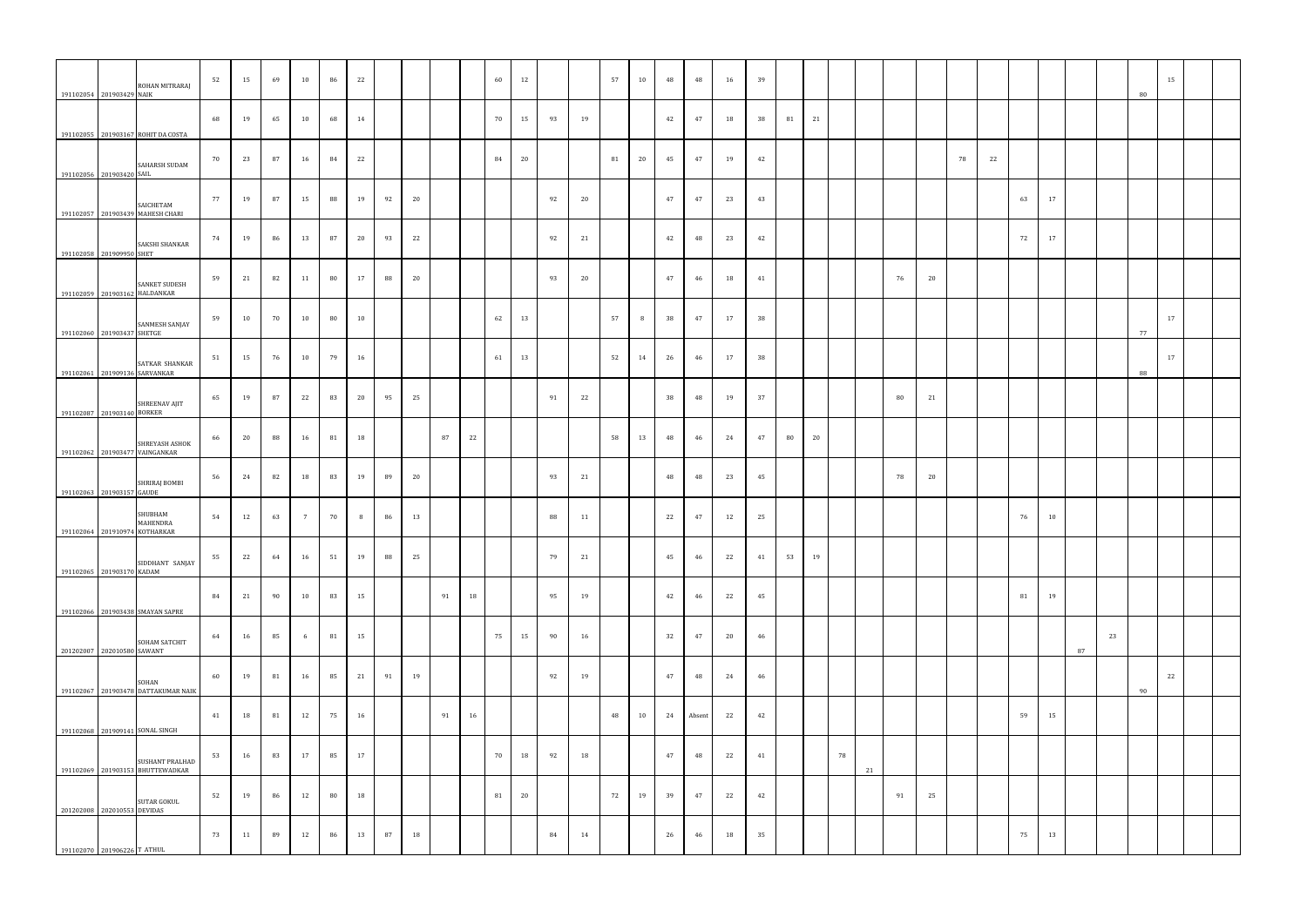|                             | 191102071 201903433 TALEKAR    | TANAY DINESH                                                                | 58 | 18 | 79 | 10 | 78 | 15 | 88 | 17 |    |    |    |    | 89 | 13 |    |    | 46 | 47 | 18 | 36 |    |    |  | 79 | 15 |    |    |    |    |    |    |    |    |  |
|-----------------------------|--------------------------------|-----------------------------------------------------------------------------|----|----|----|----|----|----|----|----|----|----|----|----|----|----|----|----|----|----|----|----|----|----|--|----|----|----|----|----|----|----|----|----|----|--|
|                             |                                | TEJAS ALIAS<br>LAXMIKANT<br>JAGANNATH<br>191102072 201902863 PRABHU LAWANDE | 75 | 14 | 86 | 12 | 84 | 16 | 88 | 17 |    |    |    |    | 92 | 16 |    |    | 46 | 45 | 20 | 40 |    |    |  | 68 | 14 |    |    |    |    |    |    |    |    |  |
|                             | 201202009 202010579 FADTE      | <b>TEJAS SURESH</b>                                                         | 69 | 19 | 79 | 10 | 82 | 20 |    |    |    |    | 75 | 19 |    |    | 70 | 15 | 37 | 46 | 23 | 44 |    |    |  | 84 | 20 |    |    |    |    |    |    |    |    |  |
|                             | 191102073 201903173 AROLKAR    | TOSHITH ANAND                                                               | 55 | 19 | 82 | 10 | 80 | 22 | 88 | 19 |    |    |    |    | 91 | 21 |    |    | 44 | 47 | 18 | 42 |    |    |  |    |    |    |    | 71 | 18 |    |    |    |    |  |
|                             |                                | TUSHAR GANESH<br>201202010 202010562 KHANDOLKAR                             | 73 | 23 | 84 | 12 | 86 | 20 |    |    |    |    | 80 | 21 |    |    | 74 | 23 | 47 | 46 | 22 | 40 |    |    |  | 81 | 21 |    |    |    |    |    |    |    |    |  |
|                             |                                | VAIBHAV SHRIKANT<br>191102074 201903166 KHAVANEKAR                          | 58 | 17 | 74 | 16 | 75 | 15 |    |    |    |    | 65 | 19 | 74 | 19 |    |    | 45 | 46 | 22 | 38 |    |    |  |    |    |    |    | 70 | 17 |    |    |    |    |  |
|                             | 191102075 201903426 DESAI      | VARUN PRAMOD                                                                | 78 | 21 | 84 | 17 | 83 | 19 | 90 | 21 |    |    |    |    | 94 | 23 |    |    | 36 | 46 | 23 | 44 |    |    |  |    |    |    |    | 75 | 21 |    |    |    |    |  |
|                             | 191102076 201903440 VAZE       | <b>VASUDEV PRAKASH</b>                                                      | 74 | 20 | 81 | 14 | 83 | 17 | 92 | 20 |    |    |    |    | 91 | 23 |    |    | 37 | 48 | 23 | 45 |    |    |  |    |    |    |    | 83 | 22 |    |    |    |    |  |
|                             | 191102088 201903403 NAIK JALMI | <b>VEDANT SURESH</b>                                                        | 56 | 17 | 56 | 11 | 79 | 15 | 92 | 20 |    |    |    |    | 81 | 16 |    |    | 30 | 48 | 22 | 42 |    |    |  | 79 | 19 |    |    |    |    |    |    |    |    |  |
|                             |                                | VEDANTH<br>191102077 201903479 DEVADATTA PAGI                               | 54 | 19 | 88 | 14 | 81 | 17 |    |    |    |    | 78 | 18 |    |    | 57 | 14 | 37 | 46 | 20 | 39 |    |    |  |    |    | 69 | 18 |    |    |    |    |    |    |  |
|                             | 191102080 201903430 PAI        | VISHWESH VITHAL                                                             | 65 | 19 | 83 | 21 | 84 | 22 |    |    | 92 | 22 |    |    |    |    | 59 | 16 | 37 | 47 | 23 | 44 |    |    |  |    |    |    |    |    |    |    |    | 80 | 19 |  |
|                             | 191102081 201903427 KERKAR     | VITHAL BHIKAJI                                                              | 59 | 17 | 86 | 12 | 84 | 17 | 90 | 16 |    |    |    |    | 91 | 20 |    |    | 35 | 47 | 20 | 40 |    |    |  |    |    |    |    | 75 | 14 |    |    |    |    |  |
|                             |                                | WALAWALKAR<br>191102082 201906227 SIDDESH SANJAY                            | 82 | 14 | 86 | 16 | 84 | 14 |    |    | 91 | 15 |    |    |    |    | 66 | 16 | 40 | 47 | 21 | 40 | 86 | 22 |  |    |    |    |    |    |    |    |    |    |    |  |
|                             |                                | 191102083 201903155 YASH MALIK                                              | 40 | 11 | 67 | 8  | 60 | 10 |    |    |    |    | 53 | 12 | 79 | 10 |    |    | 38 | 48 | 13 | 35 |    |    |  |    |    |    |    |    |    | 50 | 12 |    |    |  |
| 201202011 202011065 JARANDE |                                | YUVRAJ RAJESH                                                               | 72 | 23 | 78 | 14 | 81 | 21 |    |    |    |    | 80 | 19 |    |    | 68 | 17 | 47 | 45 | 20 | 40 |    |    |  | 65 | 24 |    |    |    |    |    |    |    |    |  |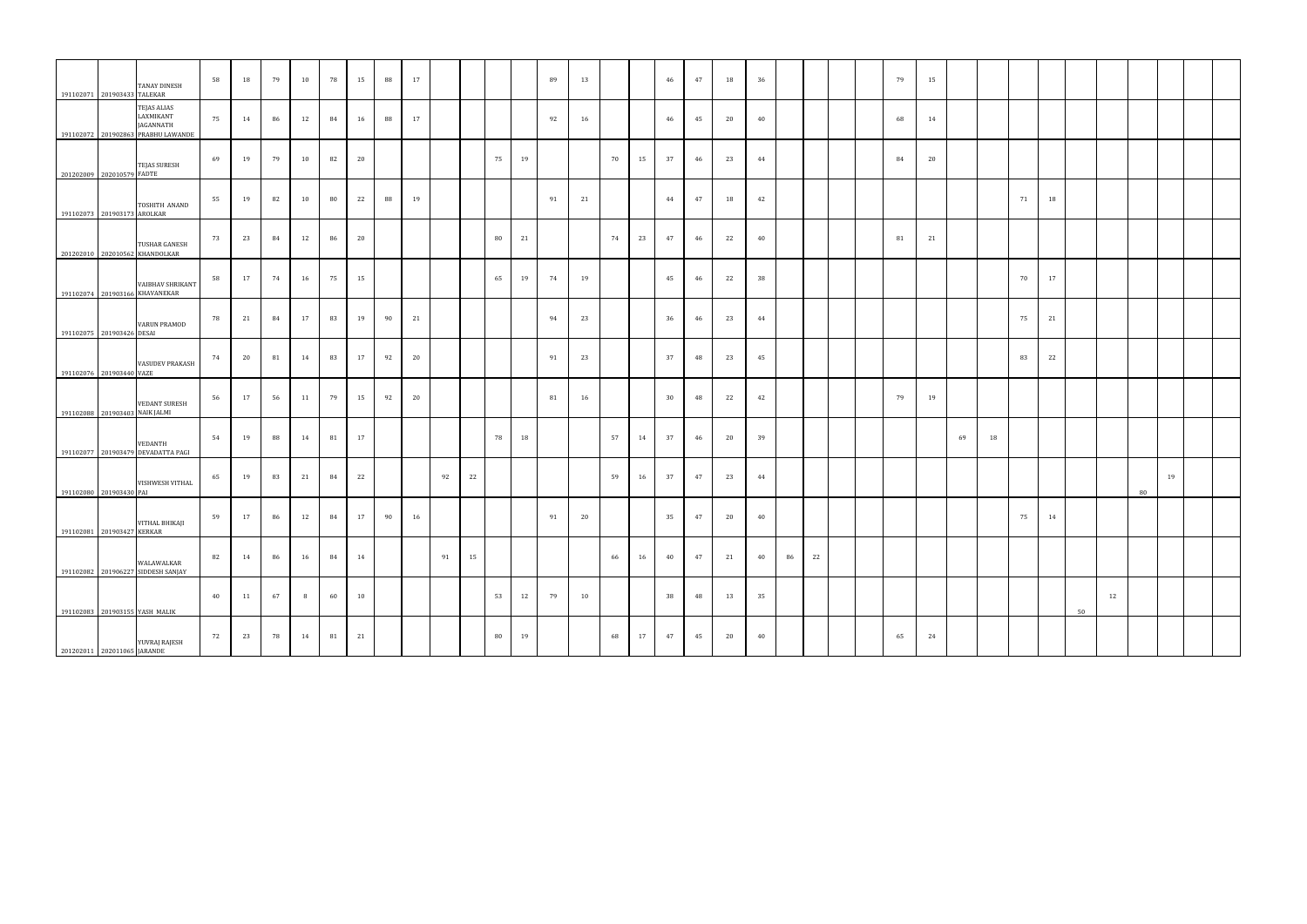| <b>REGNO</b> | PERMANENT_REGNO     | <b>NAME</b>                                | Control<br>Systems<br>(THEORY) | Control<br>Systems IA | rs<br>&<br>Microcontrolle<br>r (THEORY) | Microcontroll<br>er (IA) | MICTOProcess<br>ors<br>ip & Intellectual<br>eroperty<br>Microcontroll<br>Microcontroll<br>(THEORY) | urship &<br>Intellectual<br>Property<br>(IA) | $\mathbf{n}$<br>Engineering<br>(Theory) | lluminatio<br>Engineering<br>(IA) | Electric<br>Drives<br>(THEORY) | Electric Drives<br>(IA) | Testing &<br>Maintenance<br>of Electrical<br>$\mbox{\bf Machines}$<br>(THEORY) | <b>Testing &amp;</b><br><b>laintenance</b><br>of Electrical<br>Machines | ion (THEORY) | Bio-Medical Bio-Medical<br>Instrumentat Instrumentati<br>on (IA) | Control<br>(TW) | Control<br>Systems Lab Systems Lab<br>(PR) | $\mathbf{k}$<br>Microcontroller Microcontroll<br>Lab (TW) | $r$ &<br>r Lab (PR) | Cloud<br>Computing<br>(Theory) | Cloud<br>$Computin$<br>$(IA)$ | Electronic<br>Instrumenta<br>ion &<br>automation<br>(ETC)<br>(Theory) | Electronic<br>strumentat<br>ion &<br>utomation<br>(ETC)<br>(IA) | Green<br>Building<br>(CIVIL)<br>(THEORY) | $\begin{array}{lll} \text{Green Building} & \text{Internet} & \text{Of} & \text{Internet Of} \\ \text{(CIVIL)} & \text{(IA)} & \text{Things} & \text{(IT)} \\ & \text{(THEORY)} & \text{(IA)} & \text{(IA)} \\ \end{array}$ |    |    | ccupatio<br>al Safety<br>&<br>Health<br>(CIVIL)<br>(THEORY) | Safety<br>& Health<br>(CIVIL)<br>(IA) | <b>OOP</b> using<br>Java<br>(Computer)<br>(THEORY) | <b>OOP</b> using<br>Java<br>(Compute)<br>(IA) | Testing &<br>Quality<br>Asurance<br>(Computer)<br>(THEORY) | Testing &<br>Quality<br>Asurance<br>$\begin{array}{c} \textbf{(Computer}\\ \textbf{(IA)} \end{array}$ | Web Web<br>Technology Technology<br>(Computer) (Computer)<br>(THEORY) (IA) |
|--------------|---------------------|--------------------------------------------|--------------------------------|-----------------------|-----------------------------------------|--------------------------|----------------------------------------------------------------------------------------------------|----------------------------------------------|-----------------------------------------|-----------------------------------|--------------------------------|-------------------------|--------------------------------------------------------------------------------|-------------------------------------------------------------------------|--------------|------------------------------------------------------------------|-----------------|--------------------------------------------|-----------------------------------------------------------|---------------------|--------------------------------|-------------------------------|-----------------------------------------------------------------------|-----------------------------------------------------------------|------------------------------------------|-----------------------------------------------------------------------------------------------------------------------------------------------------------------------------------------------------------------------------|----|----|-------------------------------------------------------------|---------------------------------------|----------------------------------------------------|-----------------------------------------------|------------------------------------------------------------|-------------------------------------------------------------------------------------------------------|----------------------------------------------------------------------------|
|              |                     | <b>AARON FELIX</b>                         |                                |                       |                                         |                          |                                                                                                    |                                              |                                         |                                   |                                |                         |                                                                                |                                                                         |              |                                                                  |                 |                                            |                                                           |                     |                                |                               |                                                                       |                                                                 |                                          |                                                                                                                                                                                                                             |    |    |                                                             |                                       |                                                    |                                               |                                                            |                                                                                                       |                                                                            |
| 191103001    | 201903408           | <b>SILVEIRA</b>                            | 66                             | 18                    | 66                                      | 15                       | 81                                                                                                 | 20                                           |                                         |                                   | 63                             | 13                      | 73                                                                             | 16                                                                      |              |                                                                  | 22              | 40                                         | 19                                                        | 32                  |                                |                               | 56                                                                    | 10                                                              |                                          |                                                                                                                                                                                                                             |    |    |                                                             |                                       |                                                    |                                               |                                                            |                                                                                                       |                                                                            |
| 191103002    | 201906211           | ABHINAND RAJESH                            | 68                             | 22                    | 85                                      | 20                       | 94                                                                                                 | 23                                           |                                         |                                   | 76                             | 19                      | 93                                                                             | 20                                                                      |              |                                                                  | 21              | 40                                         | 22                                                        | 40                  |                                |                               |                                                                       |                                                                 |                                          |                                                                                                                                                                                                                             |    |    |                                                             |                                       | 99                                                 | 23                                            |                                                            |                                                                                                       |                                                                            |
| 191103003    | 201903876           | <b>ABHISHEK SURESH</b><br><b>NAIK</b>      | 66                             | 19                    | 75                                      | 14                       | 87                                                                                                 | 16                                           |                                         |                                   | 66                             | 12                      | 76                                                                             | 14                                                                      |              |                                                                  | 21              | 40                                         | 21                                                        | 28                  |                                |                               |                                                                       |                                                                 |                                          |                                                                                                                                                                                                                             | 69 | 10 |                                                             |                                       |                                                    |                                               |                                                            |                                                                                                       |                                                                            |
| 191103004    | 201903869           | <b>ADVAIT KALIDAS</b><br><b>NAIK</b>       | 62                             | 19                    | 70                                      | 18                       | 68                                                                                                 | 18                                           | 70                                      | 15                                |                                |                         | 72                                                                             | 15                                                                      |              |                                                                  | 21              | 35                                         | 18                                                        | 35                  |                                |                               |                                                                       |                                                                 |                                          |                                                                                                                                                                                                                             | 61 | 11 |                                                             |                                       |                                                    |                                               |                                                            |                                                                                                       |                                                                            |
| 191103006    | 201903865           | AMAAN AKBAR<br>SANADI                      | 69                             | 24                    | 82                                      | 19                       | 94                                                                                                 | 21                                           |                                         |                                   | 72                             | 19                      | 97                                                                             | 21                                                                      |              |                                                                  | 22              | 40                                         | 22                                                        | 44                  |                                |                               |                                                                       |                                                                 |                                          |                                                                                                                                                                                                                             | 75 | 21 |                                                             |                                       |                                                    |                                               |                                                            |                                                                                                       |                                                                            |
| 191103081    | 201903759           | ANISHA GURUDAS<br>KAMBLI                   | 60                             | 22                    | 77                                      | 20                       | 93                                                                                                 | 22                                           | 86                                      | 21                                |                                |                         | 89                                                                             | 20                                                                      |              |                                                                  | 23              | 42                                         | 21                                                        | 42                  |                                |                               |                                                                       |                                                                 |                                          |                                                                                                                                                                                                                             | 80 | 19 |                                                             |                                       |                                                    |                                               |                                                            |                                                                                                       |                                                                            |
| 191103007    | 201903863           | <b>ASHWINI ANIL</b><br>PARAB               | 74                             | 23                    | 78                                      | 21                       | 94                                                                                                 | 22                                           |                                         |                                   | 74                             | 20                      | 97                                                                             | 18                                                                      |              |                                                                  | 23              | 38                                         | 22                                                        | 42                  |                                |                               |                                                                       |                                                                 |                                          |                                                                                                                                                                                                                             | 76 | 19 |                                                             |                                       |                                                    |                                               |                                                            |                                                                                                       |                                                                            |
| 191103008    | 201903868           | <b>ATUL ANIL</b><br>GAUNKER                | 61                             | 18                    | 63                                      | 13                       | 88                                                                                                 | 13                                           | 68                                      | 16                                |                                |                         | 93                                                                             | 19                                                                      |              |                                                                  | 22              | 43                                         | 17                                                        | 30                  |                                |                               |                                                                       |                                                                 |                                          |                                                                                                                                                                                                                             |    |    | 83                                                          | 21                                    |                                                    |                                               |                                                            |                                                                                                       |                                                                            |
| 191103009    | 201902771           | <b>BENSON VALENCIO</b><br>DA SILVA         | 67                             | 19                    | 68                                      | 17                       | 94                                                                                                 | 17                                           |                                         |                                   | 67                             | 15                      | 93                                                                             | 15                                                                      |              |                                                                  | 22              | 30                                         | 19                                                        | 34                  |                                |                               |                                                                       |                                                                 |                                          |                                                                                                                                                                                                                             | 77 | 6  |                                                             |                                       |                                                    |                                               |                                                            |                                                                                                       |                                                                            |
| 191103010    | 201902848           | <b>CHETAN VAMAN</b><br>GAONKAR             | 67                             | 20                    | 65                                      | 18                       | 91                                                                                                 | 16                                           | 61                                      | 15                                |                                |                         | 85                                                                             | 15                                                                      |              |                                                                  | 20              | 25                                         | 20                                                        | 40                  |                                |                               |                                                                       |                                                                 |                                          |                                                                                                                                                                                                                             |    |    | 82                                                          | 21                                    |                                                    |                                               |                                                            |                                                                                                       |                                                                            |
| 191103011    | 201902850           | CHINMAY ULHAS<br>HUNCHIMANI                | 66                             | 17                    | 62                                      | 12                       | 81                                                                                                 | 12                                           | 60                                      | 12                                |                                |                         | 82                                                                             | 15                                                                      |              |                                                                  | 21              | 35                                         | 17                                                        | 20                  |                                |                               | 62                                                                    | 12                                                              |                                          |                                                                                                                                                                                                                             |    |    |                                                             |                                       |                                                    |                                               |                                                            |                                                                                                       |                                                                            |
| 201203001    | 202010563           | DATTARAJ RAJU<br><b>BORKAR</b>             | 66                             | 22                    | 73                                      | 19                       | 83                                                                                                 | 20                                           | 70                                      | 19                                |                                |                         | 89                                                                             | 17                                                                      |              |                                                                  | 23              | 45                                         | 19                                                        | 36                  |                                |                               |                                                                       |                                                                 |                                          |                                                                                                                                                                                                                             | 71 | 19 |                                                             |                                       |                                                    |                                               |                                                            |                                                                                                       |                                                                            |
| 201203002    | 202011053           | DE SOUZA<br>ALOYSIUS ROYSON                | 73                             | 25                    | 82                                      | 23                       | 93                                                                                                 | 22                                           | 84                                      | 24                                |                                |                         | 93                                                                             | 19                                                                      |              |                                                                  | 24              | 45                                         | 23                                                        | 47                  |                                |                               |                                                                       |                                                                 |                                          |                                                                                                                                                                                                                             |    |    |                                                             |                                       |                                                    |                                               | 81                                                         | 21                                                                                                    |                                                                            |
|              | 191103012 201903866 | <b>DEVAL</b><br><b>NYANESHWAR</b><br>GAWAS | 83                             | 23                    | 86                                      | 20                       | 95                                                                                                 | 23                                           | 86                                      | 21                                |                                |                         | 96                                                                             | 21                                                                      |              |                                                                  | 24              | 40                                         | 24                                                        | 48                  |                                |                               | 82                                                                    | 20                                                              |                                          |                                                                                                                                                                                                                             |    |    |                                                             |                                       |                                                    |                                               |                                                            |                                                                                                       |                                                                            |
| 191103013    | 201903462           | <b>DISHA SANDEEP</b><br>TENDULKAR          | 52                             | 19                    | 68                                      | 14                       | 82                                                                                                 | 13                                           | 71                                      | 17                                |                                |                         | 77                                                                             | 13                                                                      |              |                                                                  | 23              | 38                                         | 18                                                        | 35                  |                                |                               |                                                                       |                                                                 |                                          |                                                                                                                                                                                                                             | 71 | 12 |                                                             |                                       |                                                    |                                               |                                                            |                                                                                                       |                                                                            |
| 191103014    | 201903441           | DIVESH KUSHALI<br>VELIP                    | 71                             | 18                    | 71                                      | 17                       | 83                                                                                                 | 20                                           | 68                                      | 20                                |                                |                         | 91                                                                             | 17                                                                      |              |                                                                  | 22              | 41                                         | 18                                                        | 38                  |                                |                               | 64                                                                    |                                                                 |                                          |                                                                                                                                                                                                                             |    |    |                                                             |                                       |                                                    |                                               |                                                            |                                                                                                       |                                                                            |
| 191103015    | 201903860           | <b>ESHAAN</b><br>SIDDHARTH KAMAT           | 71                             | 25                    | 78                                      | 20                       | 94                                                                                                 | 21                                           | 75                                      | 17                                |                                |                         |                                                                                |                                                                         | 76           | 20                                                               | 23              | 43                                         | 24                                                        | 45                  |                                |                               | 74                                                                    | 16<br>17                                                        |                                          |                                                                                                                                                                                                                             |    |    |                                                             |                                       |                                                    |                                               |                                                            |                                                                                                       |                                                                            |

### SEMESTER-V RC2019-20 E&E PROVISIONAL MARKS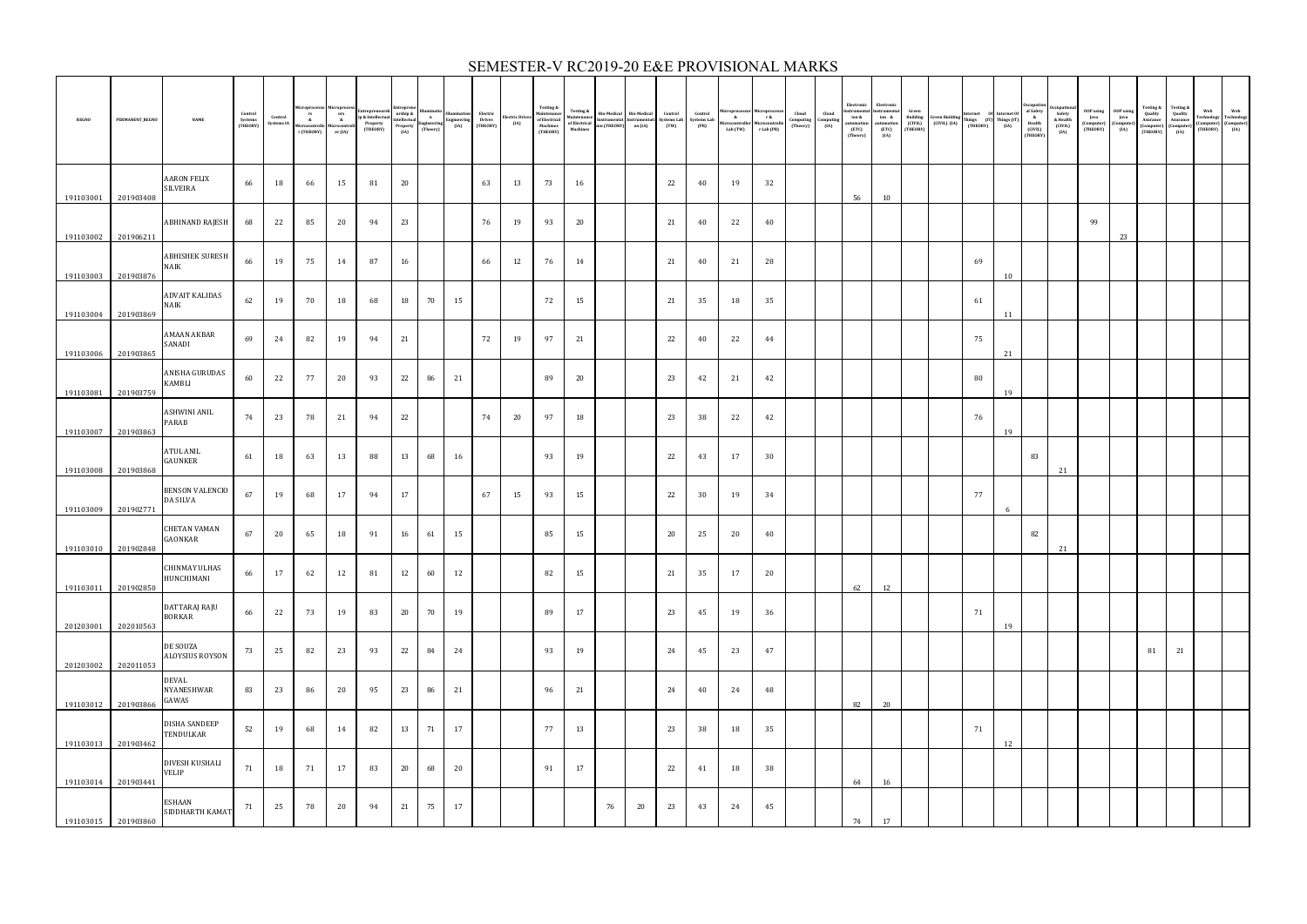| 191103016 | 201909089 | GAURANG<br><b>VINAYAK NAYAK</b>                    | 68 | 20 | 73 | 17 | 94 | 15              | 68 | 20 |    |    |    |    | 63 | 20    | 23 | 48 | 22 | 44     |    |    | 66 | 18 |  |    |                |    |    |    |    |    |    |    |    |
|-----------|-----------|----------------------------------------------------|----|----|----|----|----|-----------------|----|----|----|----|----|----|----|-------|----|----|----|--------|----|----|----|----|--|----|----------------|----|----|----|----|----|----|----|----|
| 191103017 | 201903848 | GAURANG<br>SADANAND TARI                           | 70 | 24 | 76 | 22 | 93 | 16              |    |    | 64 | 17 | 96 | 20 |    |       | 23 | 48 | 24 | 44     |    |    |    |    |  |    |                |    |    |    |    |    |    | 94 | 24 |
| 191103018 | 201903849 | <b>GEORGEY V B</b>                                 | 76 | 24 | 90 | 24 | 95 | 23              |    |    | 85 | 23 |    |    | 82 | 22    | 24 | 43 | 25 | 48     |    |    |    |    |  |    |                |    |    |    |    |    |    | 96 | 25 |
| 201203003 | 202011051 | <b>GUPTA</b><br><b>DEEPUKUMAR</b><br><b>DINESH</b> | 67 | 23 | 72 | 20 | 84 | 21              | 78 | 23 |    |    | 89 | 18 |    |       | 22 | 45 | 22 | 48     |    |    |    |    |  | 68 | 15             |    |    |    |    |    |    |    |    |
| 191103019 | 201903888 | <b>JASON FRANCIS</b><br><b>FERNANDES</b>           | 71 | 25 | 80 | 21 | 94 | 20              |    |    | 69 | 16 | 88 | 17 |    |       | 23 | 43 | 24 | 46     |    |    |    |    |  |    |                |    |    | 89 | 21 |    |    |    |    |
| 191103020 | 201903851 | <b>JEHOASH NORBERT</b><br>MASCARENHAS              | 63 | 22 | 77 | 20 | 90 | 16              | 66 | 13 |    |    | 89 | 21 |    |       | 22 | 48 | 23 | 46     |    |    | 66 | 15 |  |    |                |    |    |    |    |    |    |    |    |
| 191103021 | 201903881 | <b>KARAN PRAKASH</b><br>GHIVARI                    | 51 | 11 | 44 | 10 | 68 | $5\overline{)}$ | 64 | 10 |    |    | 65 | 15 |    |       | 12 | 20 | 16 | 20     |    |    |    |    |  |    |                | 79 | 11 |    |    |    |    |    |    |
| 191103022 | 201903448 | KASHIM ALIZ<br>SAIEBABA SAKLI                      | 62 | 21 | 63 | 17 | 86 | 18              | 75 | 16 |    |    | 85 | 16 |    |       | 22 | 41 | 18 | 45     |    |    | 64 | 18 |  |    |                |    |    |    |    |    |    |    |    |
| 201203004 | 202010564 | KHALIFA NAWAZ<br>AHMED                             | 64 | 20 | 75 | 19 | 92 | 13              | 82 | 16 |    |    | 89 | 18 |    |       | 21 | 35 | 21 | 39     |    |    |    |    |  |    |                |    |    |    |    | 73 | 15 |    |    |
| 191103023 | 201903864 | <b>KIRTI GURUDAS</b><br>CHODANCAR                  | 68 | 22 | 73 | 18 | 94 | 20              | 81 | 18 |    |    | 97 | 17 |    |       | 22 | 41 | 20 | 39     |    |    | 78 | 16 |  |    |                |    |    |    |    |    |    |    |    |
| 201203005 | 202010549 | <b>KRITA</b><br>KRISHNANATH<br>TIRODKAR            | 55 | 17 | 67 | 20 | 84 | 19              | 74 | 21 |    |    | 89 | 17 |    |       | 22 | 45 | 20 | 44     |    |    |    |    |  | 70 | 17             |    |    |    |    |    |    |    |    |
| 191103024 | 201903884 | <b>KRITIN SAMEER</b><br><b>KAMAT</b>               | 73 | 23 | 88 | 19 | 94 | 20              |    |    | 78 | 19 |    |    | 85 | 20    | 24 | 43 | 24 | 48     |    |    |    |    |  |    |                |    |    |    |    |    |    | 95 | 21 |
| 191103025 | 201909131 | KUMARI AMBIKA                                      | 66 | 25 | 71 | 21 | 95 | 20              |    |    | 75 | 22 |    |    |    | 74 17 | 22 | 42 | 22 | $40\,$ |    |    |    |    |  |    |                |    |    |    |    |    |    | 95 | 22 |
| 191103026 | 201902772 | KUNAL<br>KAMALAKANT<br><b>BORKER</b>               | 63 | 18 | 70 | 18 | 94 | 16              | 73 | 18 |    |    | 78 | 15 |    |       | 21 | 30 | 21 | 30     |    |    |    |    |  | 71 | 18             |    |    |    |    |    |    |    |    |
| 191103027 | 201910969 | LERINSIUS<br>CARVALHO                              | 63 | 17 | 70 | 19 | 86 | 20              | 73 | 17 |    |    | 83 | 15 |    |       | 21 | 35 | 22 | 38     |    |    |    |    |  | 76 | 15             |    |    |    |    |    |    |    |    |
| 191103028 | 201903883 | LOLESH GOVIND<br>GAUNKAR                           | 54 | 19 | 65 | 17 | 79 | 15              | 69 | 10 |    |    | 70 | 15 |    |       | 20 | 30 | 18 | 38     |    |    | 65 | 17 |  |    |                |    |    |    |    |    |    |    |    |
| 191103029 | 201903871 | MAHESH<br>MALLAPPA HALGI                           | 60 | 22 | 63 | 20 | 75 | 19              | 63 | 16 |    |    | 80 | 17 |    |       | 22 | 42 | 17 | 35     |    |    |    |    |  |    |                | 79 | 21 |    |    |    |    |    |    |
| 191103030 | 201903890 | MANISH NARAYAN<br>PATIL                            | 54 | 11 | 62 | -9 | 69 | 9               | 64 | 10 |    |    | 80 | 11 | Y  | Y     | 20 | 25 | 18 | 33     |    |    |    |    |  | 62 | $\overline{5}$ |    |    |    |    |    |    |    |    |
| 191103031 | 201903870 | MANTHAN<br><b>SANTOSH NAIK</b>                     | 71 | 21 | 79 | 21 | 94 | 21              |    |    | 77 | 23 | 96 | 21 |    |       | 24 | 48 | 22 | 46     |    |    |    |    |  | 71 | 17             |    |    |    |    |    |    |    |    |
| 191103032 | 201903847 | MAYURESH MOHAN<br>AROBEKAR                         | 63 | 23 | 65 | 19 | 67 | 15              | 68 | 18 |    |    | 86 | 12 |    |       | 22 | 35 | 22 | 38     | 60 | 13 |    |    |  |    |                |    |    |    |    |    |    |    |    |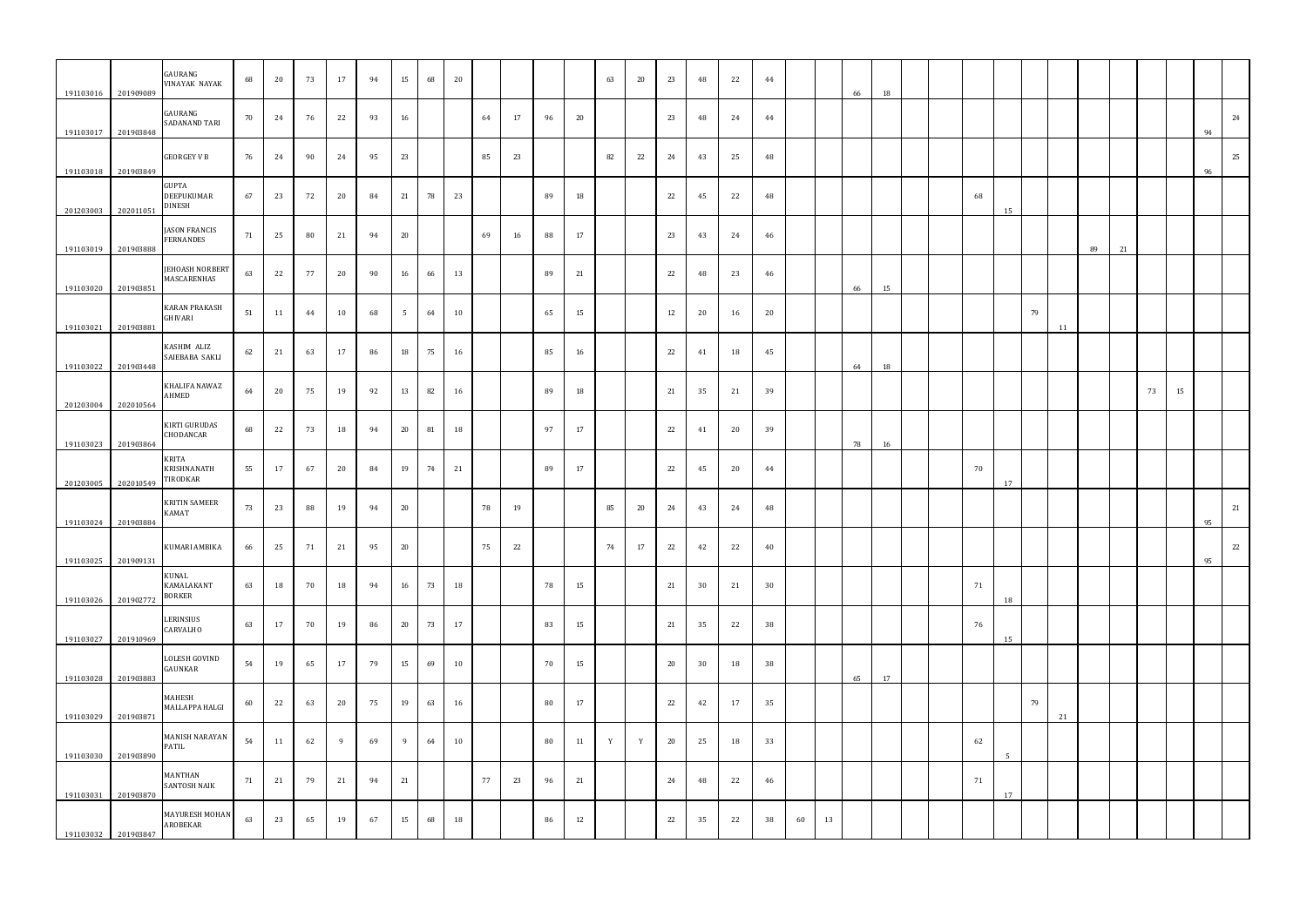| 191103033              | 201903130              | MAYURESH<br>PUNDALIK<br>KAUTHANKAR       | 68 | 18 | 70    | 18 | 83 | 16 | 66 | 20 |    |    | 84 | 17 |    |    | 22 | 35    | 20 | 39 |  | 76 | 18 |  |    |    |    |    |    |    |  |    |    |
|------------------------|------------------------|------------------------------------------|----|----|-------|----|----|----|----|----|----|----|----|----|----|----|----|-------|----|----|--|----|----|--|----|----|----|----|----|----|--|----|----|
| 191103034              | 201903887              | NAYAN ANIL<br><b>HALARNEKAR</b>          | 71 | 23 | 91    | 23 | 94 | 20 | 91 | 22 |    |    |    |    | 91 | 22 | 22 | 42    | 21 | 45 |  |    |    |  | 83 | 21 |    |    |    |    |  |    |    |
| 191103035              | 201903877              | NEHAL GURUDAS<br><b>NAIK</b>             | 62 | 17 | 68    | 21 | 85 | 17 | 69 | 19 |    |    | 90 | 17 |    |    | 20 | 33    | 19 | 40 |  |    |    |  | 55 | 17 |    |    |    |    |  |    |    |
| 191103036              | 201903886              | NEOLA MARYANNE<br>VARELLA                | 74 | 25 | 83    | 24 | 92 | 21 |    |    | 84 | 20 |    |    | 86 | 20 | 24 | 43    | 24 | 46 |  |    |    |  |    |    |    |    |    |    |  | 96 | 25 |
|                        |                        | NIGAM NAGUESH<br>TARI                    | 58 | 11 | 63    | 17 | 71 | 12 | 61 | 12 |    |    | 78 | 11 |    |    | 20 | 40    | 19 | 38 |  |    |    |  | 53 |    |    |    |    |    |  |    |    |
| 191103037              | 201903463              | NIHARIKA<br>RAMESHWAR<br>KALANGUTKAR     | 58 | 23 | 77    | 14 | 75 | 17 | 76 | 19 |    |    | 90 | 18 |    |    | 22 | 35    | 21 | 40 |  |    |    |  |    | q  | 89 |    |    |    |  |    |    |
| 191103038              | 201903867              | OM SARVESH<br>AMBE                       | 68 | 25 | 68    | 19 | 92 | 18 | 80 | 14 |    |    |    |    | 78 | 19 | 22 | 40    | 22 | 46 |  |    |    |  |    |    |    | 24 |    |    |  |    |    |
| 191103039              | 201903855              | <b>OMKAR PRAMOD</b><br><b>FATERPEKAR</b> | 60 | 25 | 74    | 19 | 92 | 18 |    |    | 59 | 17 | 90 | 18 |    |    | 20 | 35    | 22 | 36 |  | 75 | 19 |  |    |    | 74 |    |    |    |  |    |    |
| 191103040              | 201903880              | OMKAR RAJENDRA<br>DEVIDAS                | 58 | 23 | 65    | 19 | 80 | 18 | 66 | 20 |    |    | 76 | 16 |    |    | 22 | 45    | 20 | 45 |  |    |    |  |    |    |    | 19 |    |    |  |    |    |
| 201203006              | 202010540              | PANDURANG<br>SANJIV SHET<br>PARKER       | 66 | 24 | 75    | 19 | 93 | 21 | 71 | 19 |    |    | 89 | 19 |    |    | 24 | 38    | 16 | 43 |  | 77 | 21 |  | 70 |    |    |    |    |    |  |    |    |
| 191103082              | 201903945              | PARTHA<br>PURUSHOTTAM<br>KATKAR          | 68 | 20 | 70    | 18 | 90 | 19 | 83 | 18 |    |    | 93 | 18 |    |    | 23 | 35    | 18 | 39 |  |    |    |  |    | 18 |    |    |    |    |  |    |    |
| 191103041              | 201903854              | PRAJYOT<br>PANDURANG<br>SAWANT           | 63 | 20 | 72    | 16 | 92 | 15 |    |    | 62 | 15 | 90 | 17 |    |    | 21 | 35    | 18 | 34 |  | 72 | 17 |  |    |    | 76 |    |    |    |  |    |    |
| 191103042              | 201903894              | PRATHMESH<br>PANDURANG NAIK              | 64 |    | 21 62 | 18 | 91 | 15 | 66 | 17 |    |    | 96 | 15 |    |    |    | 22 35 | 19 | 33 |  |    |    |  |    |    | 73 | 19 |    |    |  |    |    |
| 191103043              | 201909091              | PRIYANSHU<br>PRAMOD BUGDE                | 66 | 20 | 69    | 17 | 85 | 19 | 73 | 21 |    |    | 97 | 17 |    |    | 21 | 40    | 17 | 45 |  |    |    |  |    |    | 84 | 15 |    |    |  |    |    |
| 191103044              | 201903878              | RAGHVENDER<br>SINGH RAINKWAR             | 67 | 23 | 83    | 18 | 92 | 15 |    |    | 77 | 17 | 97 | 18 |    |    | 22 | 35    | 21 | 39 |  |    |    |  |    |    |    | 22 | 83 |    |  |    |    |
| 191103045              | 201906213              | <b>RAJPUT SNEHA S</b>                    | 66 | 23 | 77    | 21 | 94 | 22 |    |    | 79 | 23 | 94 | 21 |    |    | 22 | 48    | 23 | 44 |  |    |    |  | 73 |    |    |    |    | 22 |  |    |    |
| 191103046              | 201903853              | RAMCHANDRA<br>CHANDRAKANT<br>MAYEKAR     | 62 | 22 | 62    | 15 | 75 | 17 | 67 | 17 |    |    | 73 | 13 |    |    | 22 | 35    | 20 | 34 |  |    |    |  |    | 20 |    |    |    |    |  |    |    |
| 191103047              | 201903882              | ROYDON ALESTON<br>REGO                   | 66 | 21 | 69    | 15 | 86 | 16 |    |    | 60 | 15 | 77 | 16 |    |    | 21 | 40    | 21 | 45 |  | 76 | 15 |  | 66 |    |    |    |    |    |  |    |    |
| 191103048<br>191103049 | 201902770<br>201903872 | RUDRAKSHA<br>KRISHNA SAWANT              | 66 | 23 | 78    | 17 | 92 | 16 |    |    | 79 | 22 | 92 | 20 |    |    | 23 | 42    | 24 | 42 |  |    |    |  |    | 11 |    |    |    |    |  | 94 | 21 |
| 191103050              | 201910970              | RUSHIKESH ANIL<br>BONDRE                 | 62 | 23 | 72    | 18 | 83 | 16 | 79 | 18 |    |    | 80 | 18 |    |    | 21 | 25    | 20 | 34 |  |    |    |  |    |    | 81 | 21 |    |    |  |    |    |
|                        |                        |                                          |    |    |       |    |    |    |    |    |    |    |    |    |    |    |    |       |    |    |  |    |    |  |    |    |    |    |    |    |  |    |    |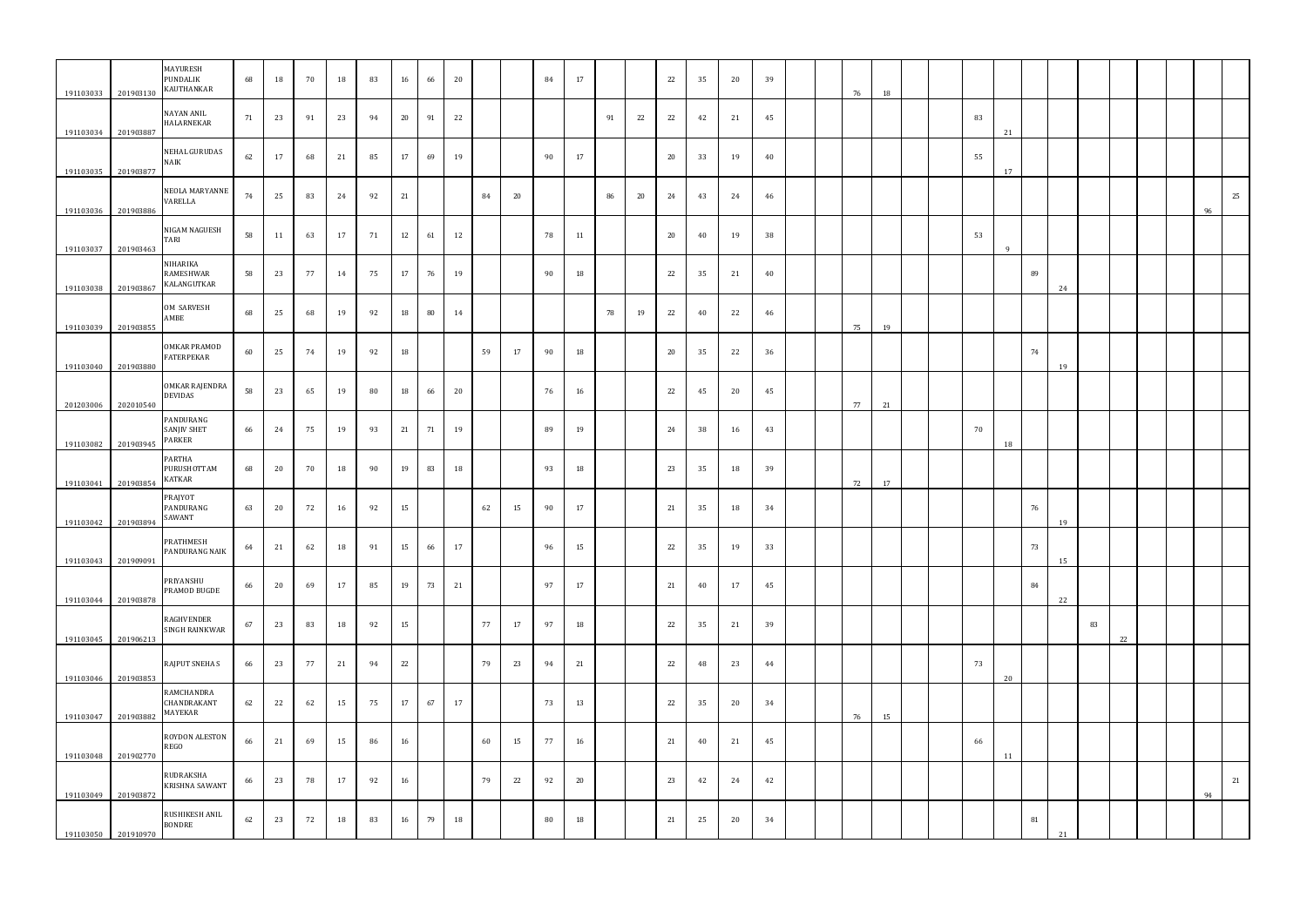| 191103051           | 201903893 | SAGAR GOPAL<br>TODKAR                        | 60 | 23 | 65             | 19 | 81 | 17 | 67 | 18 |    |    | 95 | 14 |    |    | 21 | 32 | 20 | 42 |  |    |    |  |    |    | 80 | 22 |    |    |  |  |
|---------------------|-----------|----------------------------------------------|----|----|----------------|----|----|----|----|----|----|----|----|----|----|----|----|----|----|----|--|----|----|--|----|----|----|----|----|----|--|--|
| 191103052           | 201903464 | SAHIL SADANAND<br>FOTTO GAOCAR               | 68 | 23 | 72             | 22 | 91 | 21 | 88 | 24 |    |    | 97 | 21 |    |    | 24 | 40 | 22 | 48 |  |    |    |  |    |    | 91 | 25 |    |    |  |  |
| 191103053           | 201903885 | SAHIL YOGESH<br><b>KINNERKAR</b>             | 65 | 21 | 74             | 17 | 92 | 21 | 75 | 18 |    |    |    |    | 77 | 21 | 21 | 40 | 19 | 44 |  | 83 | 17 |  |    |    |    |    |    |    |  |  |
|                     |           |                                              |    |    |                |    |    |    |    |    |    |    |    |    |    |    |    |    |    |    |  |    |    |  |    |    |    |    |    |    |  |  |
| 191103054           | 201902902 | SAIRAJ GOVIND<br><b>NAIK GAONKAR</b>         | 60 | 23 | 68             | 20 | 91 | 19 | 69 | 18 |    |    | 83 | 17 |    |    | 21 | 38 | 18 | 39 |  |    |    |  |    |    | 79 | 20 |    |    |  |  |
| 191103055           | 201902849 | SAKHSHI SATISH<br><b>USAPKAR</b>             | 59 | 20 | 72             | 20 | 88 | 18 | 70 | 16 |    |    | 88 | 16 |    |    | 21 | 25 | 19 | 41 |  |    |    |  |    |    | 80 | 23 |    |    |  |  |
| 201203007           | 202010548 | <b>SAWANT KEDAR</b><br>KAMLAKANT             | 57 | 20 | 59             | 18 | 82 | 15 | 70 | 17 |    |    | 77 | 14 |    |    | 22 | 32 | 16 | 38 |  | 77 | 16 |  |    |    |    |    |    |    |  |  |
| 191103056           | 201903892 | SAYUJ DATTA MAJIK                            | 66 | 21 | 66             | 18 | 76 | 17 | 59 | 17 |    |    | 89 | 16 |    |    | 20 | 38 | 18 | 37 |  |    |    |  |    |    | 81 | 23 |    |    |  |  |
| 191103057           | 201903891 | SHASHANK RAJESH<br>MANERIKAR                 | 63 | 20 | 66             | 16 | 80 | 19 | 60 | 16 |    |    | 88 | 19 |    |    | 21 | 25 | 18 | 34 |  |    |    |  |    |    | 76 | 16 |    |    |  |  |
| 191103058           | 201902847 | SHEFALI DINESH<br><b>NAIK</b>                | 73 | 25 | 80             | 22 | 92 | 20 |    |    | 71 | 22 | 96 | 19 |    |    | 23 | 40 | 23 | 44 |  |    |    |  | 73 | 22 |    |    |    |    |  |  |
| 191103059 201903465 |           | SHRAVAN NAMDEV<br>GOSAVI                     | 63 | 23 | 67             | 17 | 91 | 16 | 80 | 18 |    |    | 95 | 16 |    |    | 21 | 32 | 19 | 34 |  |    |    |  |    |    | 78 | 18 |    |    |  |  |
| 191103060           | 201903874 | SHREYA VITHOBA<br><b>FATREKAR</b>            | 65 | 16 | 75             | 13 | 88 | 19 | 74 | 15 |    |    | 77 | 12 |    |    | 23 | 30 | 18 | 38 |  |    |    |  | 67 | 14 |    |    |    |    |  |  |
| 191103062           | 201903861 | SHUBHAM MAHESH<br>VARALE                     |    |    | 65 21 75 15 89 |    |    | 18 |    |    | 74 |    | 89 | 18 |    |    | 22 | 40 | 17 | 35 |  |    |    |  | 66 | 11 |    |    |    |    |  |  |
| 191103064 201906212 |           | SIDDHARTH YADAV                              | 65 | 20 | 69             | 22 | 86 | 15 |    |    | 69 | 10 | 90 | 14 |    |    | 22 | 40 | 20 | 41 |  |    |    |  |    |    |    |    | 84 | 19 |  |  |
| 191103065           | 201903862 | SIDHANT SANTOSH<br><b>NAIK</b>               | 66 | 21 | 69             | 18 | 83 | 18 | 60 | 19 |    |    | 90 | 17 |    |    | 21 | 40 | 17 | 38 |  |    |    |  | 66 | 16 |    |    |    |    |  |  |
| 201203008           | 202011050 | <b>SINAI SALELKER</b><br><b>AMEET DEEPAK</b> | 61 | 22 | 70             | 14 | 91 | 16 | 77 | 19 |    |    | 84 | 18 |    |    | 21 | 32 | 21 | 38 |  |    |    |  | 60 | 17 |    |    |    |    |  |  |
| 191103066           | 201903461 | SOHAM SHANTESH<br>LAAD                       | 68 | 23 | 75             | 21 | 91 | 21 | 74 | 21 |    |    |    |    | 77 | 19 | 23 | 45 | 22 | 48 |  | 81 | 19 |  |    |    |    |    |    |    |  |  |
| 191103067           | 201903852 | STANWIN SINCLAIR<br>DE SOUZA                 | 68 | 22 | 74             | 21 | 92 | 21 |    |    | 69 | 22 | 97 | 18 |    |    | 22 | 45 | 24 | 44 |  |    |    |  | 67 | 17 |    |    |    |    |  |  |
| 191103068           | 201903873 | <b>SWARA PRADIP</b><br>NARVEKAR              | 66 | 23 | 82             | 18 | 91 | 19 | 80 | 21 |    |    | 97 | 20 |    |    | 22 | 40 | 20 | 46 |  |    |    |  | 68 | 21 |    |    |    |    |  |  |
| 191103070 201902773 |           | <b>UDDESH SURESH</b><br><b>GAUNS DESSAI</b>  | 64 | 23 | 73             | 18 | 89 | 19 | 69 | 19 |    |    | 90 | 19 |    |    | 22 | 38 | 21 | 40 |  |    |    |  |    |    | 86 | 23 |    |    |  |  |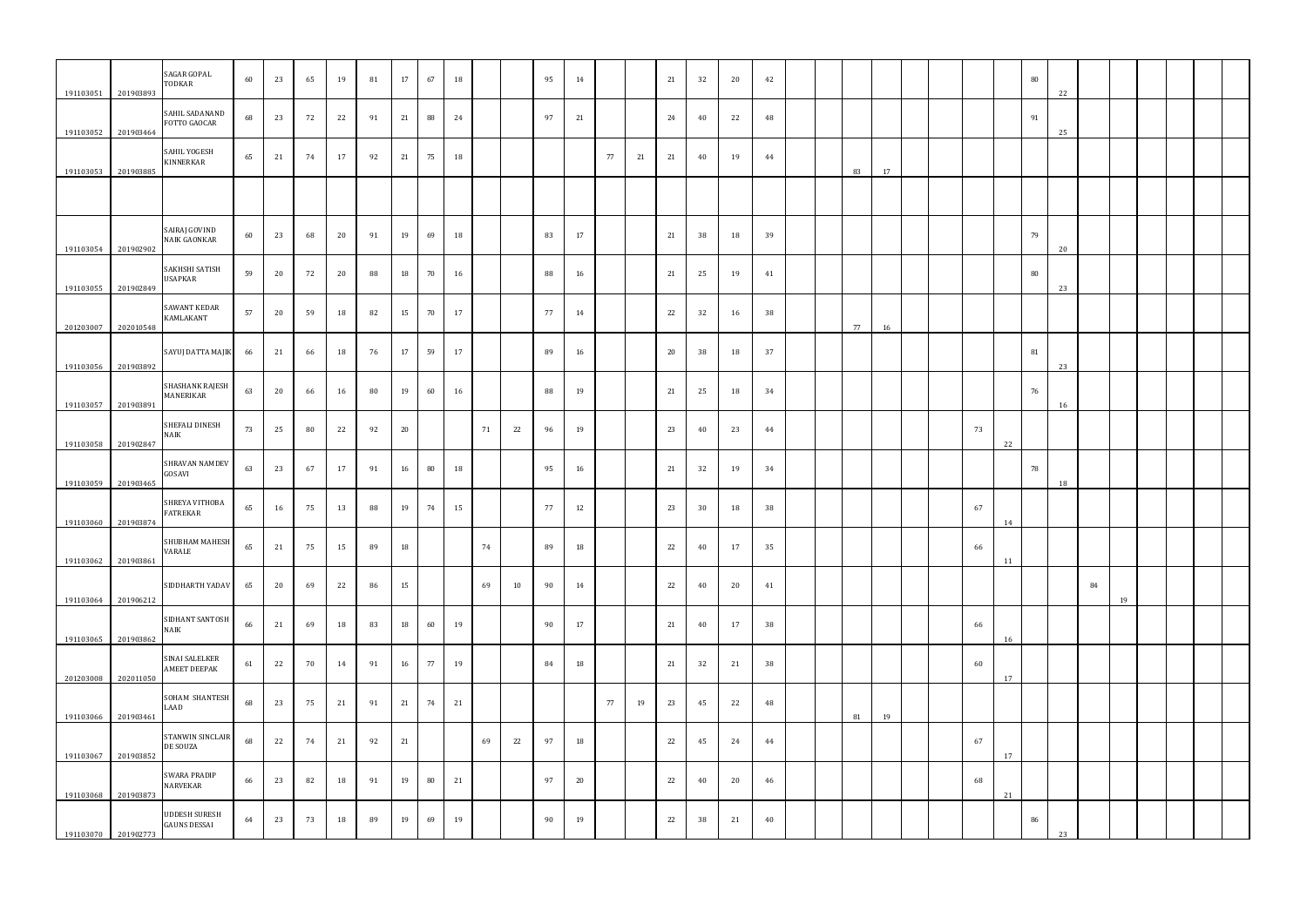| 191103071           | 201906214           | UJJWAL SHARMA                         | 67 | 23 | 70 | 16 | 86 | 19 | 73 | 18 |    |    | 86 | 15 |    |    | 22 | 48 | 17 | 34 |    |    |    |    |    |    | 64 | 14 |    |    |  |    |    |  |
|---------------------|---------------------|---------------------------------------|----|----|----|----|----|----|----|----|----|----|----|----|----|----|----|----|----|----|----|----|----|----|----|----|----|----|----|----|--|----|----|--|
| 191103072           | 201903850           | <b>VANESSA DSOUZA</b>                 | 70 | 25 | 75 | 23 | 91 | 20 |    |    | 65 | 22 | 96 | 19 |    |    | 24 | 40 | 24 | 45 |    |    |    |    |    |    | 75 | 16 |    |    |  |    |    |  |
|                     | 191103073 201903889 | <b>VARAD BABLI RAUT</b>               | 64 | 21 | 75 | 18 | 89 | 19 | 75 | 15 |    |    | 93 | 18 |    |    | 23 | 42 | 17 | 38 |    |    | 77 | 17 |    |    |    |    |    |    |  |    |    |  |
| 191103074           | 201903857           | VARDHAN RAJESH<br>PAI                 | 70 | 24 | 79 | 22 | 90 | 21 | 78 | 18 |    |    | 96 | 19 |    |    | 23 | 48 | 25 | 48 |    |    | 75 | 24 |    |    |    |    |    |    |  |    |    |  |
| 191103075           | 201903856           | <b>VIPA PRASAD</b><br>KHOLKAR         | 62 | 23 | 67 | 22 | 93 | 21 |    |    | 63 | 21 |    |    | 73 | 18 | 23 | 42 | 22 | 43 |    |    |    |    | 73 | 20 |    |    |    |    |  |    |    |  |
| 191103076           | 201903859           | <b>VIPUL SUDHAKAR</b><br><b>JOSHI</b> | 66 | 17 | 66 | 19 | 90 | 15 | 74 | 17 |    |    | 93 | 15 |    |    | 23 | 42 | 23 | 40 |    |    | 74 | 16 |    |    |    |    |    |    |  |    |    |  |
| 191103077 201903409 |                     | YASH SANTOSH<br><b>AVKHALE</b>        | 66 | 19 | 63 | 17 | 81 | 21 | 61 | 17 |    |    | 95 | 14 |    |    | 22 | 33 | 19 | 36 |    |    |    |    |    |    |    |    | 78 | 17 |  |    |    |  |
|                     | 191103078 201902846 | YASH SHIVANAND<br>AMONKAR             | 64 | 21 | 57 | 16 | 72 | 15 | 64 | 12 |    |    | 90 | 11 |    |    | 22 | 39 | 18 | 36 | 62 | 12 |    |    |    |    |    |    |    |    |  |    |    |  |
| 191103079           | 201903879           | YASHRAJ VILASRAO<br><b>DESAI</b>      | 66 | 22 | 59 | 18 | 79 | 20 | 61 | 18 |    |    | 93 | 15 |    |    | 22 | 39 | 18 | 40 |    |    |    |    |    |    |    |    | 82 | 18 |  |    |    |  |
| 191103080           | 201903875           | YUVRAJ RATNAKAR<br><b>GAUDE</b>       | 63 | 20 | 66 | 18 | 74 | 13 | 62 | 16 |    |    | 82 | 13 |    |    | 21 | 33 | 17 | 30 |    |    |    |    |    |    |    |    | 77 | 17 |  |    |    |  |
| 201203009           | 202011052           | ZANGARUCHE<br>NISHANT NAGESH          | 68 | 21 | 77 | 23 | 76 | 18 | 77 | 20 |    |    | 89 | 19 |    |    | 22 | 48 | 23 | 45 |    |    |    |    |    |    |    |    |    |    |  | 74 | 18 |  |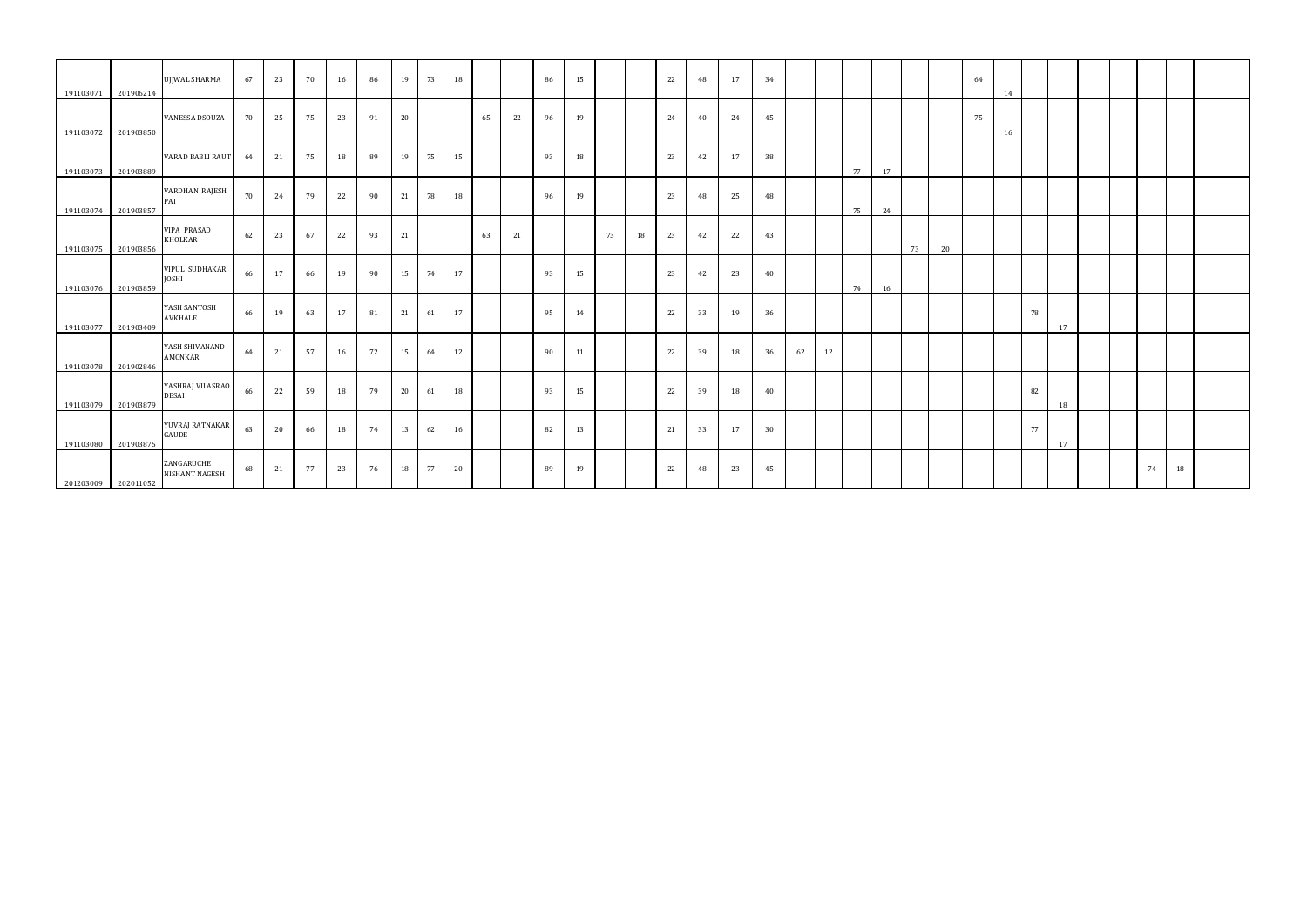| <b>REGNO</b> | PERMANENT_RE<br>GNO | <b>NAME</b>                          | Analog and<br>Digital<br>Communicati<br>on (THEORY) | Analog and<br>Digital<br>Communicati<br>on (IA) | Analog and<br>Digital<br>Communicatio<br>n (TW) |    |    |    |    |       |       | Soft<br>Computing<br>(IA) | Solid State<br>Devices<br>and<br>Technology<br>(THEORY) | Solid<br>State<br>Devices<br>and<br>Technolo<br>gy (IA) | Digital<br>Image<br>Processing<br>(THEORY) | Digital<br>Image<br>Processing<br>(IA) | Electronic<br>Instrumenta<br>tion and<br>Automation<br>(THEORY) | Electronic<br>$\begin{tabular}{ll} Instrumental Communication \\ ion & 0 \\ and \\ and \\ Automation & Lab (TW) \\ Lab (DRAI) \\ \end{tabular} \begin{tabular}{ll} Electronic \\ Inductor \\ and \\ Labi (TW) \\ Lab (DRAI) \\ \end{tabular} \begin{tabular}{ll} Electronic \\ Neasure \\ The source \\ at short \\ Aub (TW) \\ \end{tabular} \begin{tabular}{ll} Electronic \\ Neasure \\ The source \\ at short \\ Aub (DRAI) \\ \end{tabular}$<br>(IA) |    |         |    |           |    | $\begin{array}{c} \text{Cloud} \\ \text{Computing} \\ \text{(IT)} \\ \text{(THEORY)} \end{array} \begin{array}{c} \text{Cloud} \\ \text{Computin} \\ \text{g (IT)(IA)} \end{array}$ | Electric<br>Drives<br>(E&E)<br>(THEORY) | Electric<br>Drives (E&E)<br>(IA) | $\begin{array}{c} {\bf Internet}\\ {\bf of}\\ \end{array}$<br>Things<br>(IT)<br>(THEORY) | Internet<br>of Things<br>(IT)<br>(IA) | <b>ccupationa</b><br>Safety &<br>Health<br>Assessmen<br>(CIVIL)<br>(THEORY) | Occupation<br>Safety &<br>Health<br>Assessment<br>(CIVIL)<br>(IA) | Computer<br>Graphics<br>(IT)<br>(THEORY) | <b>Computer</b><br>Graphics<br>$(TT)$<br>(IA) | Illumination<br>Engineering<br>(E&E)<br>(THEORY) | lluminatio<br>Engineering<br>(E&E) (IA) | Object<br>Oriented<br>rogrammin<br>in Java<br>$\left(\text{COMP}\right)$<br>(THEORY) | Object<br>Oriented<br>rogrammin<br>in Java<br>(COMP)<br>(IA) | WEB<br><b>TECHNOLOG</b><br>Y<br>(COMP)<br>(THEORY) | WEB<br>TECHNOLOGY<br>$\begin{array}{c} \text{(COMP)} \ \text{(IA)} \end{array}$ |
|--------------|---------------------|--------------------------------------|-----------------------------------------------------|-------------------------------------------------|-------------------------------------------------|----|----|----|----|-------|-------|---------------------------|---------------------------------------------------------|---------------------------------------------------------|--------------------------------------------|----------------------------------------|-----------------------------------------------------------------|-----------------------------------------------------------------------------------------------------------------------------------------------------------------------------------------------------------------------------------------------------------------------------------------------------------------------------------------------------------------------------------------------------------------------------------------------------------|----|---------|----|-----------|----|-------------------------------------------------------------------------------------------------------------------------------------------------------------------------------------|-----------------------------------------|----------------------------------|------------------------------------------------------------------------------------------|---------------------------------------|-----------------------------------------------------------------------------|-------------------------------------------------------------------|------------------------------------------|-----------------------------------------------|--------------------------------------------------|-----------------------------------------|--------------------------------------------------------------------------------------|--------------------------------------------------------------|----------------------------------------------------|---------------------------------------------------------------------------------|
| 191104001    | 201902866           | ADARSH BHASKARAN<br>CHANABHAT        | 69                                                  | 16                                              | 20                                              | 86 | 11 | 20 | 89 | 19    | 94    | 19                        |                                                         |                                                         | 80                                         | 19                                     |                                                                 |                                                                                                                                                                                                                                                                                                                                                                                                                                                           |    | 23 19   | 24 | 20        |    |                                                                                                                                                                                     |                                         |                                  | 78                                                                                       | 21                                    |                                                                             |                                                                   |                                          |                                               |                                                  |                                         |                                                                                      |                                                              |                                                    |                                                                                 |
| 191104002    | 201902852           | ADITYA SURYAKANT<br>RAIKER           | 58                                                  | 9                                               | 14                                              | 81 | 11 | 21 | 79 | 13    | 77 20 |                           |                                                         |                                                         | 80                                         | 16                                     |                                                                 |                                                                                                                                                                                                                                                                                                                                                                                                                                                           |    | 18   15 |    | 25 20     |    | 71 14                                                                                                                                                                               |                                         |                                  |                                                                                          |                                       |                                                                             |                                                                   |                                          |                                               |                                                  |                                         |                                                                                      |                                                              |                                                    |                                                                                 |
| 191104080    | 201903418           | AJAY BIND                            | 82                                                  | 19                                              | 23                                              | 75 | 10 | 20 | 93 | 16    | 91    | 20                        |                                                         |                                                         |                                            |                                        | 95                                                              | 20                                                                                                                                                                                                                                                                                                                                                                                                                                                        |    | 24 22   |    | $25$ $25$ | 76 | 19                                                                                                                                                                                  |                                         |                                  |                                                                                          |                                       |                                                                             |                                                                   |                                          |                                               |                                                  |                                         |                                                                                      |                                                              |                                                    |                                                                                 |
| 191104003    | 201903935           | AKHIL ANIL KUSHE                     | 56                                                  | 24                                              | 25                                              | 94 | 25 | 24 | 78 | 22    | 93    | 25                        |                                                         |                                                         | 87                                         | 24                                     |                                                                 |                                                                                                                                                                                                                                                                                                                                                                                                                                                           |    | $25$ 24 |    | $25$ 25   | 81 | 20                                                                                                                                                                                  |                                         |                                  | 73                                                                                       | 24                                    |                                                                             |                                                                   |                                          |                                               |                                                  |                                         |                                                                                      |                                                              |                                                    |                                                                                 |
| 191104004    | 201903907           | AKHILA GOKULDAS<br>MAHALE            | 63                                                  | 18                                              | 21                                              | 90 | 18 | 23 | 89 | 13    | 82    | 23                        |                                                         |                                                         |                                            |                                        | 90                                                              | 20                                                                                                                                                                                                                                                                                                                                                                                                                                                        |    | 23 16   |    | $21$ 22   |    |                                                                                                                                                                                     |                                         |                                  |                                                                                          |                                       |                                                                             |                                                                   |                                          |                                               |                                                  |                                         |                                                                                      |                                                              |                                                    |                                                                                 |
| 191104005    | 201903135           | AMEY NANDU CHARI 78                  |                                                     | 13                                              | 19                                              | 74 | 10 | 20 |    | 93 17 | 80    | 16                        |                                                         |                                                         | 78                                         | 17                                     |                                                                 |                                                                                                                                                                                                                                                                                                                                                                                                                                                           |    | 22 18   |    | 24 18     |    |                                                                                                                                                                                     |                                         |                                  |                                                                                          |                                       |                                                                             |                                                                   |                                          |                                               | 72                                               | 17                                      |                                                                                      |                                                              |                                                    |                                                                                 |
| 191104006    | 201903900 AMISHA    | NANDKISHOR<br>DURBHATKAR             | 90                                                  | 18                                              | 23                                              | 88 | 16 | 20 | 95 | 18    | 95    | 24                        |                                                         |                                                         | 85                                         | 22                                     |                                                                 |                                                                                                                                                                                                                                                                                                                                                                                                                                                           |    | 24 20   |    | 24 22     |    |                                                                                                                                                                                     |                                         |                                  |                                                                                          |                                       |                                                                             |                                                                   |                                          |                                               |                                                  |                                         | 92                                                                                   | 24                                                           |                                                    |                                                                                 |
| 191104007    | 201903468           | ANAND SHIRISH<br>KAMAT               | 67                                                  | 14                                              | 15                                              | 74 | 12 | 19 |    | 92 15 | 80    | 18                        |                                                         |                                                         | 77                                         | 22                                     |                                                                 |                                                                                                                                                                                                                                                                                                                                                                                                                                                           |    | 20   18 |    | 24 21     |    |                                                                                                                                                                                     |                                         |                                  |                                                                                          |                                       |                                                                             |                                                                   |                                          |                                               |                                                  |                                         | 81                                                                                   | 21                                                           |                                                    |                                                                                 |
| 191104008    | 201903930           | APURVA RAJESH<br>LOHANI              | 83                                                  | 15                                              | 20                                              | 78 | 12 | 20 | 90 | 20    | 90    | 21                        |                                                         |                                                         | 86                                         | 21                                     |                                                                 |                                                                                                                                                                                                                                                                                                                                                                                                                                                           |    | 22 17   |    | 25 23     | 83 | 24                                                                                                                                                                                  |                                         |                                  |                                                                                          |                                       |                                                                             |                                                                   |                                          |                                               |                                                  |                                         |                                                                                      |                                                              |                                                    |                                                                                 |
| 201903926    | 201903926           | Ashvik SHANBHAG                      |                                                     |                                                 |                                                 |    |    |    |    |       |       |                           |                                                         |                                                         |                                            |                                        |                                                                 |                                                                                                                                                                                                                                                                                                                                                                                                                                                           |    |         |    |           |    |                                                                                                                                                                                     |                                         |                                  |                                                                                          |                                       |                                                                             |                                                                   |                                          |                                               | 80                                               | 18                                      |                                                                                      |                                                              |                                                    |                                                                                 |
|              | 191104009 201902855 | <b>ASHWINI GOVIND</b><br>ADWALPALKAR | 90                                                  | 23                                              | 24                                              | 96 | 21 | 22 | 95 | 21    | 96    | 25                        |                                                         |                                                         | 84                                         | 21                                     |                                                                 |                                                                                                                                                                                                                                                                                                                                                                                                                                                           |    | 25 23   |    | 25 25     |    |                                                                                                                                                                                     |                                         |                                  |                                                                                          |                                       |                                                                             |                                                                   |                                          |                                               |                                                  |                                         | 99                                                                                   | 25                                                           |                                                    |                                                                                 |
| 191104010    | 201909094           | ATHARVA<br>SHYAMRAO<br>MANDREKAR     | 57                                                  | 11                                              | 10                                              | 52 | 10 | 20 | 73 | 14    | 50    | 15                        |                                                         |                                                         |                                            |                                        | 87                                                              | 13                                                                                                                                                                                                                                                                                                                                                                                                                                                        | 10 | 12      | 22 | 23        |    |                                                                                                                                                                                     |                                         |                                  |                                                                                          |                                       |                                                                             |                                                                   |                                          |                                               |                                                  |                                         | 64                                                                                   | 14                                                           |                                                    |                                                                                 |
| 191104011    | 201909093           | AVESH HIRU NAIK                      | 72                                                  | 5 <sup>5</sup>                                  | 13                                              | 81 | 10 | 19 | 91 | 17    | 79    | 14                        |                                                         |                                                         | 83                                         | 15                                     |                                                                 |                                                                                                                                                                                                                                                                                                                                                                                                                                                           | 12 | 14      | 24 | 19        |    |                                                                                                                                                                                     |                                         |                                  |                                                                                          |                                       |                                                                             |                                                                   |                                          |                                               | 75                                               | 14                                      |                                                                                      |                                                              |                                                    |                                                                                 |
| 191104012    | 201903131           | AYUSHI SUSHANT PAI<br>KANE           | 89                                                  | 23                                              | 24                                              | 96 | 14 | 21 | 95 | 21    | 96    | 24                        |                                                         |                                                         | 83                                         | 22                                     |                                                                 |                                                                                                                                                                                                                                                                                                                                                                                                                                                           | 25 | 23      | 23 | 24        |    |                                                                                                                                                                                     |                                         |                                  |                                                                                          |                                       |                                                                             |                                                                   |                                          |                                               |                                                  |                                         | 94                                                                                   | 25                                                           |                                                    |                                                                                 |
| 191104013    | 201903927           | AYUSHMAN SINGH                       | 85                                                  | 19                                              | 22                                              | 76 | 10 | 21 | 95 | 21    | 88    | 19                        |                                                         |                                                         | 79                                         | 18                                     |                                                                 |                                                                                                                                                                                                                                                                                                                                                                                                                                                           | 23 | 16      | 24 | 19        |    |                                                                                                                                                                                     |                                         |                                  |                                                                                          |                                       |                                                                             |                                                                   |                                          |                                               |                                                  |                                         |                                                                                      |                                                              | 86                                                 | 22                                                                              |
| 191104014    | 201903904           | CANDACE ANSONYA<br><b>DIAS</b>       | 91                                                  | 20                                              | 23                                              | 88 | 20 | 20 | 95 | 21    | 93    | 24                        |                                                         |                                                         | 73                                         | 23                                     |                                                                 |                                                                                                                                                                                                                                                                                                                                                                                                                                                           | 24 | 21      | 25 | 22        |    |                                                                                                                                                                                     |                                         |                                  |                                                                                          |                                       |                                                                             |                                                                   |                                          |                                               |                                                  |                                         |                                                                                      |                                                              | 96                                                 | 24                                                                              |
|              | 191104015 201903921 | CHARI SAMIDHA<br>SUDESH              | 84                                                  | 19                                              | 22                                              | 78 | 14 | 19 | 95 | 19    | 94    | 21                        |                                                         |                                                         | 83                                         | 22                                     |                                                                 |                                                                                                                                                                                                                                                                                                                                                                                                                                                           | 23 | 19      | 25 | 20        |    |                                                                                                                                                                                     |                                         |                                  |                                                                                          |                                       |                                                                             |                                                                   |                                          |                                               |                                                  |                                         | 93                                                                                   | 21                                                           |                                                    |                                                                                 |

### SEMESTER-V RC2019-20 ETC PROVISIONAL MARKS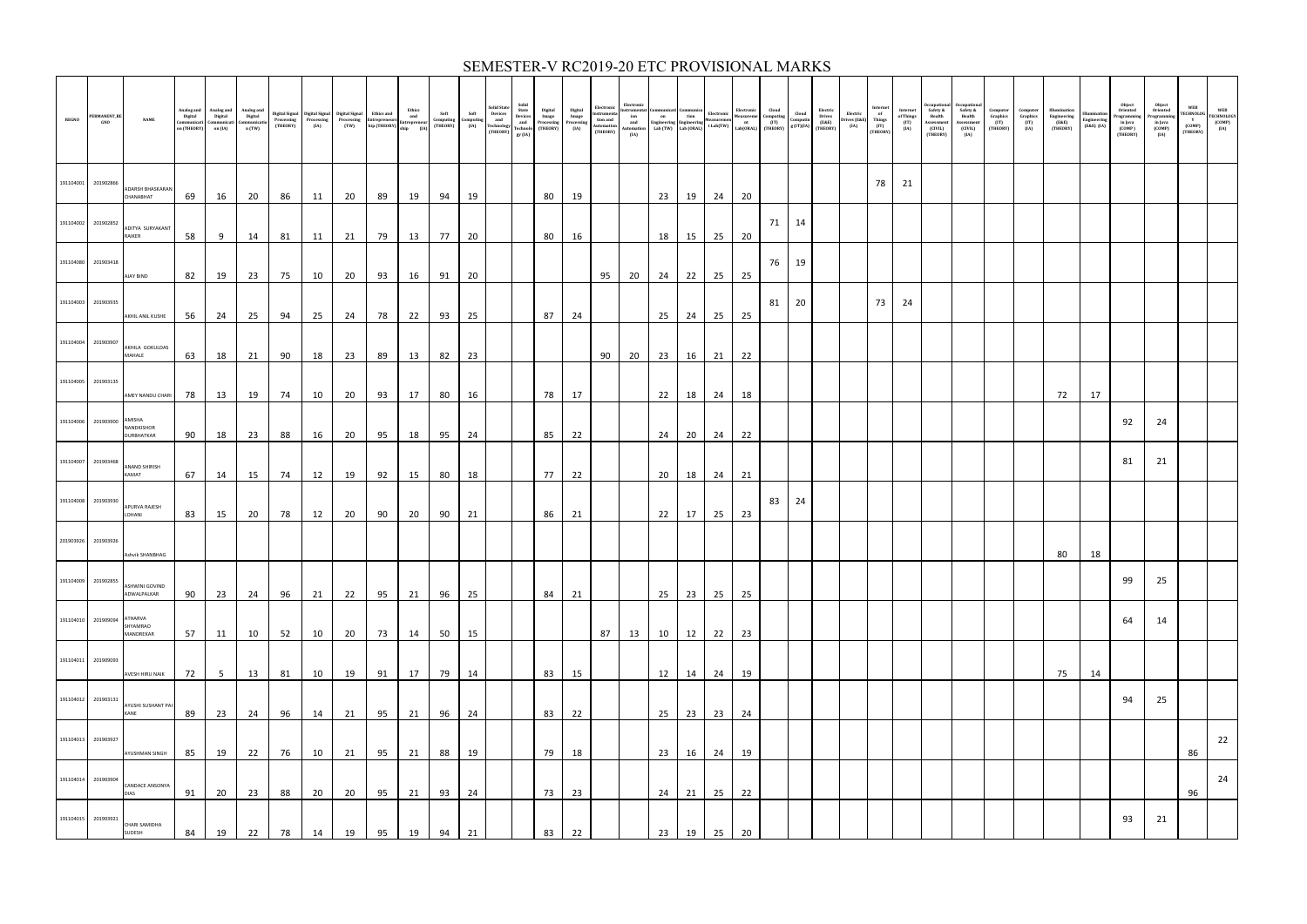| 191104016                   | 201906217 | D BASAVRAJ                              | 71 | 6              | 10 | 69 | 7  | 18 | 87 | 13 | 72 | 13 |         |       |          |    | 91 | 16 | 10 l | 13                | 20    | 17                  |      |       |    |    | 64 | 8  |    |    |  |  |    |    |    |    |
|-----------------------------|-----------|-----------------------------------------|----|----------------|----|----|----|----|----|----|----|----|---------|-------|----------|----|----|----|------|-------------------|-------|---------------------|------|-------|----|----|----|----|----|----|--|--|----|----|----|----|
| 191104017 201903929 DARSHAN |           | SUBHASHCHANDRA<br>VELINGKAR             | 70 | 15             | 20 | 64 | 10 | 19 | 90 | 14 | 79 | 17 |         |       | 82       | 13 |    |    |      | 22 15             | 24 18 |                     |      |       |    |    | 70 | 14 |    |    |  |  |    |    |    |    |
| 191104018 201902903         |           |                                         |    |                |    |    |    |    |    |    |    |    |         |       |          |    |    |    |      |                   |       |                     |      |       |    |    | 78 | 17 |    |    |  |  |    |    |    |    |
| 201204001 202010565         |           | DHAN KUMARI K.C.<br><b>DHUPKAR ARYA</b> | 86 | 15             | 20 | 66 | 14 | 21 | 93 | 17 | 94 | 23 |         |       | 85       | 20 |    |    |      | 22 20             | 25 22 |                     |      |       | 48 | 13 |    |    |    |    |  |  |    |    |    |    |
| 191104019 201902774         |           | ANANT<br>DIGVESH ANAND                  | 57 | $\overline{7}$ | 12 | 66 | 10 | 18 | 84 | 15 |    |    | 76 13   |       |          |    | 93 | 10 |      | 10  16            | 21 20 |                     |      |       |    |    |    |    |    |    |  |  | 70 | 23 |    |    |
| 191104020 201903905         |           | PARAB                                   | 77 | 16             | 18 | 72 | 12 | 19 | 72 | 15 | 85 | 19 |         |       | 77       | 19 |    |    |      | 20 16             | 24 21 |                     |      |       |    |    |    |    |    |    |  |  | 99 | 25 |    |    |
|                             |           | DIVYA ASHUTOSH<br>PAI ANGLE             | 85 | 21             | 23 | 98 | 16 | 20 | 95 | 22 | 96 | 24 |         |       | 83       | 23 |    |    |      | $24$ 22           | 23 23 |                     |      |       |    |    |    |    |    |    |  |  |    |    |    |    |
| 191204004 201909962         |           | <b>GAONKER AKSHAY</b><br>MANGALDAS      | 64 | 6              | 14 | 63 | 10 | 19 | 87 | 17 |    |    | 64 18   |       |          |    | 86 | 20 |      | 18  15            | 23 19 |                     |      |       | 63 | 17 |    |    |    |    |  |  |    |    |    |    |
| 191104021 201903934         |           | <b>GAUTAM GURUDAS</b><br>SHETYE         | 75 | 11             | 19 | 84 | 14 | 19 | 89 | 16 | 89 | 19 |         |       | 78       | 18 |    |    |      |                   |       | 22 Absent 24 Absent |      |       |    |    |    |    |    |    |  |  | 82 | 16 |    |    |
| 191104022 201903417         |           | <b>GIRISH GOPICHAND</b><br><b>NAIK</b>  | 78 | 12             | 20 | 82 | 15 | 19 | 92 | 17 | 86 | 18 |         |       | 83       | 20 |    |    |      | $22 \mid 21 \mid$ | 24 22 |                     | 80 l | 21    |    |    |    |    |    |    |  |  |    |    |    |    |
| 191104023 201902854         |           | HARMALKAR                               |    |                |    |    |    |    |    |    |    |    |         |       |          |    |    |    |      |                   |       |                     |      |       |    |    | 74 | 13 |    |    |  |  |    |    |    |    |
| 191104025 201903411         |           | <b>HERAMB HEMANT</b>                    | 67 | 5 <sub>5</sub> | 10 | 80 | 10 | 18 | 83 | 14 | 82 | 12 |         |       |          |    | 86 | 15 |      | 10 15             | 21 17 |                     |      |       |    |    |    |    |    |    |  |  | 94 | 24 |    |    |
|                             |           | HARSH ULHAS NAIK                        | 83 | 21             | 24 | 78 | 20 | 22 | 92 | 23 | 95 | 24 |         |       | 83       | 23 |    |    | 25   | 18                | 25 24 |                     |      |       |    |    |    |    |    |    |  |  |    |    |    |    |
| 191104026 201909092         |           | HARSHAL HIRAKANT<br><b>NAIK</b>         | 73 | 15             | 19 | 66 | 14 | 20 | 81 | 13 |    |    |         | 74 20 | 66       | 16 |    |    | 20   | 16                | 25    | 19                  |      |       |    |    |    |    | 80 | 15 |  |  |    |    |    |    |
| 191104027 201903911         |           | HARSHAVARDHAN<br>KAUSTUBH PATHAKJI      | 86 | 20             | 21 | 68 | 16 | 20 | 92 | 23 |    |    |         |       | 85 23 78 | 21 |    |    |      | $23 \mid 24 \mid$ | 24 21 |                     |      | 79 21 |    |    |    |    |    |    |  |  |    |    |    |    |
| 191104029 201903917         |           | HRISHAD                                 |    |                |    |    |    |    |    |    |    | 20 |         |       |          | 22 |    |    |      | $23 \mid 22 \mid$ |       |                     |      |       |    |    |    |    |    |    |  |  |    |    | 93 | 25 |
| 191104030 201903918         |           | RAMMURTHI AMRE<br><b>HRUTWA PRATAP</b>  | 89 | 16             | 20 | 88 | 11 | 19 | 90 | 19 | 86 |    |         |       | 77       |    |    |    |      |                   | 23 17 |                     |      |       |    |    | 75 | 16 |    |    |  |  |    |    |    |    |
| 191104031 201903914         |           | SHET                                    | 83 | 16             | 17 | 73 | 14 | 19 | 92 | 20 | 92 | 21 |         |       | 80       | 22 |    |    |      | 20 20             | 24 22 |                     |      |       |    |    |    |    |    |    |  |  | 94 | 25 |    |    |
|                             |           | <b>ISMAIL MOHAMMAD</b>                  | 90 | 19             | 23 | 88 | 15 | 21 | 93 | 21 |    |    | $91$ 23 |       |          |    | 94 | 22 |      | $24$ 21           | 24 24 |                     |      |       |    |    |    |    |    |    |  |  |    |    |    |    |
| 191104032 201903912         |           | JAVED AHAMAD<br>CHOWDHARY               | 85 | 18             | 22 | 76 | 18 | 21 | 93 | 21 |    |    | $91$ 23 |       |          |    | 94 | 23 | 23   | 18                | 25 24 |                     |      |       |    |    |    |    |    |    |  |  | 81 | 25 |    |    |
| 191104033 201903919         |           | <b>JOAN REGI</b><br>PLAMOOTIL           | 82 | 14             | 15 | 70 | 11 | 18 | 85 | 18 | 78 | 21 |         |       | 78       | 19 |    |    | 14   | 14                | 21 19 |                     |      |       |    |    | 75 | 13 |    |    |  |  |    |    |    |    |
| 191104034 201903908         |           | JOSTON FERNANDES                        | 78 | 16             | 19 | 86 | 19 | 21 | 94 | 20 | 91 | 20 |         |       | 85       | 23 |    |    |      | $17$ 18           | 24 22 |                     |      |       |    |    | 72 | 18 |    |    |  |  |    |    |    |    |
| 191104035 201903896         |           | <b>KEEGAN ANES</b>                      | 85 | 13             | 18 | 70 | 11 | 18 | 92 | 18 | 88 | 22 |         |       | 85       | 24 |    |    | 15   | 20                | 21    | 16                  |      |       |    |    | 78 | 21 |    |    |  |  |    |    |    |    |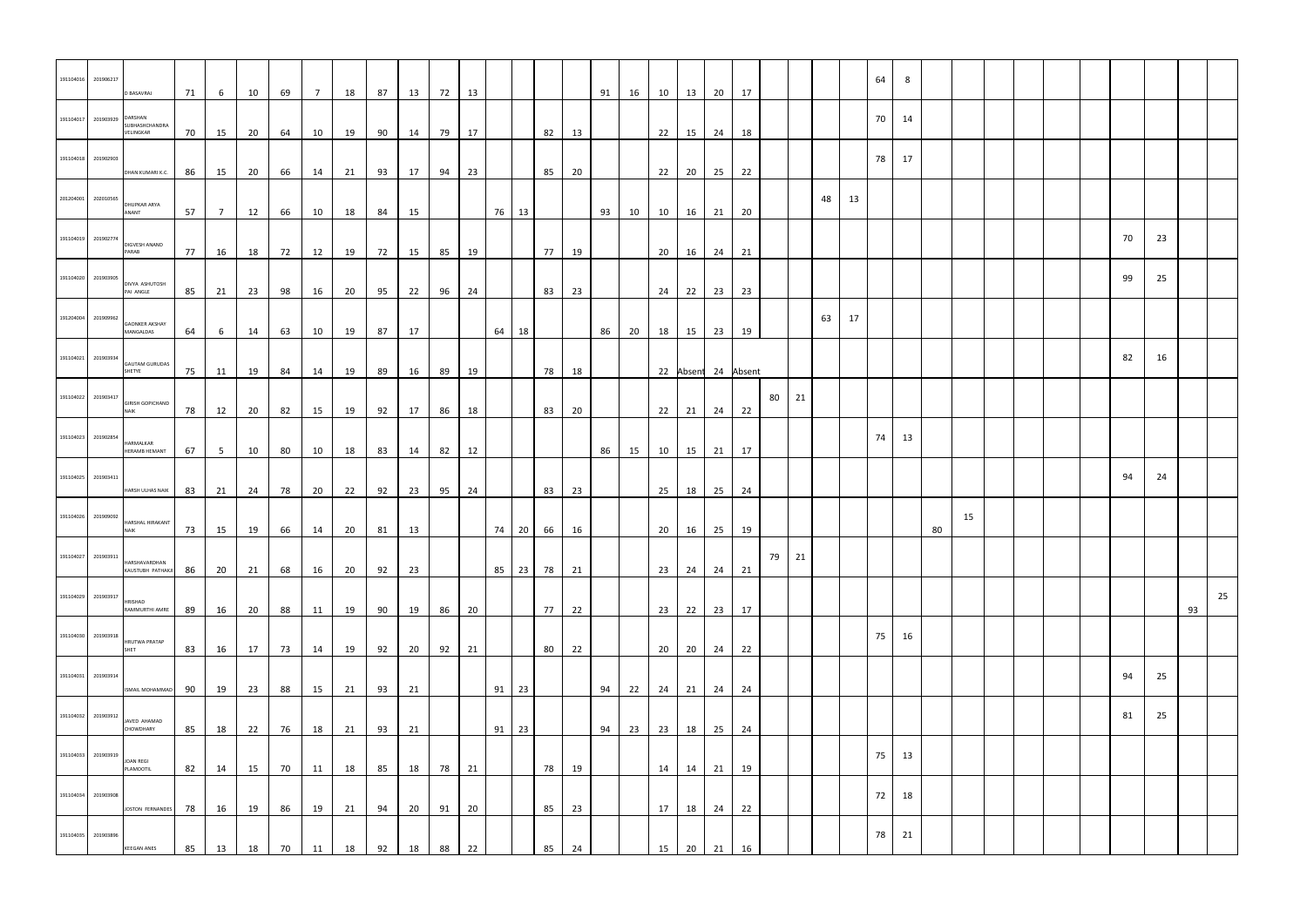| 191104036           | 201902857                    | <b>KEERTI AASTHA</b><br>MAHESH SINGH                         | 62 | 11             | 18    | 76 | 10 | 19 | 82 | 14 | 82    | 18 |              |       | 81 20 |       |    |    |                        | 16 18   | 25 17       |    | 82 | 19 |    |    |    |    |  |  |    |    |    |    |    |    |
|---------------------|------------------------------|--------------------------------------------------------------|----|----------------|-------|----|----|----|----|----|-------|----|--------------|-------|-------|-------|----|----|------------------------|---------|-------------|----|----|----|----|----|----|----|--|--|----|----|----|----|----|----|
| 191104037           | 201903414                    | <b>KRUSHAB TULSHIDAS</b><br>PHAL DESSAI                      | 79 | 8 <sup>8</sup> | 17    | 67 | 8  | 18 | 92 | 19 | 86    | 17 |              |       |       |       | 95 |    | 16   14   17   25   23 |         |             |    | 80 | 21 |    |    |    |    |  |  |    |    |    |    |    |    |
| 191104038           | 201903931                    | <b>KUNAL KUMAR</b><br>CHOUDHARY                              | 60 | 9              | 12    | 64 | 9  | 19 | 79 | 18 |       |    | 87 19        |       |       |       | 88 |    | 17   12   14   22   17 |         |             |    |    |    |    |    | 70 | 13 |  |  |    |    |    |    |    |    |
| 201204002           | 202011059                    | <b>LAMANI SUNIL</b><br>GOPAL                                 | 64 | 12             | 20    | 62 | 11 | 20 | 91 | 22 |       |    | 94 24        |       |       |       | 94 | 21 |                        | 18 20   | 21 24       |    |    |    | 64 | 18 |    |    |  |  |    |    |    |    |    |    |
| 201204003           | 202011056                    | <b>MALKAR PRASAD</b><br><b>BHARAT</b>                        | 76 | 11             | 20    | 60 |    |    | 87 | 18 |       |    |              | 75 24 |       |       | 89 | 19 |                        |         | 23 19       |    |    |    | 77 | 17 |    |    |  |  |    |    |    |    |    |    |
| 191104039           | 201903416                    | <b>MAYFORD MARK</b>                                          |    |                |       |    | 11 | 20 |    |    |       |    |              |       |       |       |    |    |                        | 18 17   |             |    | 79 | 22 |    |    |    |    |  |  |    |    |    |    |    |    |
|                     | 191104040 201903903          | ROCHA<br>MELVITA FRANCISCA                                   | 77 | 12             | 17    | 80 | 9  | 19 | 92 |    | 20 76 | 17 |              |       |       | 85 21 |    |    |                        |         | 15 17 24 22 |    |    |    |    |    |    |    |  |  |    |    |    |    |    | 25 |
| 201204004           | 202010541                    | ROCHA<br>MHALSHEKAR<br>VISHAKA                               | 80 | 19             | 23    | 78 | 15 | 22 | 93 | 21 | 91    | 23 |              |       | 85    | 22    |    |    |                        | $24$ 22 | 23 24       |    |    |    | 91 | 19 |    |    |  |  |    |    |    |    | 84 |    |
| 191104041           | 201903410                    | PANDURANG<br>MIHIR BABANI                                    | 81 | 13             | 17 72 |    | 12 | 20 | 92 | 19 |       |    | 89 24        |       |       |       | 95 | 21 |                        | 16 15   | 23          | 19 | 80 | 24 |    |    |    |    |  |  |    |    |    |    |    |    |
| 191104042           | 201903466                    | VERENCAR<br>MITHIL GHARU                                     | 84 | 13             | 19    | 75 | 12 | 18 | 94 | 20 | 96    | 20 |              |       | 84    | 21    |    |    |                        | 22 18   | 25 24       |    |    |    |    |    |    |    |  |  |    |    | 80 | 22 |    |    |
| 191104081           | 201905353                    | <b>IHZOL LONAM</b><br>MOBASSIR HASAN                         | 70 | 21             | 24    | 77 | 16 | 19 | 93 | 20 | 92    | 21 |              |       | 85    | 19    |    |    |                        |         | 25 21 25 24 |    |    |    |    |    |    |    |  |  |    |    | 81 | 20 |    |    |
| 191104044           | 201903913                    | <b>KHAN</b>                                                  | 76 | 8 <sup>2</sup> | 15    | 76 | 10 | 19 | 87 | 19 | 88    | 19 |              |       |       |       | 91 | 21 |                        | 15  19  | 25 24       |    |    |    |    |    | 73 | 12 |  |  |    |    |    |    |    |    |
|                     |                              | MUSTAFEEZ KHAN                                               | 83 | 11             | 13    | 72 | 11 | 18 | 89 | 16 | 84    | 19 |              |       | 79    | 18    |    |    |                        | $14$ 16 | 22 20       |    |    |    |    |    |    |    |  |  |    |    |    |    |    |    |
| 201204005           | 202011055                    | <b>NAIK TUSHAR</b><br>NARAYAN                                | 77 | 14             | 21    | 73 | 14 | 20 | 88 | 19 |       |    | $90 \mid 24$ |       |       |       | 93 | 20 | 20                     | 17      | 24          | 19 |    |    | 94 | 18 |    |    |  |  |    |    |    |    |    |    |
| 191104045           | 201903922                    | NEETAL NILESH<br>HALDANKAR                                   | 79 | 18             | 20    | 78 | 16 | 21 | 92 | 17 | 86    | 23 |              |       |       |       | 87 | 20 | 24                     | 20      | 25 22       |    |    |    |    |    |    |    |  |  | 84 | 22 |    |    |    |    |
|                     | 191104047 201903132          | NISHIKA RAMRAO<br>NAGESHKAR                                  | 80 | 17             | 20    | 80 | 15 | 21 | 92 | 18 | 84    | 18 |              |       |       |       | 96 | 21 | 24                     | 19      | 25 22       |    |    |    |    |    |    |    |  |  | 87 | 24 |    |    |    |    |
|                     |                              | 191104048 201903924 PRABHAKAR ALIAS<br>MUKUL MAHESH<br>KAMAT | 77 | 6              | 11    | 75 | 10 | 18 | 88 | 20 | 89    | 16 |              |       | 86    | 17    |    |    | 16                     | 15      | 22          | 18 |    |    |    |    |    |    |  |  |    |    |    |    | 85 | 19 |
| 191104049           |                              | 201903134 PRABHUGAONKAR<br><b>DURGESH</b><br>MADHUKAR        | 68 | 16             | 19    | 74 | 14 | 20 | 92 | 20 | 84    | 21 |              |       | 85    | 18    |    |    | 23                     | 18      | 22 22       |    |    |    |    |    | 75 | 20 |  |  |    |    |    |    |    |    |
|                     | 191104050 201903910 PRACHITA | RAGHUVEER<br>MAPSEKAR                                        | 81 | 18             | 22    | 82 | 16 | 22 | 93 | 20 | 96    | 21 |              |       | 85    | 22    |    |    | 24                     | 22      | 22 22       |    |    |    |    |    | 77 | 18 |  |  |    |    |    |    |    |    |
| 201204006 202011057 |                              | RAIKAR SANMESH<br>SURAJ                                      | 78 | 11             | 19    | 72 | 14 | 21 | 92 | 21 |       |    | $90$ 25      |       |       |       | 91 | 19 | 18                     | 16      | 24 24       |    |    |    | 89 | 19 |    |    |  |  |    |    |    |    |    |    |
| 191104052           | 201902775                    | RAJAT ULHAS<br>KINLEKAR                                      | 88 | 24             | 24    | 90 | 21 | 23 | 91 | 21 | 91    | 19 |              |       | 84    | 21    |    |    | 24                     | 20      | 24          | 21 |    |    |    |    |    |    |  |  |    |    | 84 | 25 |    |    |
|                     |                              |                                                              |    |                |       |    |    |    |    |    |       |    |              |       |       |       |    |    |                        |         |             |    |    |    |    |    |    |    |  |  |    |    |    |    |    |    |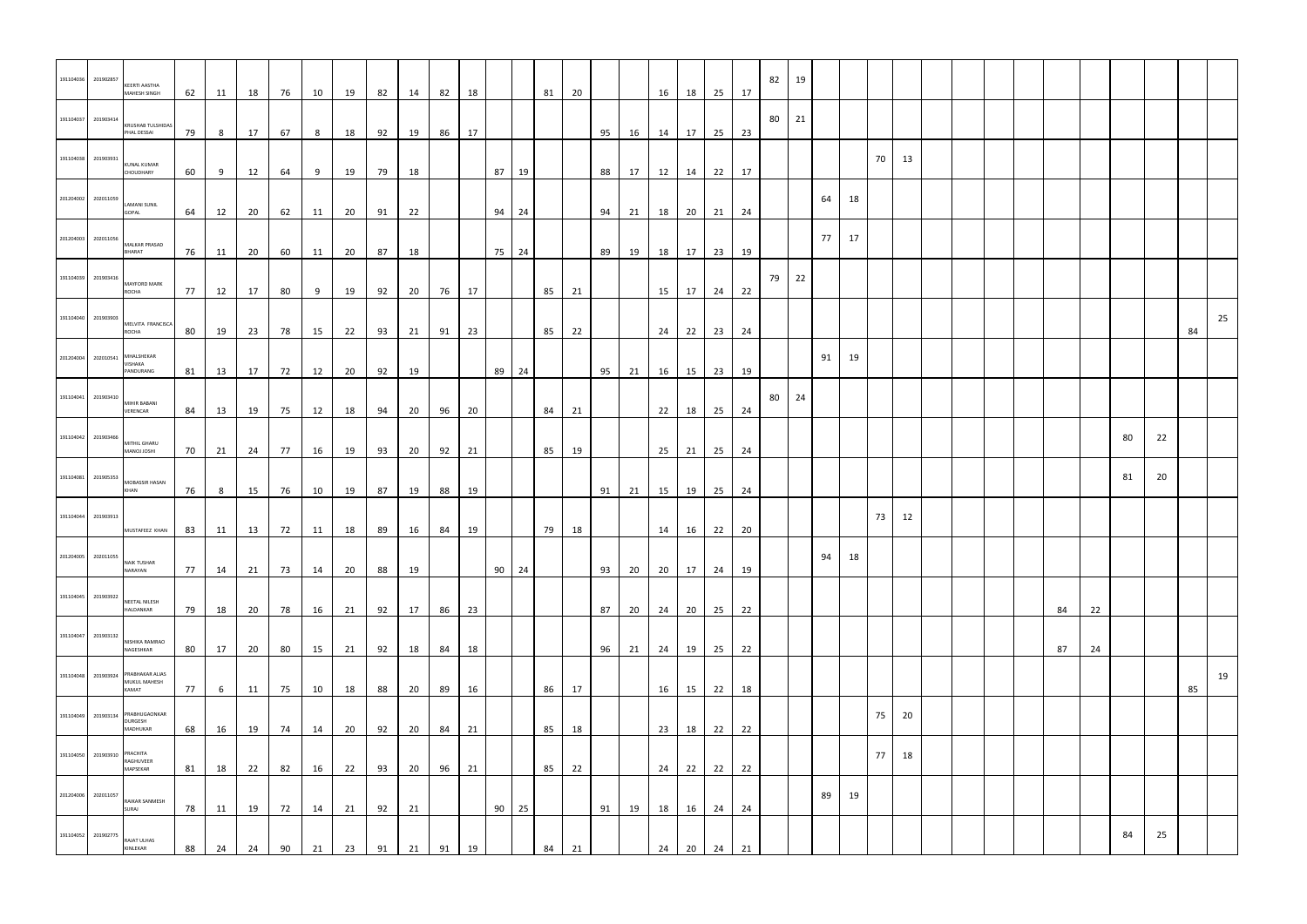| 191104053                  | 201909132           | RAJVARDHAN<br><b>DINKAR YADAV</b>  | 89       | 23             | 24       | 90       | 21 | 23       | 91 | 17 | 90 | 21 |       | 78 | 20 |    |    | 25     | 23                | 25 24       |    |    |       |    |    |    |       |  |  |    |    | 80 | 25 |    |    |
|----------------------------|---------------------|------------------------------------|----------|----------------|----------|----------|----|----------|----|----|----|----|-------|----|----|----|----|--------|-------------------|-------------|----|----|-------|----|----|----|-------|--|--|----|----|----|----|----|----|
| 201204007                  | 202010566           | RANE VISHWAS<br><b>ROHIDAS</b>     | 67       | 10             | 15       | 66       | 13 | 19       | 94 | 19 |    |    | 76 24 |    |    | 94 | 21 | 16 17  |                   | 24 22       |    |    |       |    |    |    |       |  |  |    |    |    |    | 88 | 20 |
| 191104054 201903897 RISHAB |                     | BHALCHANDRA<br>KHOLKAR             | 48       | 10             | 18       | 81       | 10 | 21       | 89 | 13 |    |    | 83 13 |    |    | 94 | 16 | 20 16  |                   | 25 22       |    |    |       |    |    |    | 74 14 |  |  |    |    |    |    |    |    |
| 191104055 201906216        |                     | RITESH SINGH                       | 72       | $\overline{7}$ | 10       | 79       | 14 | 20       | 92 | 21 | 88 | 19 |       | 78 | 17 |    |    | 10     | 13                | 25          | 19 |    |       |    |    |    |       |  |  |    |    | 83 | 21 |    |    |
| 191104057 201903902        |                     | RUTVA SANDESH                      |          |                |          |          |    |          |    |    |    |    |       |    |    |    |    |        |                   |             |    |    |       |    |    |    |       |  |  |    |    | 84 | 24 |    |    |
| 201204008 202011058        |                     | <b>NAIK</b><br>SALGAONKAR          | 88       | 23             | 23       | 86       | 20 | 21       | 95 | 20 | 87 | 22 |       | 85 | 23 |    |    |        | 24 23             | 24 20       |    |    |       | 36 | 12 |    |       |  |  |    |    |    |    |    |    |
|                            | 191104058 201903137 | SANKET PRAKASH<br>SANJANA SAKHARAM | 57       | 10             | 10       | 65       | 11 | 18       | 48 | 13 |    |    | 60 10 |    |    | 72 | 16 |        |                   | 10 13 23 22 |    |    |       |    |    | 75 | 10    |  |  |    |    |    |    |    |    |
|                            | 191104059 201903920 | <b>GAONKAR</b><br>SANJANA SANTOSH  | 69       | 9              | 15       | 76       | 10 | 21       | 88 | 16 | 84 | 16 |       |    |    | 91 | 16 | 18  14 |                   | 24 20       |    |    |       |    |    | 77 | 14    |  |  |    |    |    |    |    |    |
|                            | 201204009 202011054 | PEDNEKAR<br>SAWANT ATMESH          | 61       | 12             | 15       | 75       | 12 | 19       | 93 | 17 | 86 | 20 |       | 82 | 16 |    |    |        | 18 17             | 22 20       |    |    |       | 89 | 21 |    |       |  |  |    |    |    |    |    |    |
|                            | 201204010 202011060 | RAMNATH                            | 79       | 10             | 19       | 62       | 11 | 20       | 92 | 19 |    |    | 85 21 |    |    | 87 | 21 | 18 16  |                   | 24 24       |    |    |       | 84 | 14 |    |       |  |  |    |    |    |    |    |    |
|                            | 191104060 201903916 | SAWANT VASUDEV<br>SURESH           | 72       | 13             | 20       | 64       | 13 | 20       | 88 | 18 |    |    | 84 22 |    |    | 92 | 18 | 20 17  |                   | 23 22       |    | 85 | 21    |    |    |    |       |  |  |    |    |    |    |    |    |
|                            |                     | SAYUSH MAHESH<br>VARALE            | 78       | 11             | 20       | 78       | 12 | 20       | 88 | 18 | 94 | 23 |       |    | 19 |    |    | 22     | 18                | 25 22       |    |    |       |    |    |    |       |  |  |    |    |    |    |    |    |
| 191104061                  | 201902856           | SHAUNAK SHARAD<br><b>UMARYE</b>    | 75       | 13             | 18       | 70       | 11 | 20       | 88 | 17 | 88 | 18 |       | 78 | 13 |    |    |        | $20 \mid 21 \mid$ | 25 23       |    |    |       |    |    |    |       |  |  |    |    |    |    | 80 | 19 |
| 191104062 201902851        |                     | SHEEL DHARMESH<br>PAI ANGLE        | 79       | 14             | 19       | 75       | 12 | 21       | 92 | 19 | 92 | 18 |       | 79 | 22 |    |    | 20     | 19                | 23 18       |    |    | 75 23 |    |    |    |       |  |  |    |    |    |    |    |    |
|                            | 191104063 201903412 | SHIVAM RAJESH<br>MARDOLKAR         | 74       | 21             | 23       | 76       | 22 | 22       | 87 | 20 | 92 | 23 |       | 78 | 18 |    |    |        | 24 22             | 24 21       |    |    |       |    |    |    |       |  |  |    |    | 83 | 21 |    |    |
|                            | 191104064 201906218 | SIDDHI DEEPAK SAIL                 | 87       | 20             | 24       | 90       | 18 | 22       | 95 | 22 | 96 | 22 |       |    |    | 97 | 24 | 24     | 23                | 25 25       |    |    |       |    |    |    |       |  |  |    |    | 93 | 24 |    |    |
|                            | 191104065 201903136 | SIDHARAJ MADHU<br><b>NAIK</b>      | 74       | 8 <sup>8</sup> | 12       | 83       | 13 | 21       | 90 | 17 | 74 | 17 |       | 77 | 17 |    |    | 16     | 16                | 23 17       |    |    |       |    |    |    |       |  |  | 78 | 14 |    |    |    |    |
|                            | 191104066 201903467 | SMITA PRAKASH<br>SANCOLKAR         | 88       | 22             | 23       | 90       | 21 | 22       | 89 | 20 | 94 | 20 |       | 85 | 21 |    |    | 24     | 23                | 24 21       |    |    |       |    |    |    |       |  |  |    |    | 95 | 25 |    |    |
| 191104067                  | 201903415 SUBRAT    | CHANDRASHEKHAR<br>SHIRODKAR        | 76       | 12             | 14       | 72       | 11 | 18       | 83 | 15 | 78 | 15 |       | 84 | 12 |    |    | 16     | 13                | 22          | 18 |    |       |    |    |    |       |  |  | 77 | 13 |    |    |    |    |
| 191104068 201903933 TANYA  |                     | DURGAPRASAD<br>VAINGANKAR          |          |                |          |          | 18 |          | 88 | 20 | 90 | 22 |       | 82 | 22 |    |    | 23     | 23                | 24 20       |    | 79 | 20    |    |    |    |       |  |  |    |    |    |    |    |    |
|                            | 191104082 201903858 | TEJAS TULSHIDAS<br><b>DESSAI</b>   | 84<br>87 | 16<br>18       | 21<br>21 | 88<br>64 | 10 | 20<br>20 | 91 | 21 | 90 | 21 |       | 75 | 24 |    |    | 24     | 17                | 24 20       |    |    |       |    |    | 73 | 21    |  |  |    |    |    |    |    |    |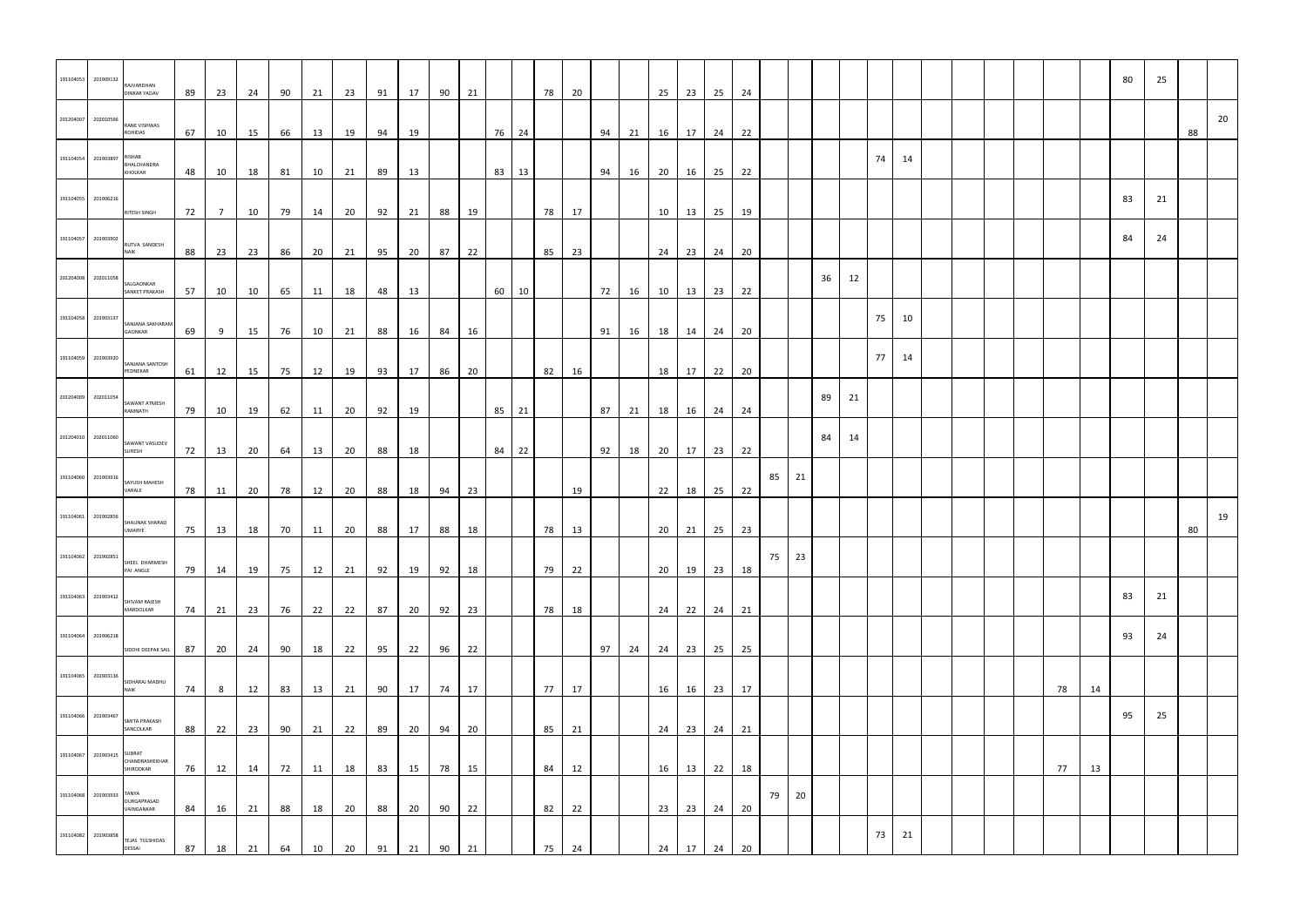| 191104069           | 201903909       | TELCIA DIAS                                        | 77 | 12 | 17 | 70 | 10 | 20 | 89 | 17 | 76 | 14 |       |    |    | 91 | 17 |    | 15  14  24  19    |       |    |       |    |    |    | 75 | 11 |  |    |    |    |    |  |  |
|---------------------|-----------------|----------------------------------------------------|----|----|----|----|----|----|----|----|----|----|-------|----|----|----|----|----|-------------------|-------|----|-------|----|----|----|----|----|--|----|----|----|----|--|--|
| 191104070 201903906 |                 | URVASHI UDAY PAI                                   | 68 | 17 | 20 | 68 | 13 | 20 | 89 | 19 | 85 | 22 |       |    |    | 92 | 20 |    | 23 21 21 19       |       |    |       |    |    |    |    |    |  |    |    | 77 | 21 |  |  |
| 191104071 201903928 |                 | VAISHNAVI ANAND<br>MORAJKAR                        | 78 | 10 | 18 | 83 | 14 | 20 | 86 | 15 |    |    | 91 20 |    |    | 89 | 17 |    | 20   15   23   18 |       |    |       |    |    |    |    |    |  |    |    | 80 | 15 |  |  |
| 191104072           | 201902853 VARAD | RATISHCHANDRA<br>KANEKAR                           | 65 | 11 | 20 | 64 | 10 | 20 | 80 | 14 |    |    | 88 22 |    |    | 95 | 16 |    | 23 16 24 21       |       |    |       |    |    |    |    |    |  |    |    | 62 | 18 |  |  |
| 191104073           | 201903923       | VARAD DEVIDAS<br><b>KERKAR</b>                     | 63 | 12 | 19 | 66 | 14 | 21 | 91 | 18 | 86 | 20 |       | 86 | 17 |    |    |    | $22 \mid 16 \mid$ | 24 16 |    | 79 21 |    |    |    |    |    |  |    |    |    |    |  |  |
| 191104074           | 201903925 VARUN | CHANDRAKANT<br>MAHAJAN                             | 83 | 14 | 18 | 68 | 13 | 19 | 90 | 19 | 82 | 20 |       |    |    | 94 | 20 |    | 20   18   21   19 |       |    |       |    |    |    |    |    |  |    |    | 78 | 17 |  |  |
| 191104075           | 201903926       | VASUDEV ALIAS<br><b>ASHVIK PRAJYOT</b><br>SHANBHAG | 81 | 12 | 10 | 72 | 14 | 19 | 90 | 21 | 80 | 23 |       |    |    | 94 | 21 |    | 12   19   21   19 |       |    |       |    |    |    |    |    |  |    |    |    |    |  |  |
| 191104076           | 201903901       | <b>VEDA DAMODAR</b><br>NAGVENKAR                   | 70 | 16 | 18 | 76 | 15 | 20 | 89 | 19 | 84 | 22 |       | 78 | 22 |    |    |    | 20 18 21 19       |       |    |       |    |    |    | 74 | 15 |  |    |    |    |    |  |  |
| 201204011           | 202011061       | <b>VELIP PRATIK</b><br>RAMESH                      | 75 | 12 | 18 | 67 | 10 | 20 | 89 | 20 |    |    | 92 24 |    |    | 91 | 20 |    | 20 16 24 22       |       |    |       |    | 89 | 22 |    |    |  |    |    |    |    |  |  |
| 191104077           | 201902904       | <b>VINEET</b><br><b>VINODKUMAR AIGAL</b>           | 72 | 14 | 20 | 82 | 12 | 20 | 86 | 20 | 83 | 19 |       | 74 | 19 |    |    |    | $22 \mid 20 \mid$ | 24 22 |    | 79 17 |    |    |    |    |    |  |    |    |    |    |  |  |
|                     | 201903138       | <b>VIRAJ RAJENDRA</b><br><b>NAIK</b>               |    | 6  | 16 |    | 11 | 20 |    | 20 |    | 18 |       |    | 20 |    |    |    | 16 14 24 20       |       |    | 80    | 20 |    |    |    |    |  |    |    |    |    |  |  |
|                     | 201903915       | <b>WINSTON SAMUEL</b><br>RAJ VISWANATHAN           |    | 24 | 24 |    | 23 | 23 |    | 23 |    | 24 |       |    | 24 |    |    | 25 | 24                | 23    | 24 |       |    |    |    |    |    |  | 89 | 23 |    |    |  |  |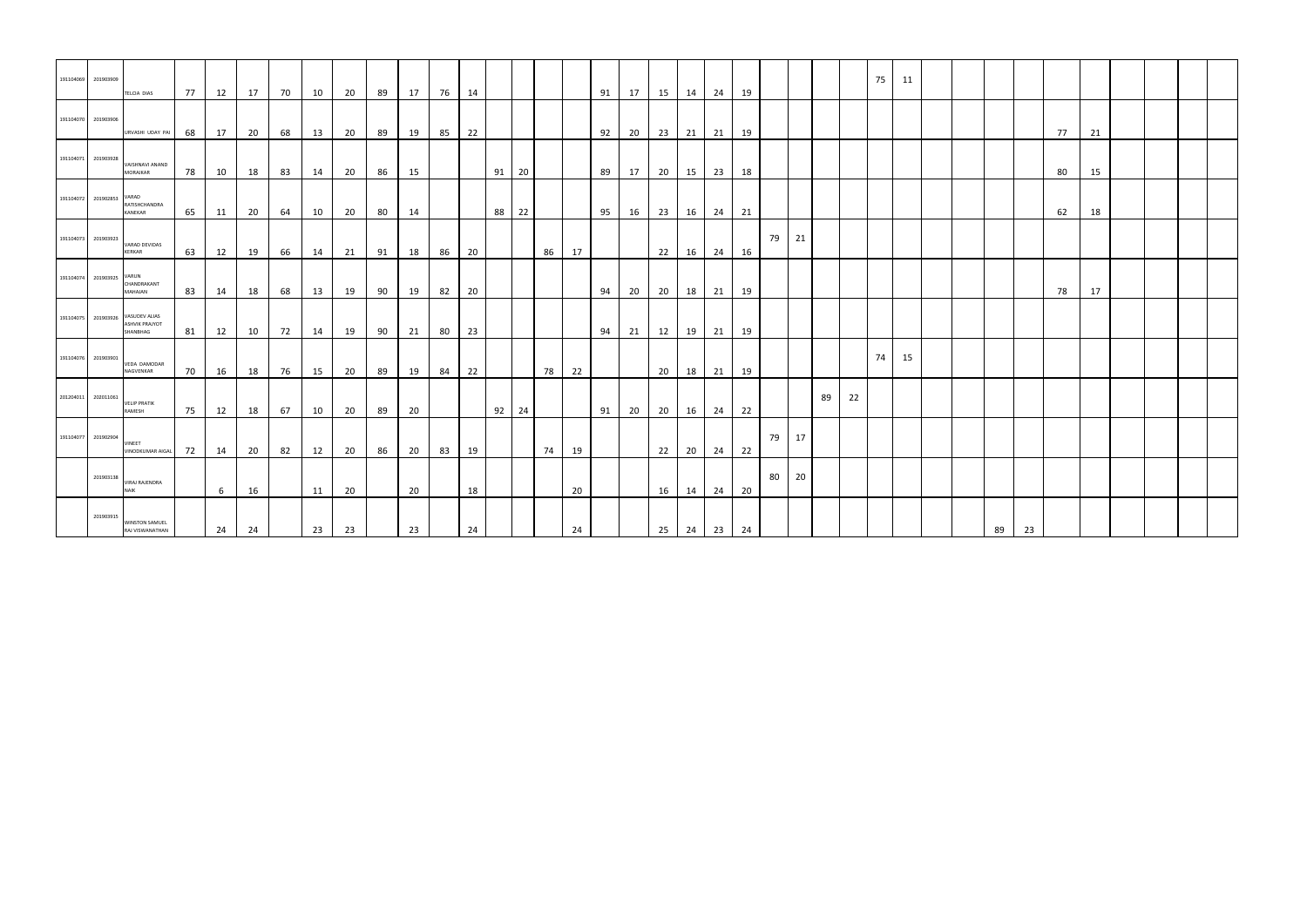| <b>REGNO</b> | PERMANENT_REGNO | <b>NAME</b>                        | Database<br><b>Management &amp; Quer</b><br><b>Processing (THEORY)</b> | Database<br>lanagement &<br>Query<br>Processing (IA) | <b>Operating</b><br>Systems<br>(THEORY) | Operating<br>Systems (IA) | Cyber Low &<br>IPR (THEORY)              | <b>Cyber Low</b><br>& IPR(IA) | Object Oriented<br>Programming<br>Using Java<br>(THEORY) | <b>Object Oriented</b><br>Programming<br>Using Java (IA) | Web<br>Technology<br>(THEORY) | Web<br>Technology<br>(IA) | Database<br>Management &<br>Query<br>Processing Lab<br>(TW) | Database<br>Management &<br>Query<br>Processing Lab<br>(PR) | Operating<br><b>Systems Lab</b><br>(TW) |        | <b>Operating Electric Drives</b><br>Systems Lab(PR) (E&E) (THEORY | (E&E)<br>(IA) | Occupational<br>Electric Drives Safety & Health<br>Assessment<br>(CIVIL)<br>(THEORY) | Occupational<br>Safety & Health<br>Assessment<br>(CIVIL)(IA) | Software<br><b>Testing and</b><br>Quality<br>Assurance (IT)<br>(THEORY) | Software<br>Testing and<br>Quality<br>Assurance (IT)<br>(IA) | Computer<br>Graphics (IT)<br>(THEORY) | Computer<br>Graphics<br>$(IT)$ $(IA)$ | Soft<br>Computing<br>(ETC)<br>(THEORY) | Soft<br>Computing<br>$(ETC)$ $(IA)$ |
|--------------|-----------------|------------------------------------|------------------------------------------------------------------------|------------------------------------------------------|-----------------------------------------|---------------------------|------------------------------------------|-------------------------------|----------------------------------------------------------|----------------------------------------------------------|-------------------------------|---------------------------|-------------------------------------------------------------|-------------------------------------------------------------|-----------------------------------------|--------|-------------------------------------------------------------------|---------------|--------------------------------------------------------------------------------------|--------------------------------------------------------------|-------------------------------------------------------------------------|--------------------------------------------------------------|---------------------------------------|---------------------------------------|----------------------------------------|-------------------------------------|
| 191105001    | 201903830       | AAYUSHI PARESH AMONKAR             | 90                                                                     | 25                                                   | 91                                      | 25                        |                                          | 22                            | 99                                                       | 25                                                       | 96                            | 25                        | 25                                                          | 49                                                          | 25                                      | 48     |                                                                   |               |                                                                                      |                                                              |                                                                         |                                                              |                                       |                                       | 96                                     | 24                                  |
| 191105002    | 201909971       | ABHISHEK DURYODHAN<br><b>NATH</b>  | 88                                                                     | 20                                                   | 89                                      | 23                        |                                          | 20                            | 94                                                       | 20                                                       | 96                            | 20                        | 22                                                          | 42                                                          | 18                                      | 32     |                                                                   |               |                                                                                      |                                                              |                                                                         |                                                              | 78                                    | 21                                    |                                        |                                     |
| 191105003    | 201903825       | ADITYA PRAKASH VERNEKAR            | 82                                                                     | 20                                                   | 84                                      | 25                        | <u>с</u>                                 | 21                            | 98                                                       | 22                                                       | 95                            | 25                        | 24                                                          | 46                                                          | 23                                      | 31     |                                                                   |               |                                                                                      |                                                              |                                                                         |                                                              |                                       |                                       | 94                                     | 20                                  |
| 191105004    | 201905354       | AKASH KUMAR SINGH                  | 86                                                                     | 20                                                   | 87                                      | 22                        | 00                                       | 21                            | 98                                                       | 24                                                       | 95                            | 24                        | 23                                                          | 45                                                          | 22                                      | 42     |                                                                   |               |                                                                                      |                                                              |                                                                         |                                                              |                                       |                                       | 93                                     | 22                                  |
| 191105005    | 201902760       | AKSHAD UMESH TULASKAR              | 77                                                                     | 22                                                   | 86                                      | 21                        | Ū                                        | 21                            | 95                                                       | 22                                                       | 90                            | 24                        | 23                                                          | 47                                                          | 18                                      | 42     |                                                                   |               |                                                                                      |                                                              |                                                                         |                                                              | 81                                    | 18                                    |                                        |                                     |
| 191105006    | 201903802       | AKSHAY SHRIRAM<br>DIWADKAR         | 78                                                                     | 22                                                   | 87                                      | 23                        | poted                                    | 24                            | 92                                                       | 23                                                       | 91                            | 25                        | 24                                                          | 49                                                          | 23                                      | 43     |                                                                   |               |                                                                                      |                                                              |                                                                         |                                                              |                                       |                                       | 83                                     | 21                                  |
| 191105007    | 201903837       | <b>ALVIRA SILVA</b>                | 88                                                                     | 19                                                   | 91                                      | 21                        |                                          | 24                            | 97                                                       | 22                                                       | 98                            | 25                        | 22                                                          | 36                                                          | 22                                      | 38     |                                                                   |               |                                                                                      |                                                              |                                                                         |                                                              |                                       |                                       | 97                                     | 23                                  |
| 191105008    | 201906209       | AMIN UL HAQ                        | 76                                                                     | 19                                                   | 92                                      | 18                        | $\Box$                                   | 22                            | 87                                                       | 19                                                       | 67                            | 20                        | 19                                                          | Absent                                                      | 18                                      | Absent |                                                                   |               |                                                                                      |                                                              | 80                                                                      | 18                                                           |                                       |                                       |                                        |                                     |
| 191105009    | 201903843       | AMISHA PREMANAND NAIK              | 91                                                                     | 25                                                   | 93                                      | 23                        | $\mathbf \omega$<br>$\tilde{\mathbf{p}}$ | 25                            | 95                                                       | 23                                                       | 98                            | 25                        | 25                                                          | 49                                                          | 25                                      | 49     |                                                                   |               |                                                                                      |                                                              |                                                                         |                                                              |                                       |                                       | 93                                     | 25                                  |
| 191105010    | 201903831       | AMIT SATERI BALEKUNDRI             | 89                                                                     | 22                                                   | 88                                      | 21                        |                                          | 21                            | 91                                                       | 24                                                       | 93                            | 24                        | 24                                                          | 48                                                          | 21                                      | 45     |                                                                   |               |                                                                                      |                                                              |                                                                         |                                                              |                                       |                                       | 90                                     | 21                                  |
| 191105011    | 201903815       | ANIKET ARJUN GAONKAR               | 78                                                                     | 23                                                   | 90                                      | 21                        | <b>SE</b>                                | 22                            | 89                                                       | 25                                                       | 97                            | 24                        | 22                                                          | 40                                                          | 23                                      | 44     |                                                                   |               |                                                                                      |                                                              |                                                                         |                                                              |                                       |                                       | 91                                     | 20                                  |
| 191105012    | 201903840       | ANIKET DATTA PRABHU                | 67                                                                     | 20                                                   | 84                                      | 20                        | <u>ଓ</u>                                 | 25                            | 98                                                       | 24                                                       | 89                            | 23                        | 23                                                          | 43                                                          | 23                                      | 45     |                                                                   |               |                                                                                      |                                                              |                                                                         |                                                              |                                       |                                       | 90                                     | 22                                  |
| 191105013    | 201903804       | ANIRUDDHA SHRIKANT<br><b>JOSHI</b> | 77                                                                     | 23                                                   | 87                                      | 22                        | صة<br>$\boldsymbol{\sigma}$              | 23                            | 95                                                       | 23                                                       | 97                            | 25                        | 25                                                          | 49                                                          | 25                                      | 46     |                                                                   |               |                                                                                      |                                                              |                                                                         |                                                              |                                       |                                       | 95                                     | 21                                  |
| 191105014    | 201903457       | ATIT AJIT NAIK                     | 74                                                                     | 16                                                   | 87                                      | 20                        | Σ                                        | 18                            | 91                                                       | 15                                                       | 79                            | 19                        | 22                                                          | 38                                                          | 18                                      | 33     |                                                                   |               |                                                                                      |                                                              |                                                                         |                                                              |                                       |                                       | 83                                     | 15                                  |
| 191105015    | 201902845       | AVISHKAR ANKUSH<br>HALDANKAR       | 77                                                                     | 17                                                   | 84                                      | 14                        | Š                                        | 14                            | 88                                                       | 22                                                       | 93                            | 21                        | 23                                                          | 42                                                          | 22                                      | 33     |                                                                   |               |                                                                                      |                                                              |                                                                         |                                                              |                                       |                                       | 93                                     | 18                                  |
| 191105016    | 201903801       | CHIRAG CHANDRAKANT<br>GAONKAR      | 88                                                                     | 21                                                   | 90                                      | 23                        | $\mathbf 0$<br>$\mathbf \omega$          | 24                            | 95                                                       | 24                                                       | 97                            | 25                        | 23                                                          | 47                                                          | 25                                      | 46     |                                                                   |               |                                                                                      |                                                              |                                                                         |                                                              | 90                                    | 22                                    |                                        |                                     |
| 201205001    | 202010550       | CHOWDHARY SUJATA<br>GOLLALAPPA     | 85                                                                     | 20                                                   | 68                                      | 22                        | Ě                                        | 23                            | 90                                                       | 22                                                       | 97                            | 24                        | 22                                                          | 31                                                          | 23                                      | 42     |                                                                   |               |                                                                                      |                                                              |                                                                         |                                                              |                                       |                                       | 95                                     | 21                                  |
| 191105017    | 201903808       | CRESLY ARTHUR<br>MASCARENHAS       | 87                                                                     | 23                                                   | 91                                      | 21                        |                                          | 25                            | 89                                                       | 24                                                       | 97                            | 23                        | 23                                                          | 48                                                          | 25                                      | 46     |                                                                   |               |                                                                                      |                                                              |                                                                         |                                                              |                                       |                                       | 95                                     | 23                                  |
| 201205002    | 202010567       | <b>DESAI ANUP SANDEEP</b>          | 84                                                                     | 22                                                   | 85                                      | 21                        |                                          | 20                            | 89                                                       | 24                                                       | 97                            | 23                        | 21                                                          | 40                                                          | 22                                      | 41     | 91                                                                | 22            |                                                                                      |                                                              |                                                                         |                                                              |                                       |                                       |                                        |                                     |
| 191105018    | 201903803       | DIGAMBAR PRASAD<br>SHETKAR         | 73                                                                     | 16                                                   | 86                                      | 17                        |                                          | 17                            | 87                                                       | 20                                                       | 95                            | 23                        | 21                                                          | 42                                                          | 20                                      | 38     |                                                                   |               |                                                                                      |                                                              |                                                                         |                                                              | 81                                    | 20                                    |                                        |                                     |
| 201205003    | 202010568       | <b>FERNANDES PLACIDO</b>           | 82                                                                     | 21                                                   | 84                                      | 20                        |                                          | 14                            | 87                                                       | 24                                                       | 94                            | 25                        | 21                                                          | 42                                                          | 22                                      | 41     |                                                                   |               |                                                                                      |                                                              | 86                                                                      | 21                                                           |                                       |                                       |                                        |                                     |

### SEMESTER-V RC2019-20 COMPUTER ENGINEERING PROVISIONAL MARKS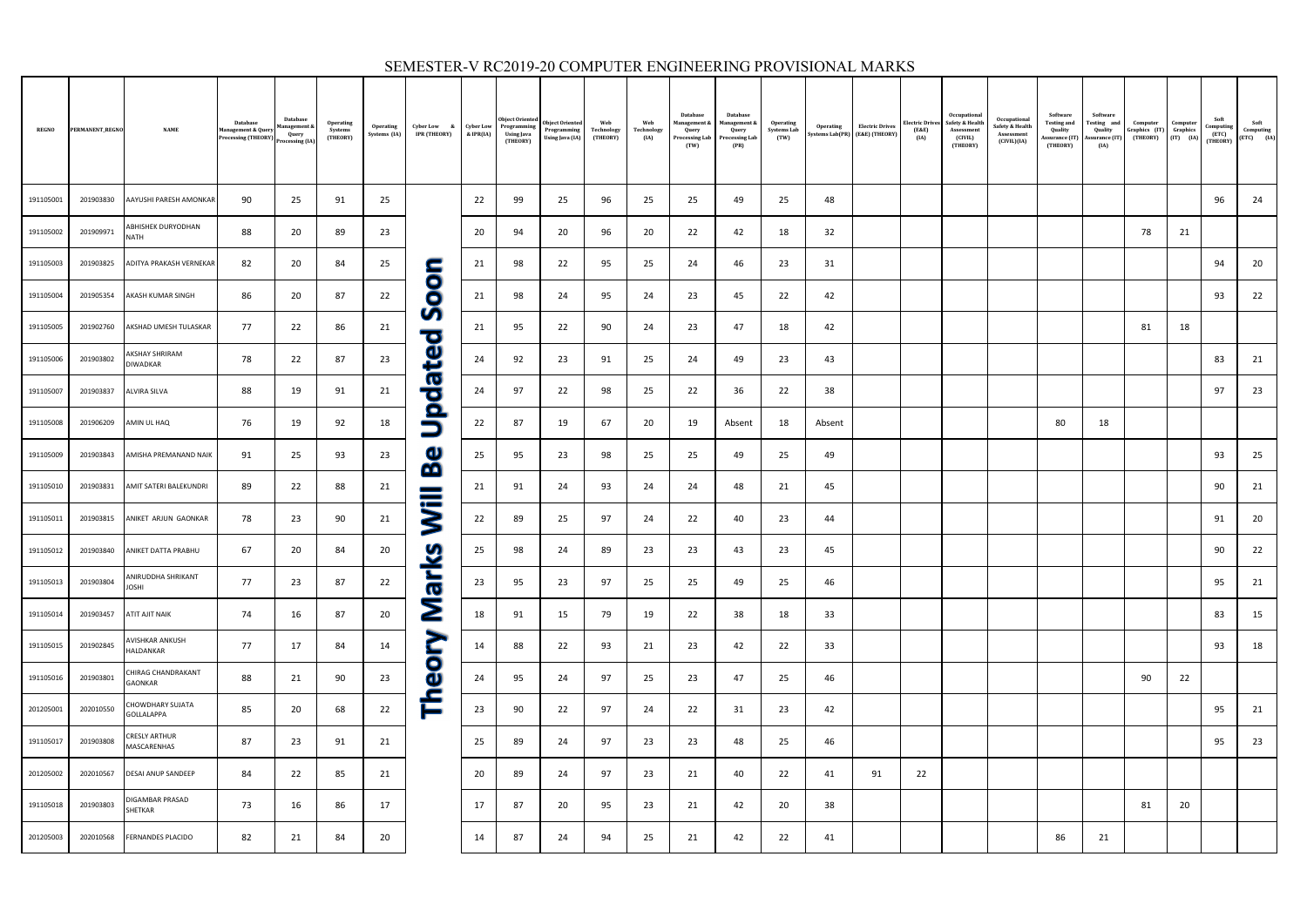| 191105019 | 201903812 | <b>GAYATRI GOVIND</b><br><b>GAONKAR</b>        | 87 | 23 | 92 | 22 |  |
|-----------|-----------|------------------------------------------------|----|----|----|----|--|
| 191105020 | 201902769 | HARSH VASUDEV GAWAS                            | 82 | 17 | 90 | 17 |  |
| 191105021 | 201903806 | <b>HEMANG MOHAN BHAGAT</b><br>AMONKAR          | 75 | 22 | 89 | 22 |  |
| 191105022 | 201903846 | JINNIES MACARIUS REGO                          | 83 | 18 | 85 | 18 |  |
| 191105023 | 201905350 | JOEL MELVIN FERNANDES                          | 78 | 19 | 82 | 22 |  |
| 191105024 | 201903819 | KASHYAP DAMODAR<br>SHIRODKAR                   | 83 | 23 | 94 | 25 |  |
| 191105025 | 201902905 | KAUSTUBH BHARAT<br>GAWADE                      | 82 | 20 | 83 | 20 |  |
| 191105026 | 201902766 | KURDIKAR AMEY AJAY                             | 83 | 20 | 84 | 22 |  |
| 191105027 | 201903824 | <b>MACKLEN ANGEL</b><br><b>RODRIGUES</b>       | 71 | 22 | 88 | 21 |  |
| 191105028 | 201903838 | MADHURA SUHAS PATIL                            | 87 | 24 | 88 | 24 |  |
| 191105029 | 201903845 | MANALI SAJU POTEKAR                            | 81 | 21 | 88 | 22 |  |
| 191105030 | 201906210 | MANMEET BUSHAN                                 | 82 | 23 | 85 | 23 |  |
| 191105031 | 201903834 | MAYANK NARESH PRABHU                           | 83 | 18 | 84 | 21 |  |
| 191105032 | 201903455 | MEGAN JOELLE FERNANDES                         | 87 | 24 | 92 | 25 |  |
| 191105033 | 201903844 | MITHILESH YOGESH KAPADI                        | 84 | 20 | 91 | 21 |  |
| 191105034 | 201903805 | MOHAMMAD SAIF<br><b>FAROOQUI</b>               | 86 | 24 | 93 | 25 |  |
| 201205004 | 202010542 | MOHAMMED AFAAN SAJJAD<br><b>HUSSAIN SHAIKH</b> | 83 | 24 | 87 | 21 |  |
| 191105035 | 201902908 | NAGESH SUYASH SUNIL<br>RANE                    | 82 | 21 | 83 | 18 |  |
| 191105036 | 201903821 | NATHAN FIRMIN<br>FERNANDES                     | 76 | 23 | 89 | 23 |  |
| 191105037 | 201902762 | NAVISH NARESH NAIK                             | 90 | 23 | 84 | 22 |  |
| 191105038 | 201903832 | NESHWIN COLACO                                 | 73 | 24 | 88 | 21 |  |
| 191105039 | 201902767 | NIKHIL KARL CORREIA                            | 81 | 21 | 82 | 21 |  |
| 191105040 | 201903841 | NILAY SHAILESH<br>MANDURKAR                    | 72 | 20 | 84 | 21 |  |
| 191105041 | 201903129 | NILESHKUMAR SHANKERLAL<br>AGGARWAL             | 86 | 22 | 87 | 24 |  |
| 191105042 | 201905347 | <b>NOUF SHAIKH</b>                             | 75 | 22 | 86 | 24 |  |
|           |           |                                                |    |    |    |    |  |

# GAONKAR | 87 | 23 | 92 | 22 | 1 | 99 | 25 | 98 | 25 | 21 | 44 | 22 | 37 | 1 | | | | | | | | | | | | | | | | 96 | 22<br>GAONKAR 191105020 201902769 HARSHVASUDEV GAWAS | 82 | 17 | 90 | 17 | 18 | 83 | 18 | 96 | 25 | 21 | 32 | 19 | 31 | | | | | | | | | | | | | | | 91 | 23 AMONKAR 75 22 89 22 25 91 24 94 24 23 47 23 45 91 21 191105022 201903846 JINNIES MACARIUS REGO | 83 | 18 | 85 | 18 | 18 | 16 | 86 | 23 | 92 | 22 | 24 | 22 | 44 | | | | | 85 | 23 191105023 | 201905350 |JOELMELVIN FERNANDES | 78 | 19 | 82 | 22 | 77 | 14 | 91 | 20 | 85 | 24 | 23 | 45 | 25 | 39 | | | | | | | | | | | | | | | | 83 | 18 SHIRODKAR | 83 | 23 | 94 | 25 | 20 | 85 | 24 | 98 | 25 | 25 | 48 | 25 | 49 | | | | | | | 86 | 24 GAWADE | 82 | 20 | 83 | 20 | 20 | 84 | 24 | 84 | 22 | 18 | 39 | 18 | 33 | | | | | | | | | | | | | | 72 | 20 191105026 201902766 KURDIKAR AMEY AJAY | 83 | 20 | 84 | 22 | ○ | 16 | 85 | 20 | 91 | 19 | 18 | 33 | 18 | 30 | | | | | | | | 68 | 22 RODRIGUES 71 22 88 21 20 98 25 97 20 20 38 22 40 89 21 191105028 201903838 |MADHURA SUHAS PATIL | 87 | 24 | 88 | 24 | 21 | 92 | 98 | 25 | 25 | 21 | 42 | 21 | 33 | | | | | | | | | | | | | | | 95 | 20 191105029 201903845 MANALI SAJU POTEKAR | 81 | 21 | 88 | 22 | 19 | 88 | 25 | 97 | 22 | 20 | 41 | 19 | 29 | | | | | | | | 87 | 22 191105030 201906210 MANMEET BUSHAN 82 23 85 23 25 89 25 96 25 19 45 23 28 92 21 191105031 201903834 MAYANK NARESH PRABHU 83 | 18 | 84 | 21 | 32 | 23 | 23 | 23 | 23 | 23 | 25 | 21 | 85 | 23 | 191105032 201903455 MEGAN JOELLE FERNANDES | 87 | 24 | 92 | 25 | 23 | 99 | 25 | 98 | 25 | 24 | 49 | 25 | 49 | 1 | | | | | | | | | | | | | | 97 | 23 191105033 201903844 MITHILESH YOGESH KAPADI 84 | 20 | 91 | 21 | Se | 28 | 96 | 20 | 22 | 47 | 25 | 49 | | | | | | | | | | | | 83 | 22 FAROOQUI 86 24 93 25 20 93 25 98 25 22 47 25 49 93 23 HUSSAIN SHAIKH 83 24 87 21 21 96 25 97 25 24 39 20 40 | | | | | | 90 25 RANE 82 21 83 18 14 83 21 96 24 21 35 19 33 87 18 FERNANDES 76 23 89 23 20 86 25 97 25 25 48 21 46 90 20 191105037 201902762 NAVISH NARESH NAIK 90 23 84 22 23 83 24 90 24 25 48 23 47 90 23 191105038 201903832 NESHWIN COLACO 73 24 88 21 22 86 25 97 25 23 44 22 46 93 24 191105039 201902767 NIKHILKARLCORREIA | 81 | 21 | 82 | 21 | 13 | 86 | 24 | 91 | 22 | 20 | 42 | 20 | 42 | | | | | | | | | | | | | | | 95 | 20 MANDURKAR | 72 | 20 | 84 | 21 | 91 | 99 | 25 | 96 | 25 | 21 | 47 | 20 | 45 | | | | | | | | | 89 | 24<br>MANDURKAR | 72 | 20 | 84 | 21 | 91 | 99 | 25 | 96 | 25 | 21 | 47 | 20 | 45 | | | | | | | NEESINGUNAN STANNENEAL 86 22 87 24 10 85 22 97 25 23 48 21 44 1 1 1 1 1 1 1 93 21 191105042 201905347 NOUF SHAIKH | 75 | 22 | 86 | 24 | 23 | 98 | 23 | 98 | 23 | 43 | 22 | 45 | | | | | | | | | | | | | | | 96 | 20

|    |    |        |    | 96 | 22         |
|----|----|--------|----|----|------------|
|    |    |        |    | 91 | 23         |
|    |    |        |    | 91 | ${\bf 21}$ |
| 85 | 23 |        |    |    |            |
|    |    |        |    | 83 | 18         |
|    |    | 86     | 24 |    |            |
|    |    | $72\,$ | 20 |    |            |
|    |    | 68     | 22 |    |            |
|    |    |        |    | 89 | 21         |
|    |    |        |    | 95 | 20         |
|    |    | 87     | 22 |    |            |
|    |    |        |    | 92 | ${\bf 21}$ |
|    |    | 85     | 23 |    |            |
|    |    |        |    | 97 | 23         |
|    |    | 83     | 22 |    |            |
|    |    |        |    | 93 | 23         |
| 90 | 25 |        |    |    |            |
|    |    |        |    | 87 | 18         |
|    |    |        |    | 90 | $20\,$     |
|    |    |        |    | 90 | 23         |
|    |    |        |    | 93 | 24         |
|    |    |        |    | 95 | 20         |
|    |    | 89     | 24 |    |            |
|    |    |        |    | 93 | 21         |
|    |    |        |    | 96 | $20\,$     |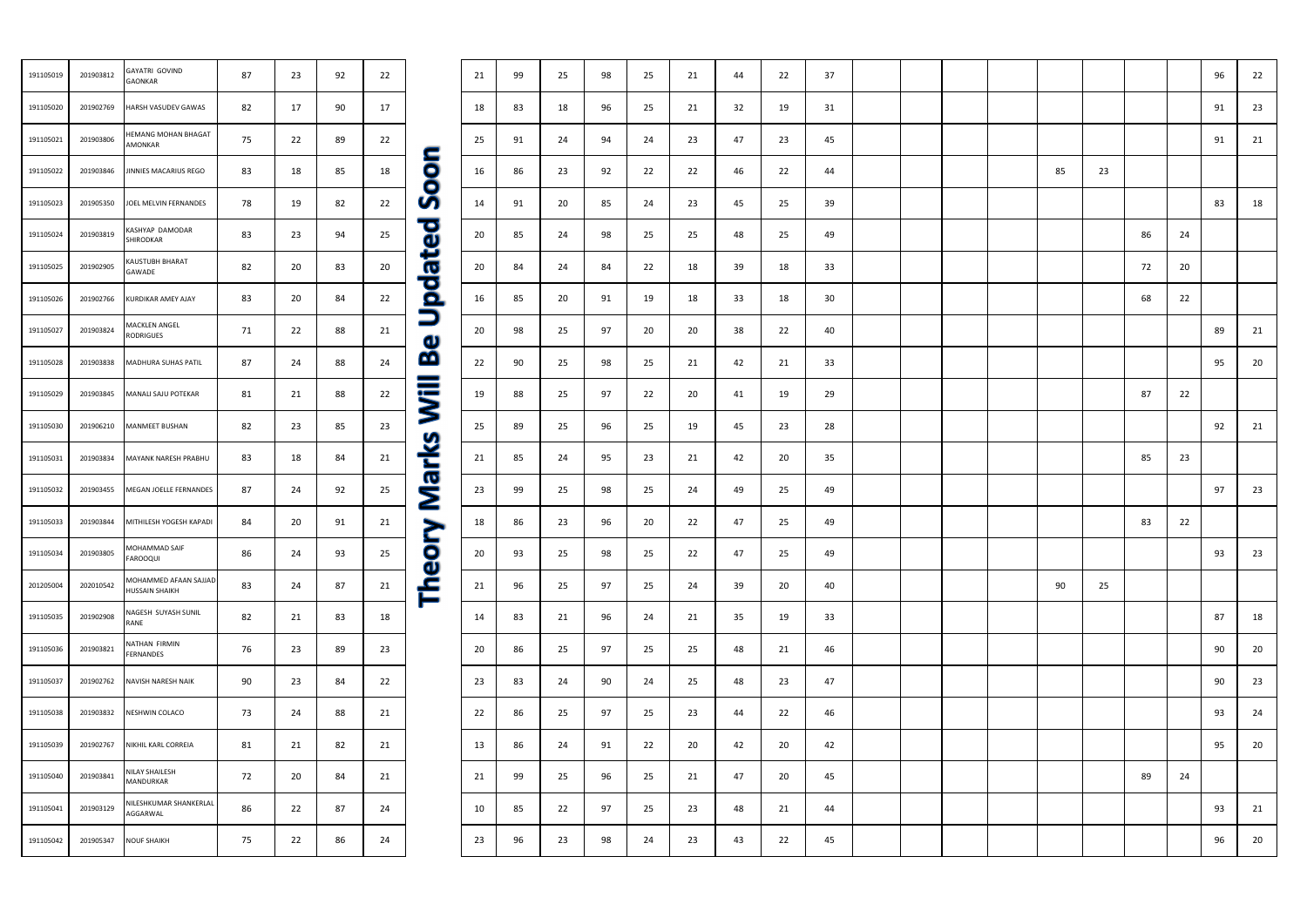| 191105043 | 201903833 | OM PRASHANT PAVSE                                      | 71 | 20 | 87 | 21 |
|-----------|-----------|--------------------------------------------------------|----|----|----|----|
| 191105044 | 201902768 | PARSEKAR UTTAM<br>DAYANAND                             | 84 | 21 | 81 | 22 |
| 191105045 | 201905348 | PRABHAKAR SANJAY<br>SAWANT DESSAI                      | 83 | 24 | 88 | 21 |
| 191105046 | 201902844 | PRATIK PRAKASH NAIK                                    | 83 | 16 | 82 | 16 |
| 201205005 | 202010551 | PRATIK VIJAYKUMAR<br>SWAMI                             | 85 | 22 | 83 | 22 |
| 191105047 | 201909088 | PRAYAS GAUTAM                                          | 78 | 16 | 78 | 17 |
| 191105048 | 201902763 | RAHUL SITARAM<br>VISHWAKARMA                           | 83 | 21 | 86 | 24 |
| 191105049 | 201903835 | RAMNATH MANJUNATH<br><b>NAYAK</b>                      | 86 | 22 | 95 | 24 |
| 191105050 | 201902764 | RAMNATH PRAKASH BHAT                                   | 86 | 23 | 96 | 24 |
| 191105051 | 201903820 | RASIK SANTOSH RAIKAR                                   | 77 | 22 | 90 | 22 |
| 191105052 | 201902759 | ROUNAK AJIT NAIK                                       | 73 | 22 | 83 | 22 |
| 191105053 | 201903407 | RUTUJA ABHIJIT<br>VOLVOIKAR                            | 78 | 20 | 88 | 20 |
| 191105054 | 201902761 | SAHIR SIKANDER SHAICOLY                                | 72 | 16 | 81 | 17 |
| 191105055 | 201903817 | SAI SAMEER KUMAR LOLLA                                 | 72 | 21 | 89 | 23 |
| 191105056 | 201902906 | SAIRAJ ASHOK NAIK                                      | 81 | 19 | 89 | 21 |
| 191105057 | 201903458 | SAJAL SUBHASH<br>MANDREKAR                             | 81 | 23 | 92 | 16 |
| 191105058 | 201905351 | SAMEER LATIEF                                          | 59 | 13 | 72 | 10 |
| 191105059 | 201903460 | SAYLEE LEELADHAR PHADTE                                | 81 | 20 | 85 | 24 |
| 191105060 | 201902899 | SEJAL SURESH NAIK                                      | 78 | 19 | 91 | 19 |
| 191105061 | 201903810 | SHARVANI ALIAS SONPARI<br>AVINASH PRABHU<br>SALGAONKAR | 83 | 24 | 87 | 23 |
| 191105062 | 201906208 | SHEETAL KAPRI                                          | 86 | 24 | 94 | 25 |
| 191105063 | 201903459 | SHERWYN ANTHONY<br><b>FERNANDES</b>                    | 86 | 25 | 90 | 25 |
| 191105064 | 201903823 | SHIVAM SHABA DESSAI                                    | 86 | 24 | 96 | 25 |
| 201205006 | 202010543 | SHREEYA DINESH DESAI                                   | 85 | 21 | 90 | 25 |
| 191105065 | 201903811 | SHREY GURUPRASAD NAIK                                  | 77 | 22 | 84 | 22 |

## 191105043 201903833 OMPRASHANTPAVSE | 71 | 20 | 87 | 21 | | 19 | 86 | 20 | 95 | 23 | 20 | 35 | 19 | 32 | | | | | | | | 65 | 19 DAYANAND 84 21 81 22 23 82 21 97 21 18 37 19 31 80 22 SAWANT DESSAI 83 24 88 21 19 83 24 97 25 25 48 20 47 87 19 191105046 201902844 PRATIK PRAKASH NAIK | 83 | 16 | 82 | 16 | 82 | 20 | 85 | 17 | 89 | 22 | 21 | 36 | 19 | 41 | | | | | | | | | | | | | 78 | 17 SWAMI | 85 | 22 | 83 | 22 | 19 | 87 | 22 | 92 | 24 | 24 | 33 | 19 | 40 | | | | | 88 | 23<br>SWAMI 191105047 201909088 PRAYAS GAUTAM 78 16 78 17 20 83 19 91 16 20 Absent 17 Absent 82 15 VISHWAKARMA | 83 | 21 | 86 | 24 | 24 | 85 | 24 | 98 | 25 | 25 | 47 | 24 | 38 | | | | | | | | | | | | | | | 89 | 23<br>VISHWAKARMA NAYAK || 86 | 22 | 95 | 24 | 25 | 97 | 24 | 98 | 25 | 25 | 47 | 25 | 49 | | | | | | | 86 | 21<br>NAYAK 191105050 201902764 RAMNATHPRAKASHBHAT | 86 | 23 | 96 | 24 | 35 | 99 | 24 | 98 | 25 | 25 | 49 | 25 | 49 | | | | | | | | | | | | | 72 | 22 191105051 201903820 RASIK SANTOSH RAIKAR | 77 | 22 | 90 | 22 | 18 | 84 | 24 | 96 | 25 | 25 | 48 | 22 | 45 | | | | | | | | | | | | | | | 90 | 22 191105052 201902759 ROUNAKAJITNAIK | 73 | 22 | 83 | 22 | \_ | 25 | 76 | 23 | 89 | 25 | 48 | 25 | 49 | | | | | | | | | | | | | | | | 80 | 20 VOLVOIKAR 78 20 88 20 18 82 21 91 24 23 34 20 31 92 21 7 79 19 94 18 23 31 22 31 87 16 191105055 201903817 SAI SAI SAMEER KUMAR LOLLA 72 21 89 23 20 20 91 25 92 25 25 46 22 46 21 1 1 1 1 95 20 191105056 201902906 SAIRAJASHOKNAIK | 81 | 19 | 89 | 21 | 22 | 89 | 22 | 95 | 22 | 32 | 23 | 29 | | | | 78 | 23 MANDREKAR 81 23 92 16 24 84 24 96 24 24 48 25 47 90 20 191105058 201905351 SAMEER LATIEF 59 13 72 10 17 61 14 83 18 17 Absent 17 Absent 84 21 191105059 201903460 SAYLEE LEELADHAR PHADTE 81 | 20 | 85 | 24 | 24 | 83 | 24 | 98 | 25 | 20 | 43 | 24 | 46 | | | | | | | | | | | | | 72 | 21 191105060 201902899 SEJALSURESHNAIK | 78 | 19 | 91 | 19 | 17 | 84 | 21 | 96 | 24 | 23 | 37 | 23 | 35 | | | | | | | | | | | | | | | 92 | 18 83 24 87 23 24 91 24 97 25 24 42 22 38 95 21 191105062 201906208 SHEETAL KAPRI | 86 | 24 | 94 | 25 | 93 | 94 | 25 | 92 | 24 | 23 | 49 | 20 | 31 | | | | | | | | | | | | | | | | 97 | 25 FERNANDES 86 25 90 25 21 83 24 98 25 24 Absent 25 Absent 93 22 191105064 201903823 SHIVAM SHABA DESSAI 86 24 96 25 25 90 25 98 25 25 48 25 49 97 24 201205006 202010543 SHREEYA DINESH DESAI 85 21 90 25 25 92 24 24 22 35 22 45 89 20 191105065 201903811 SHREY GURUPRASAD NAIK 77 22 84 22 23 86 23 95 24 23 47 20 42 90 18

|    |    | 65         | 19 |    |    |
|----|----|------------|----|----|----|
| 80 | 22 |            |    |    |    |
|    |    |            |    | 87 | 19 |
|    |    | ${\bf 78}$ | 17 |    |    |
| 88 | 23 |            |    |    |    |
|    |    |            |    | 82 | 15 |
|    |    | 89         | 23 |    |    |
|    |    | 86         | 21 |    |    |
|    |    | $72\,$     | 22 |    |    |
|    |    |            |    | 90 | 22 |
|    |    |            |    | 80 | 20 |
|    |    |            |    | 92 | 21 |
|    |    |            |    | 87 | 16 |
|    |    |            |    | 95 | 20 |
| 78 | 23 |            |    |    |    |
|    |    |            |    | 90 | 20 |
| 84 | 21 |            |    |    |    |
|    |    | $72\,$     | 21 |    |    |
|    |    |            |    | 92 | 18 |
|    |    |            |    | 95 | 21 |
|    |    |            |    | 97 | 25 |
|    |    |            |    | 93 | 22 |
|    |    |            |    | 97 | 24 |
|    |    |            |    | 89 | 20 |
|    |    |            |    | 90 | 18 |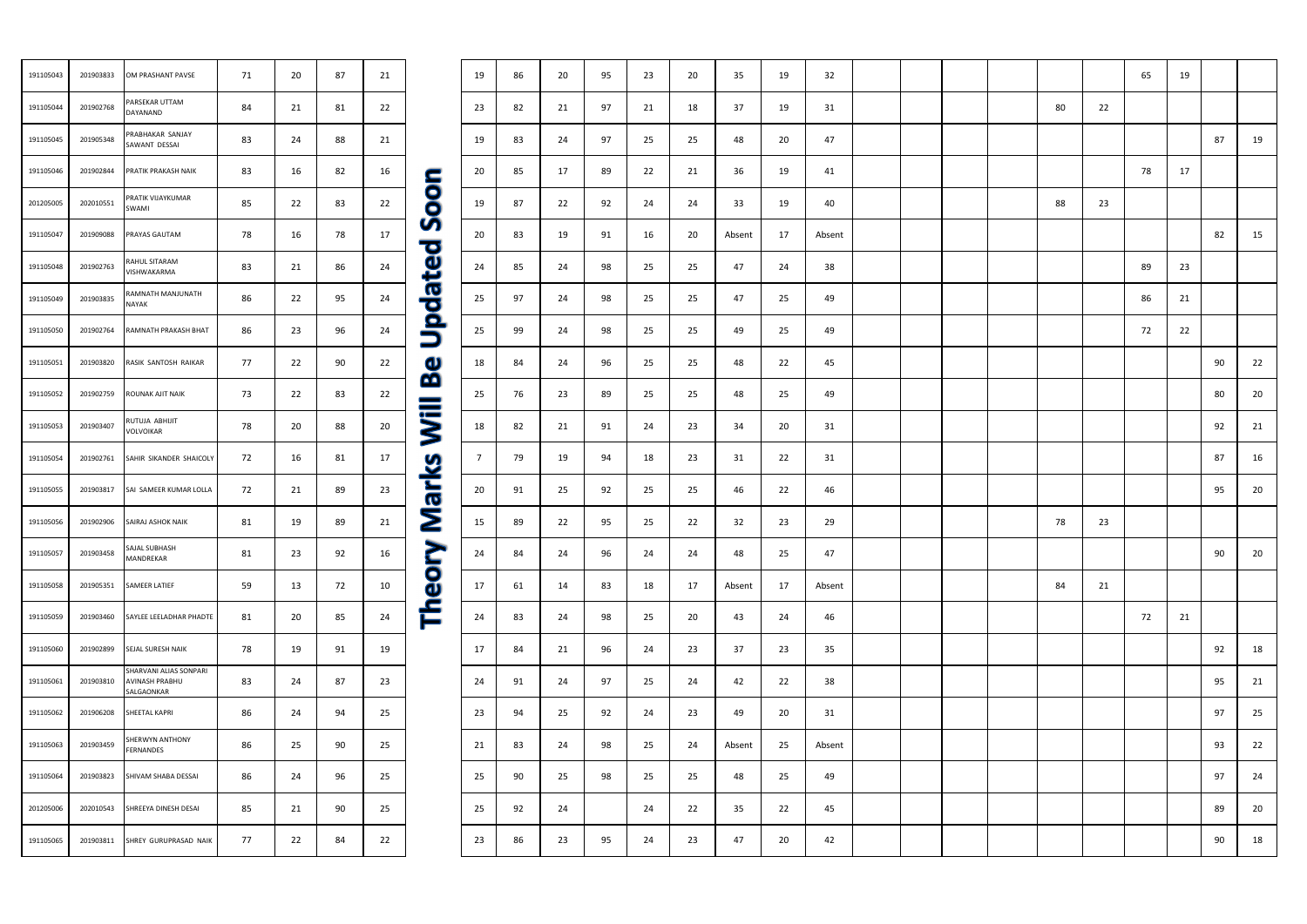| 191105066 | 201903836 | SHREYA DEEPAK PAI                          | 79 | 21 | 85 | 25 |                                    | 20 | 99 | 24 | 96 | 25 | 22 | 44 | 24 | 45 |  |    |    |    |    | 90 | 24 |    |    |
|-----------|-----------|--------------------------------------------|----|----|----|----|------------------------------------|----|----|----|----|----|----|----|----|----|--|----|----|----|----|----|----|----|----|
| 191105067 | 201903816 | SHREYAS PRASAD NAIK                        | 81 | 21 | 87 | 24 |                                    | 25 | 91 | 24 | 97 | 22 | 23 | 49 | 22 | 43 |  |    |    |    |    | 88 | 22 |    |    |
| 191105068 | 201903456 | SHREYASH ANAND NAIK                        | 77 | 22 | 84 | 21 |                                    | 20 | 85 | 20 | 92 | 22 | 23 | 46 | 23 | 43 |  |    |    |    |    | 76 | 20 |    |    |
| 191105069 | 201903839 | SHRIDHAR SUDIN<br>SAWAIKAR                 | 72 | 22 | 91 | 22 | <b>DOD</b>                         | 24 | 87 | 24 | 94 | 25 | 24 | 45 | 20 | 46 |  |    |    |    |    |    |    | 90 | 18 |
| 191105070 | 201903828 | SHRIYA GURUDAS<br>HARMALKAR                | 78 | 17 | 80 | 20 | S<br>$\overline{\mathbf{C}}$       | 17 | 93 | 21 | 94 | 22 | 21 | 46 | 22 | 34 |  | 89 | 23 |    |    |    |    |    |    |
| 191105071 | 201902843 | SHRUTI DILIP NAIK                          | 62 | 18 | 93 | 18 | $\mathbf \Theta$<br>ĕ              | 19 | 94 | 20 | 96 | 24 | 20 | 31 | 21 | 31 |  |    |    |    |    |    |    | 93 | 19 |
| 191105072 | 201903822 | SHRUTIKA SHRIKANT<br>GAWAS                 | 84 | 23 | 92 | 25 | $\boldsymbol{\sigma}$<br><b>DO</b> | 25 | 99 | 24 | 98 | 25 | 25 | 43 | 25 | 49 |  |    |    |    |    |    |    | 95 | 23 |
| 191105073 | 201903807 | SIDDHI RAMESH NAIK                         | 60 | 19 | 87 | 13 | $\Box$                             | 16 | 98 | 14 | 95 | 25 | 23 | 30 | 21 | 43 |  |    |    |    |    |    |    | 91 | 14 |
| 191105074 | 201903826 | SIDDHI SANJAY SHIRODKAR                    | 84 | 19 | 82 | 16 | $\mathbf \Phi$<br>œ                | 22 | 85 | 22 | 93 | 22 | 19 | 40 | 19 | 41 |  |    |    |    |    |    |    | 95 | 21 |
| 191105075 | 201903800 | SONALI SHYAM NAIK                          | 88 | 24 | 93 | 25 | $\equiv$                           | 25 | 89 | 25 | 98 | 25 | 25 | 46 | 25 | 49 |  |    |    |    |    |    |    | 96 | 25 |
| 191105076 | 201902765 | SREYAS PANDURANG<br>TENDULKAR              | 82 | 19 | 86 | 15 | $\ddot{\bm{z}}$                    | 22 | 89 | 22 | 96 | 23 | 24 | 45 | 18 | 42 |  |    |    |    |    | 72 | 17 |    |    |
| 191105077 | 201903813 | SRIRAJ SATISH SHIRODKAR                    | 80 | 22 | 91 | 23 | $\overline{\mathbf{2}}$            | 17 | 88 | 24 | 97 | 25 | 24 | 48 | 22 | 42 |  |    |    |    |    |    |    | 91 | 23 |
| 191105078 | 201903809 | SUDIKSHA KRISHNANAND<br>BHAT               | 79 | 22 | 92 | 22 |                                    | 24 | 89 | 24 | 97 | 23 | 22 | 48 | 24 | 47 |  |    |    |    |    |    |    | 91 | 22 |
| 191105079 | 201905349 | SWAPNIL SANTOSH<br>SATARDEKAR              | 79 | 22 | 90 | 19 | $\overline{\bf \Sigma}$            | 22 | 84 | 22 | 97 | 23 | 24 | 45 | 21 | 42 |  |    |    |    |    |    |    | 90 | 17 |
| 191105080 | 201902900 | TANESH SANTOSH NAIK                        | 76 | 24 | 91 | 23 | $\blacktriangleright$<br>i<br>O    | 24 | 78 | 24 | 91 | 25 | 24 | 43 | 23 | 45 |  |    |    |    |    | 71 | 22 |    |    |
| 191105081 | 201910988 | <b>TOSHA TULSHIDAS</b><br>CHODANKAR        | 85 | 21 | 86 | 24 | $\mathbf \Theta$                   | 21 | 91 | 24 | 97 | 24 | 21 | 38 | 23 | 38 |  |    |    |    |    |    |    | 93 | 21 |
| 191105082 | 201903829 | TRUSHA NEOGI                               | 88 | 24 | 95 | 25 | 흡                                  | 24 | 99 | 24 | 98 | 25 | 25 | 49 | 25 | 49 |  |    |    |    |    |    |    | 97 | 23 |
| 201205007 | 202010576 | <b>JJJANWALA BURHANUDDIN</b><br>ABDULLAH   | 63 | 19 | 74 | 20 |                                    | 19 | 66 | 20 | 84 | 23 | 22 | 35 | 25 | 45 |  |    |    | 71 | 24 |    |    |    |    |
| 191105083 | 201902842 | <b>JTKARSH PRITIDAS</b><br>BANDODKAR       | 83 | 19 | 83 | 19 |                                    | 18 | 87 | 22 | 96 | 21 | 23 | 44 | 21 | 33 |  |    |    |    |    | 89 | 21 |    |    |
| 191105084 | 201903818 | VAIBHAV VITHAL GAUNKAR                     | 83 | 19 | 90 | 20 |                                    | 24 | 94 | 23 | 97 | 25 | 23 | 32 | 23 | 43 |  |    |    |    |    |    |    | 90 | 22 |
| 191105085 | 201903842 | VARAD BALAK SATARDEKAR                     | 85 | 22 | 86 | 24 |                                    | 21 | 86 | 23 | 97 | 25 | 25 | 48 | 25 | 49 |  |    |    |    |    |    |    | 93 | 21 |
| 201205008 | 202010544 | VEDANT ALIAS SURYAJI<br>SANJAY MALKARNEKAR | 86 | 22 | 89 | 25 |                                    | 24 | 96 | 25 | 97 | 25 | 25 | 45 | 25 | 49 |  |    |    |    |    |    |    | 90 | 20 |
| 191105086 | 201903814 | VISHESH VITHOBA VELIP                      | 72 | 18 | 93 | 19 |                                    | 19 | 88 | 20 | 96 | 22 | 21 | 29 | 24 | 31 |  |    |    |    |    |    |    | 90 | 18 |
| 191105087 | 201903827 | VISHMAY DINESHKUMAR<br>CHAUHAN             | 75 | 21 | 91 | 21 |                                    | 24 | 84 | 23 | 85 | 24 | 23 | 44 | 25 | 46 |  |    |    |    |    |    |    | 94 | 18 |
|           |           |                                            |    |    |    |    |                                    |    |    |    |    |    |    |    |    |    |  |    |    |    |    |    |    |    |    |

| 81<br>24<br>201903816<br>21<br>87<br>191105067<br>SHREYAS PRASAD NAIK<br>201903456<br>77<br>22<br>84<br>21<br>191105068<br>SHREYASH ANAND NAIK<br><b>Updated Sool</b><br>SHRIDHAR SUDIN<br>72<br>22<br>91<br>22<br>201903839<br>191105069<br>SAWAIKAR<br>SHRIYA GURUDAS<br>78<br>20<br>80<br>191105070<br>201903828<br>17<br>HARMALKAR<br>62<br>191105071<br>201902843<br>SHRUTI DILIP NAIK<br>18<br>93<br>18<br>SHRUTIKA SHRIKANT<br>84<br>92<br>25<br>191105072<br>201903822<br>23<br>GAWAS<br>60<br>191105073<br>201903807<br>19<br>87<br>13<br>SIDDHI RAMESH NAIK<br><u>ယ</u><br>ဘ<br>84<br>191105074<br>201903826<br>SIDDHI SANJAY SHIRODKAR<br>19<br>82<br>16<br>88<br>24<br>93<br>25<br>191105075<br>201903800<br>SONALI SHYAM NAIK<br>ry Marks Will<br>SREYAS PANDURANG<br>82<br>201902765<br>19<br>86<br>15<br>191105076<br>TENDULKAR<br>80<br>23<br>201903813<br>SRIRAJ SATISH SHIRODKAR<br>22<br>91<br>191105077<br>SUDIKSHA KRISHNANAND<br>79<br>22<br>92<br>22<br>191105078<br>201903809<br><b>BHAT</b><br><b>SWAPNIL SANTOSH</b><br>79<br>191105079<br>201905349<br>22<br>90<br>19<br>SATARDEKAR<br>76<br>91<br>23<br>191105080<br>201902900<br>TANESH SANTOSH NAIK<br>24<br><b>TOSHA TULSHIDAS</b><br>85<br>86<br>24<br>21<br>191105081<br>201910988<br>CHODANKAR<br>88<br>25<br>191105082<br>201903829<br>TRUSHA NEOGI<br>24<br>95<br>UJJANWALA BURHANUDDIN<br>63<br>19<br>74<br>20<br>201205007<br>202010576<br>ABDULLAH<br>UTKARSH PRITIDAS<br>191105083<br>201902842<br>83<br>19<br>83<br>19<br>BANDODKAR<br>83<br>201903818<br>VAIBHAV VITHAL GAUNKAR<br>19<br>90<br>20<br>191105084<br>85<br>86<br>24<br>191105085<br>201903842<br>22<br>VARAD BALAK SATARDEKAR<br>VEDANT ALIAS SURYAJI<br>201205008<br>202010544<br>86<br>22<br>89<br>25<br>SANJAY MALKARNEKAR<br>72<br>201903814<br>18<br>93<br>19<br>191105086<br>VISHESH VITHOBA VELIP<br>VISHMAY DINESHKUMAR<br>75<br>91<br>21<br>21<br>191105087<br>201903827<br>CHAUHAN | 191105066 | 201903836 | SHREYA DEEPAK PAI | 79 | 21 | 85 | 25 |  |
|-----------------------------------------------------------------------------------------------------------------------------------------------------------------------------------------------------------------------------------------------------------------------------------------------------------------------------------------------------------------------------------------------------------------------------------------------------------------------------------------------------------------------------------------------------------------------------------------------------------------------------------------------------------------------------------------------------------------------------------------------------------------------------------------------------------------------------------------------------------------------------------------------------------------------------------------------------------------------------------------------------------------------------------------------------------------------------------------------------------------------------------------------------------------------------------------------------------------------------------------------------------------------------------------------------------------------------------------------------------------------------------------------------------------------------------------------------------------------------------------------------------------------------------------------------------------------------------------------------------------------------------------------------------------------------------------------------------------------------------------------------------------------------------------------------------------------------------------------------------------------------------------------------------------------------------------------------|-----------|-----------|-------------------|----|----|----|----|--|
|                                                                                                                                                                                                                                                                                                                                                                                                                                                                                                                                                                                                                                                                                                                                                                                                                                                                                                                                                                                                                                                                                                                                                                                                                                                                                                                                                                                                                                                                                                                                                                                                                                                                                                                                                                                                                                                                                                                                                     |           |           |                   |    |    |    |    |  |
|                                                                                                                                                                                                                                                                                                                                                                                                                                                                                                                                                                                                                                                                                                                                                                                                                                                                                                                                                                                                                                                                                                                                                                                                                                                                                                                                                                                                                                                                                                                                                                                                                                                                                                                                                                                                                                                                                                                                                     |           |           |                   |    |    |    |    |  |
|                                                                                                                                                                                                                                                                                                                                                                                                                                                                                                                                                                                                                                                                                                                                                                                                                                                                                                                                                                                                                                                                                                                                                                                                                                                                                                                                                                                                                                                                                                                                                                                                                                                                                                                                                                                                                                                                                                                                                     |           |           |                   |    |    |    |    |  |
|                                                                                                                                                                                                                                                                                                                                                                                                                                                                                                                                                                                                                                                                                                                                                                                                                                                                                                                                                                                                                                                                                                                                                                                                                                                                                                                                                                                                                                                                                                                                                                                                                                                                                                                                                                                                                                                                                                                                                     |           |           |                   |    |    |    |    |  |
|                                                                                                                                                                                                                                                                                                                                                                                                                                                                                                                                                                                                                                                                                                                                                                                                                                                                                                                                                                                                                                                                                                                                                                                                                                                                                                                                                                                                                                                                                                                                                                                                                                                                                                                                                                                                                                                                                                                                                     |           |           |                   |    |    |    |    |  |
|                                                                                                                                                                                                                                                                                                                                                                                                                                                                                                                                                                                                                                                                                                                                                                                                                                                                                                                                                                                                                                                                                                                                                                                                                                                                                                                                                                                                                                                                                                                                                                                                                                                                                                                                                                                                                                                                                                                                                     |           |           |                   |    |    |    |    |  |
|                                                                                                                                                                                                                                                                                                                                                                                                                                                                                                                                                                                                                                                                                                                                                                                                                                                                                                                                                                                                                                                                                                                                                                                                                                                                                                                                                                                                                                                                                                                                                                                                                                                                                                                                                                                                                                                                                                                                                     |           |           |                   |    |    |    |    |  |
|                                                                                                                                                                                                                                                                                                                                                                                                                                                                                                                                                                                                                                                                                                                                                                                                                                                                                                                                                                                                                                                                                                                                                                                                                                                                                                                                                                                                                                                                                                                                                                                                                                                                                                                                                                                                                                                                                                                                                     |           |           |                   |    |    |    |    |  |
|                                                                                                                                                                                                                                                                                                                                                                                                                                                                                                                                                                                                                                                                                                                                                                                                                                                                                                                                                                                                                                                                                                                                                                                                                                                                                                                                                                                                                                                                                                                                                                                                                                                                                                                                                                                                                                                                                                                                                     |           |           |                   |    |    |    |    |  |
|                                                                                                                                                                                                                                                                                                                                                                                                                                                                                                                                                                                                                                                                                                                                                                                                                                                                                                                                                                                                                                                                                                                                                                                                                                                                                                                                                                                                                                                                                                                                                                                                                                                                                                                                                                                                                                                                                                                                                     |           |           |                   |    |    |    |    |  |
|                                                                                                                                                                                                                                                                                                                                                                                                                                                                                                                                                                                                                                                                                                                                                                                                                                                                                                                                                                                                                                                                                                                                                                                                                                                                                                                                                                                                                                                                                                                                                                                                                                                                                                                                                                                                                                                                                                                                                     |           |           |                   |    |    |    |    |  |
|                                                                                                                                                                                                                                                                                                                                                                                                                                                                                                                                                                                                                                                                                                                                                                                                                                                                                                                                                                                                                                                                                                                                                                                                                                                                                                                                                                                                                                                                                                                                                                                                                                                                                                                                                                                                                                                                                                                                                     |           |           |                   |    |    |    |    |  |
|                                                                                                                                                                                                                                                                                                                                                                                                                                                                                                                                                                                                                                                                                                                                                                                                                                                                                                                                                                                                                                                                                                                                                                                                                                                                                                                                                                                                                                                                                                                                                                                                                                                                                                                                                                                                                                                                                                                                                     |           |           |                   |    |    |    |    |  |
|                                                                                                                                                                                                                                                                                                                                                                                                                                                                                                                                                                                                                                                                                                                                                                                                                                                                                                                                                                                                                                                                                                                                                                                                                                                                                                                                                                                                                                                                                                                                                                                                                                                                                                                                                                                                                                                                                                                                                     |           |           |                   |    |    |    |    |  |
|                                                                                                                                                                                                                                                                                                                                                                                                                                                                                                                                                                                                                                                                                                                                                                                                                                                                                                                                                                                                                                                                                                                                                                                                                                                                                                                                                                                                                                                                                                                                                                                                                                                                                                                                                                                                                                                                                                                                                     |           |           |                   |    |    |    |    |  |
|                                                                                                                                                                                                                                                                                                                                                                                                                                                                                                                                                                                                                                                                                                                                                                                                                                                                                                                                                                                                                                                                                                                                                                                                                                                                                                                                                                                                                                                                                                                                                                                                                                                                                                                                                                                                                                                                                                                                                     |           |           |                   |    |    |    |    |  |
|                                                                                                                                                                                                                                                                                                                                                                                                                                                                                                                                                                                                                                                                                                                                                                                                                                                                                                                                                                                                                                                                                                                                                                                                                                                                                                                                                                                                                                                                                                                                                                                                                                                                                                                                                                                                                                                                                                                                                     |           |           |                   |    |    |    |    |  |
|                                                                                                                                                                                                                                                                                                                                                                                                                                                                                                                                                                                                                                                                                                                                                                                                                                                                                                                                                                                                                                                                                                                                                                                                                                                                                                                                                                                                                                                                                                                                                                                                                                                                                                                                                                                                                                                                                                                                                     |           |           |                   |    |    |    |    |  |
|                                                                                                                                                                                                                                                                                                                                                                                                                                                                                                                                                                                                                                                                                                                                                                                                                                                                                                                                                                                                                                                                                                                                                                                                                                                                                                                                                                                                                                                                                                                                                                                                                                                                                                                                                                                                                                                                                                                                                     |           |           |                   |    |    |    |    |  |
|                                                                                                                                                                                                                                                                                                                                                                                                                                                                                                                                                                                                                                                                                                                                                                                                                                                                                                                                                                                                                                                                                                                                                                                                                                                                                                                                                                                                                                                                                                                                                                                                                                                                                                                                                                                                                                                                                                                                                     |           |           |                   |    |    |    |    |  |
|                                                                                                                                                                                                                                                                                                                                                                                                                                                                                                                                                                                                                                                                                                                                                                                                                                                                                                                                                                                                                                                                                                                                                                                                                                                                                                                                                                                                                                                                                                                                                                                                                                                                                                                                                                                                                                                                                                                                                     |           |           |                   |    |    |    |    |  |
|                                                                                                                                                                                                                                                                                                                                                                                                                                                                                                                                                                                                                                                                                                                                                                                                                                                                                                                                                                                                                                                                                                                                                                                                                                                                                                                                                                                                                                                                                                                                                                                                                                                                                                                                                                                                                                                                                                                                                     |           |           |                   |    |    |    |    |  |
|                                                                                                                                                                                                                                                                                                                                                                                                                                                                                                                                                                                                                                                                                                                                                                                                                                                                                                                                                                                                                                                                                                                                                                                                                                                                                                                                                                                                                                                                                                                                                                                                                                                                                                                                                                                                                                                                                                                                                     |           |           |                   |    |    |    |    |  |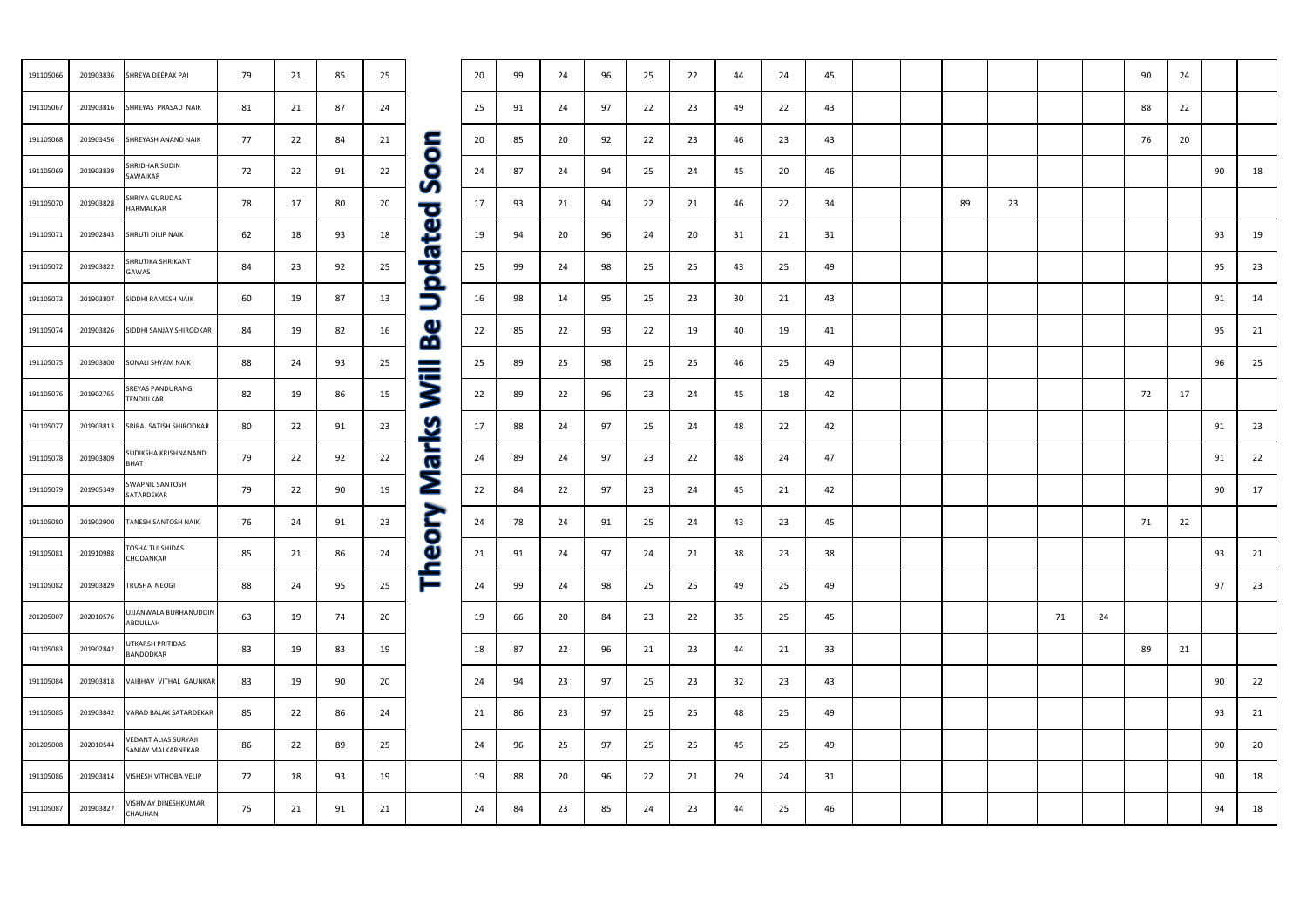|              |                           |                                               |                                              | SEMESTER-V RC2019-20 INFORMATION TECHNOLOGY PROVISIONAL MARKS |                                                  |                   |                                                      |                       |       |                                               |                                                                  |                                               |                                                               |              |          |                              |                                                                                                                                      |                            |                         |                                    |                                        |                                                           |         |                                                                   |                                                                 |                                                                    |                                                            |                                                  |                                         |                                                         |      |                                                         |                                                                    |
|--------------|---------------------------|-----------------------------------------------|----------------------------------------------|---------------------------------------------------------------|--------------------------------------------------|-------------------|------------------------------------------------------|-----------------------|-------|-----------------------------------------------|------------------------------------------------------------------|-----------------------------------------------|---------------------------------------------------------------|--------------|----------|------------------------------|--------------------------------------------------------------------------------------------------------------------------------------|----------------------------|-------------------------|------------------------------------|----------------------------------------|-----------------------------------------------------------|---------|-------------------------------------------------------------------|-----------------------------------------------------------------|--------------------------------------------------------------------|------------------------------------------------------------|--------------------------------------------------|-----------------------------------------|---------------------------------------------------------|------|---------------------------------------------------------|--------------------------------------------------------------------|
| <b>REGNO</b> | PERMANENT_REGN<br>$\circ$ | <b>NAME</b>                                   | <b>Database</b><br>Management<br>System (IA) | Database<br>Management<br>System (THEORY)                     | Theory of<br>Computation(TH Computation<br>EORY) | Theory of<br>(IA) | Ethics &<br>Entrepreneurshi Entrepreneu<br>p(THEORY) | Ethics &<br>ship (IA) | Cloud | Cloud<br>Computing(T Computing<br>HEORY) (IA) | Software<br><b>Testing</b><br>& Quality<br>Assurance<br>(THEORY) | Software<br>Testing<br>& Quality<br>Assurance | Internet Internet<br>of Things of Things (THEORY)<br>(Theory) | (IA)         | Computer | Computer<br>Graphics<br>(IA) | Statistical<br>Statistical<br><b>Models</b><br>Models<br>for<br>for<br>Information<br>Informatio<br>Science<br>n Science<br>(THEORY) | Graph<br>Theory<br>(Theory | Graph<br>Theory<br>(IA) | Database<br>Application<br>Lab(TW) | Database<br>Application<br>Lab<br>(PR) | Modelling & Modelling &<br>Computing Computing<br>Lab(TW) | Lab(PR) | Occupational<br>Safety & Health<br>Assessment<br>(CIVIL) (Theory) | Occupational<br>Safety &<br>Health<br>Assessment<br>(CIVIL)(IA) | Electronic<br>Instrumentation<br>& Automation<br>(ETC)<br>(THEORY) | Electronic<br>Instrumentation<br>& Automation<br>(ETC)(IA) | Illumination<br>Engineering<br>(E&E)<br>(THEORY) | llumination<br>Engineering<br>(E&E)(IA) | Soft<br>Computing(E Computing<br>TC) (THEORY) (ETC)(IA) | Soft | Testing &<br>Quality<br>Assurance<br>(COMP)<br>(Theory) | <b>Testing &amp;</b><br>Quality<br>Assurance<br>(COMP)<br>(Theory) |
| 191106001    | 201902907                 | <b>ABDULLAH ABDUL</b><br>SATTAR SHAIKH        | 20                                           | 78                                                            | 71                                               | 22                | 87                                                   | 16                    | 78    | 20                                            |                                                                  |                                               |                                                               |              |          |                              |                                                                                                                                      | 89                         | 21                      | 22                                 | 37                                     | 23                                                        | 40      | 81                                                                | 22                                                              |                                                                    |                                                            |                                                  |                                         |                                                         |      |                                                         |                                                                    |
| 191106002    |                           | 201902859 AGNISHA ANKUSH NAIK                 | 18                                           | 75                                                            | 70                                               | 15                | 91                                                   | 18                    |       |                                               |                                                                  |                                               | 82                                                            | 16           | 89       | 19                           |                                                                                                                                      |                            |                         | 21                                 | 30                                     | 21                                                        | 44      |                                                                   |                                                                 |                                                                    |                                                            |                                                  |                                         |                                                         |      | 82                                                      | 19                                                                 |
|              | 201206001 202010569       | AISHWARYA GIRISH<br><b>PAWAR</b>              | 16                                           | 51                                                            | 69                                               | 17                | 87                                                   | 14                    |       |                                               | 70                                                               | 19                                            |                                                               |              | 82       | 21                           |                                                                                                                                      |                            |                         | 20                                 | 24                                     | 24                                                        | 36      |                                                                   |                                                                 | 64                                                                 | -11                                                        |                                                  |                                         |                                                         |      |                                                         |                                                                    |
| 191106004    | 201902776                 | AKSHATA DEVIDAS<br><b>BHOMKAR</b>             | 17                                           | -77                                                           | 72                                               | 20                | 90                                                   | 15                    |       |                                               |                                                                  |                                               | 80                                                            | 15           | 86       | 18                           |                                                                                                                                      |                            |                         | 21                                 | 34                                     | 23                                                        | 44      |                                                                   |                                                                 |                                                                    |                                                            |                                                  |                                         |                                                         |      | 89                                                      | 20                                                                 |
|              |                           | 191106005 201902778 ALROY FERNANDES           | 19                                           | 76                                                            | 70                                               | 14                | 87                                                   | 17                    |       |                                               |                                                                  |                                               | 79                                                            | 16           |          |                              |                                                                                                                                      | 91                         | 20                      | 20                                 | 37                                     | 20                                                        | 40      |                                                                   |                                                                 |                                                                    |                                                            |                                                  |                                         | 92                                                      | 16   |                                                         |                                                                    |
| 191106006    |                           | 201903442 ANISH GURUDAS NAIK                  | 11                                           | -67                                                           | 70                                               | $12 \overline{ }$ | 67                                                   | 10                    |       |                                               |                                                                  |                                               | 78                                                            | 16           | 70       | 15                           |                                                                                                                                      |                            |                         | 21                                 | 35                                     | 18                                                        | 41      |                                                                   |                                                                 |                                                                    |                                                            |                                                  |                                         | 86                                                      | 16   |                                                         |                                                                    |
| 191106007    |                           | 201909082 ANSHIDA AZEEZ                       | 19                                           | 79                                                            | 74                                               | 17                | 90                                                   | 16                    |       |                                               |                                                                  |                                               | 82                                                            | 19           | 82       | 17                           |                                                                                                                                      |                            |                         | 21                                 | 33                                     | 21                                                        | 46      |                                                                   |                                                                 |                                                                    |                                                            |                                                  |                                         |                                                         |      | 88                                                      | 18                                                                 |
|              |                           | 191106008 201903145 ASLAN AKABAR SHAIKH       | 22                                           | 79                                                            | 67                                               | 19                | 92                                                   | 17                    | 78    | 23                                            |                                                                  |                                               |                                                               |              |          |                              |                                                                                                                                      | 89                         | 20                      | 21                                 | 44                                     | 23                                                        | 40      | 82                                                                | 23                                                              |                                                                    |                                                            |                                                  |                                         |                                                         |      |                                                         |                                                                    |
| 191106009    |                           | 201902779 AUSTIN DAVID DSOUZA                 | 22                                           | -80                                                           | 66                                               | 21                | 91                                                   | 19                    | 78    | 24                                            |                                                                  |                                               |                                                               |              |          |                              |                                                                                                                                      | 89                         | 21                      | 23                                 | 48                                     | 23                                                        | 42      | 91                                                                | 23                                                              |                                                                    |                                                            |                                                  |                                         |                                                         |      |                                                         |                                                                    |
|              |                           | 191106010 201909947 AVISHKAR PARAB            | 21                                           | 80                                                            | 69                                               | 22                | -88                                                  | 19                    | 79    | 23                                            |                                                                  |                                               |                                                               |              |          |                              |                                                                                                                                      | 97                         | 20                      | 23                                 | -46                                    | 24                                                        | 44      | 90                                                                | 24                                                              |                                                                    |                                                            |                                                  |                                         |                                                         |      |                                                         |                                                                    |
|              | 191106014 201903148       | DHANANJAY SHANKAR<br>PAWAR                    | 12                                           | 76                                                            | 67                                               | 14                | 68                                                   | 10                    |       |                                               |                                                                  |                                               | 74                                                            | 10           | 76       | 12                           |                                                                                                                                      |                            |                         | 20                                 | 28                                     | 19                                                        | 23      |                                                                   |                                                                 |                                                                    |                                                            |                                                  |                                         | 90                                                      | 17   |                                                         |                                                                    |
|              |                           | 191106015 201903940 EVEANN SARITA AFONSO      | 17                                           | 74                                                            | 69                                               | 16                | 93                                                   | 16                    | 81    | 22                                            |                                                                  |                                               |                                                               |              | 82       | 23                           |                                                                                                                                      |                            |                         | 21                                 | 32                                     | 22                                                        | 42      |                                                                   |                                                                 |                                                                    |                                                            |                                                  |                                         |                                                         |      | 87                                                      | 18                                                                 |
|              |                           | 191106016 201903947 FELTON COLACO             | 16                                           | 80                                                            | 67                                               | 22                | 91                                                   | 20                    |       |                                               |                                                                  |                                               | 88                                                            | 19           |          |                              |                                                                                                                                      | 89                         | 20                      | 23                                 | 28                                     | 23                                                        | 45      | 91                                                                | 25                                                              |                                                                    |                                                            |                                                  |                                         |                                                         |      |                                                         |                                                                    |
|              |                           | 201206002 202010570 Gad Govekar Rajiv Shriram | $\bf{0}$                                     | 38                                                            | 35                                               | $\overline{0}$    | 56                                                   | - 0                   |       |                                               |                                                                  |                                               | 46                                                            | $\mathbf{0}$ | 51       | $\overline{0}$               |                                                                                                                                      |                            |                         | $\overline{0}$                     | Absent                                 | $\bf{0}$                                                  | Absent  |                                                                   |                                                                 |                                                                    |                                                            | 54                                               | Absent                                  |                                                         |      |                                                         |                                                                    |
|              |                           | 191106017 201903939 GAURI RAJU NAIK           | 15                                           | 62                                                            | 68                                               | 18                | 82                                                   | 19                    |       |                                               |                                                                  |                                               | 75                                                            | 12           | 85       | 21                           |                                                                                                                                      |                            |                         | 20                                 | 20                                     | 22                                                        | 27      |                                                                   |                                                                 |                                                                    |                                                            |                                                  |                                         |                                                         |      | 77                                                      | 16                                                                 |
|              |                           | 191106018 201906220 GAYATHRI P R              | 22                                           | 85                                                            | 67                                               | 23                | 83                                                   | 19                    |       |                                               |                                                                  |                                               | 85                                                            | 23           |          |                              |                                                                                                                                      | 96                         | 22                      | 24                                 | 46                                     | 24                                                        | 47      |                                                                   |                                                                 |                                                                    |                                                            |                                                  |                                         | 97                                                      | 24   |                                                         |                                                                    |
| 191106019    | 201909097                 | HARDIK ANAND<br><b>KURDIKAR</b>               | 14                                           | -77                                                           | 71                                               | 13                | 80                                                   | 12                    |       |                                               | 66                                                               | 18                                            |                                                               |              | 65       | 17                           |                                                                                                                                      |                            |                         | 20                                 | 28                                     | 19                                                        | 30      | 87                                                                | 20                                                              |                                                                    |                                                            |                                                  |                                         |                                                         |      |                                                         |                                                                    |
|              | 201206003 202010577       | HARMALKAR SHRUSTI<br>RAJENDRA                 | 11                                           | 72                                                            | 72                                               | 16                | 81                                                   | 15                    |       |                                               | 81                                                               | 18                                            |                                                               |              | 64       | 18                           |                                                                                                                                      |                            |                         | 18                                 | 24                                     | 22                                                        | 41      |                                                                   |                                                                 | 72                                                                 | -11                                                        |                                                  |                                         |                                                         |      |                                                         |                                                                    |
|              |                           | 191106080 201906215 HARSH TUKARAM NAIK        | 17                                           | 71                                                            | 60                                               | 14                | 80                                                   | 14                    | 76    | 22                                            |                                                                  |                                               |                                                               |              | 80       | 16                           |                                                                                                                                      |                            |                         | 23                                 | 45                                     | 22                                                        | 46      |                                                                   |                                                                 |                                                                    |                                                            |                                                  |                                         | 87                                                      | 20   |                                                         |                                                                    |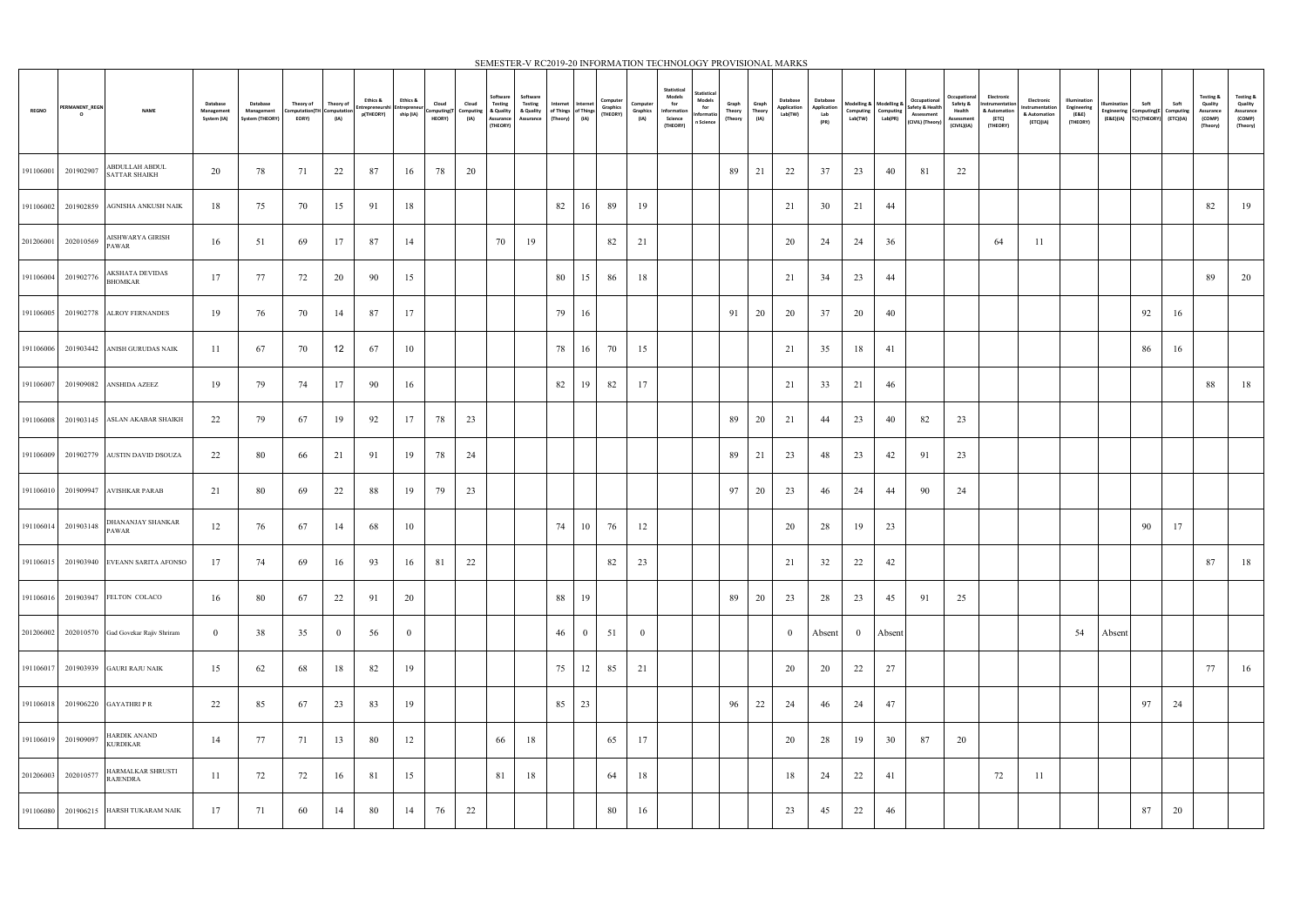| 191106021 201903946           | JIGNA KALPESH<br><b>GOSALIA</b>          | 18 | 78  | 70 | 18 | 92 | 18 | 82   | 22 |    |    |        |    | 86 | 19 |    |    |           |    | 21 | 35     | 24 | 43 |     |     |  |    |    | 88 | 19 |
|-------------------------------|------------------------------------------|----|-----|----|----|----|----|------|----|----|----|--------|----|----|----|----|----|-----------|----|----|--------|----|----|-----|-----|--|----|----|----|----|
|                               | 191106022 201906221 JITESH KUMAR VERMA   | 15 | 77  | 67 | 15 | 87 | 15 | 73   | 19 |    |    |        |    |    |    |    |    | 88        | 18 | 21 | 39     | 22 | 42 | 78  | 15  |  |    |    |    |    |
|                               | 191106023 201903142 JOSEPH ROY THAYIL    | 17 | 79  | 70 | 18 | 91 | 19 | 81   | 21 |    |    | Absent |    |    |    |    |    | 88        | 19 | 21 | 34     | 22 | 37 | 77  | 22  |  |    |    |    |    |
| 191106024 201902858           | KAILASH KAMALAKANT<br>VENGURLEKAR        | 14 | -77 | 69 | 13 | 90 | 15 |      |    |    |    | 74     | 15 | 81 | 17 |    |    |           |    | 19 | 30     | 18 | 34 | 77  | 17  |  |    |    |    |    |
| 191106025 201909942           | KAMAXI DIGAMBER<br><b>BANDODKAR</b>      | 14 | 75  | 55 | 14 | 67 | 15 | - 80 | 19 |    |    |        |    | 70 | 16 |    |    |           |    | 21 | 26     | 20 | 38 |     |     |  |    |    | 65 | 17 |
|                               | 191106027 201909143 KASHISH SHARMA       | 15 | 77  | 66 | 16 | 81 | 12 | 77   | 21 |    |    |        |    | 82 | 22 |    |    |           |    | 21 | 29     | 22 | 44 | 77  | 15  |  |    |    |    |    |
| 191106028 201903474           | KAUSHIK VASUDEV<br><b>MADKAIKAR</b>      | 10 | 51  | 61 | 10 | 77 | 9  |      |    |    |    | 60     | 9  | 57 | 11 |    |    |           |    | 14 | Absent | 13 | 21 | 76  | 10  |  |    |    |    |    |
|                               | 191106029 201903470 KHUSHBOO SHAIKH      | 20 | 83  | 70 | 18 | 87 | 17 |      |    |    |    | 80     | 23 |    |    |    |    | $95$   21 |    | 21 | 35     | 22 | 38 |     |     |  |    |    | 84 | 21 |
|                               | 191106030 201903147 LYNELLE ANN PEREIRA  | 20 | -77 | 74 | 19 | 92 | 18 |      |    |    |    | 78     | 21 | 89 | 22 |    |    |           |    | 20 | 33     | 22 | 37 |     |     |  |    |    | 78 | 20 |
| 191106031 201903936 M SHRAVAN |                                          | 15 | 70  | 66 | 12 | 89 | 16 | 78   | 16 |    |    |        |    | 76 | 17 |    |    |           |    | 21 | 28     | 21 | 43 |     |     |  |    |    | 58 | 15 |
| 201206004 202010571           | MANERKAR SWAPNIL<br><b>GOVIND</b>        | 12 | 70  | 73 | 14 | 68 | 11 |      |    | 78 | 17 |        |    | 74 | 13 |    |    |           |    | 16 | 22     | 22 | 37 | 76  | 18  |  |    |    |    |    |
| 191106033 201903149           | MAYURESH PREMANAND<br><b>NAIK</b>        | 17 | 76  | 68 | 19 | 86 | 12 | 79   | 17 |    |    |        |    |    |    |    |    | 90        | 17 | 21 | 22     | 23 | 40 | 82  | 17  |  |    |    |    |    |
| 191106034 201903143           | MEDHAVI DATTARAO<br><b>RAIKAR</b>        | 16 | 79  | 69 | 15 | 88 | 18 |      |    |    |    | 82     | 12 | 87 | 16 |    |    |           |    | 17 | 20     | 21 | 28 |     |     |  |    |    | 82 | 18 |
| 191106035 201902860           | MRUNAL RAJESH<br><b>BHATKANDE</b>        | 13 | 72  | 69 | 16 | 88 | 13 | 82   | 14 |    |    |        |    | 79 | 16 |    |    |           |    | 20 | 22     | 21 | 37 | 81  | -11 |  |    |    |    |    |
|                               | 191106036 201909096 NAIK RAJ KAMLAKANT   | 14 | 71  | 70 | 10 | 70 | 11 |      |    | 60 | 18 |        |    | 58 | 10 |    |    |           |    | 17 | 20     | 20 | 36 | 77  | 15  |  |    |    |    |    |
|                               | 191106037 201903958 NAVEEN MAHENDRA NAIK | 17 | 71  | 76 | 15 | 80 | 15 | - 80 | 20 |    |    |        |    |    |    | 92 | 22 |           |    | 23 | 47     | 23 | 38 |     |     |  |    |    | 78 | 15 |
|                               | 191106081 201903899 NEVAN ALPHONSO       | 16 | 62  | 65 | 13 | 78 | 18 | 83   | 24 |    |    |        |    |    |    | 87 | 20 |           |    | 20 | 42     | 24 | 38 |     |     |  | 85 | 20 |    |    |
| 191106038 201903146           | NIDHI RADHAKRISHNA<br>KAMAT              | 23 | 83  | 72 | 22 | 85 | 21 |      |    |    |    | 86     | 24 | 90 | 23 | 91 | 21 |           |    | 23 | 48     | 24 | 47 |     |     |  |    |    | 83 | 21 |
|                               | 191106039 201903473 NIDHI SHRIPAD KAMAT  | 18 | 73  | 74 | 21 | 88 | 14 | 85   | 22 |    |    |        |    |    |    |    |    |           |    | 22 | 31     | 24 | 40 |     |     |  |    |    | 75 | 17 |
| 191106041 201909941           | NITIKESH NAMDEV<br>GAWAS                 | 13 | 70  | 69 | 11 | 91 | 10 |      |    | 80 | 14 |        |    | 65 | 15 |    |    |           |    | 19 | 24     | 20 | 37 | 80  | 18  |  |    |    |    |    |
|                               | 201206005 202010552 PATIL PUSHKAR KIRAN  | 15 | 75  | 64 | 13 | 80 | 10 |      |    | 87 | 22 |        |    | 68 | 16 |    |    |           |    | 23 | 38     | 19 | 46 | -89 | 22  |  |    |    |    |    |
|                               | 201206006 202010559 PATIL VED GURUDATT   | 15 | 76  | 74 | 16 | 88 | 19 |      |    | 86 | 23 |        |    | 82 | 18 |    |    |           |    | 23 | 37     | 23 | 45 | 90  | 24  |  |    |    |    |    |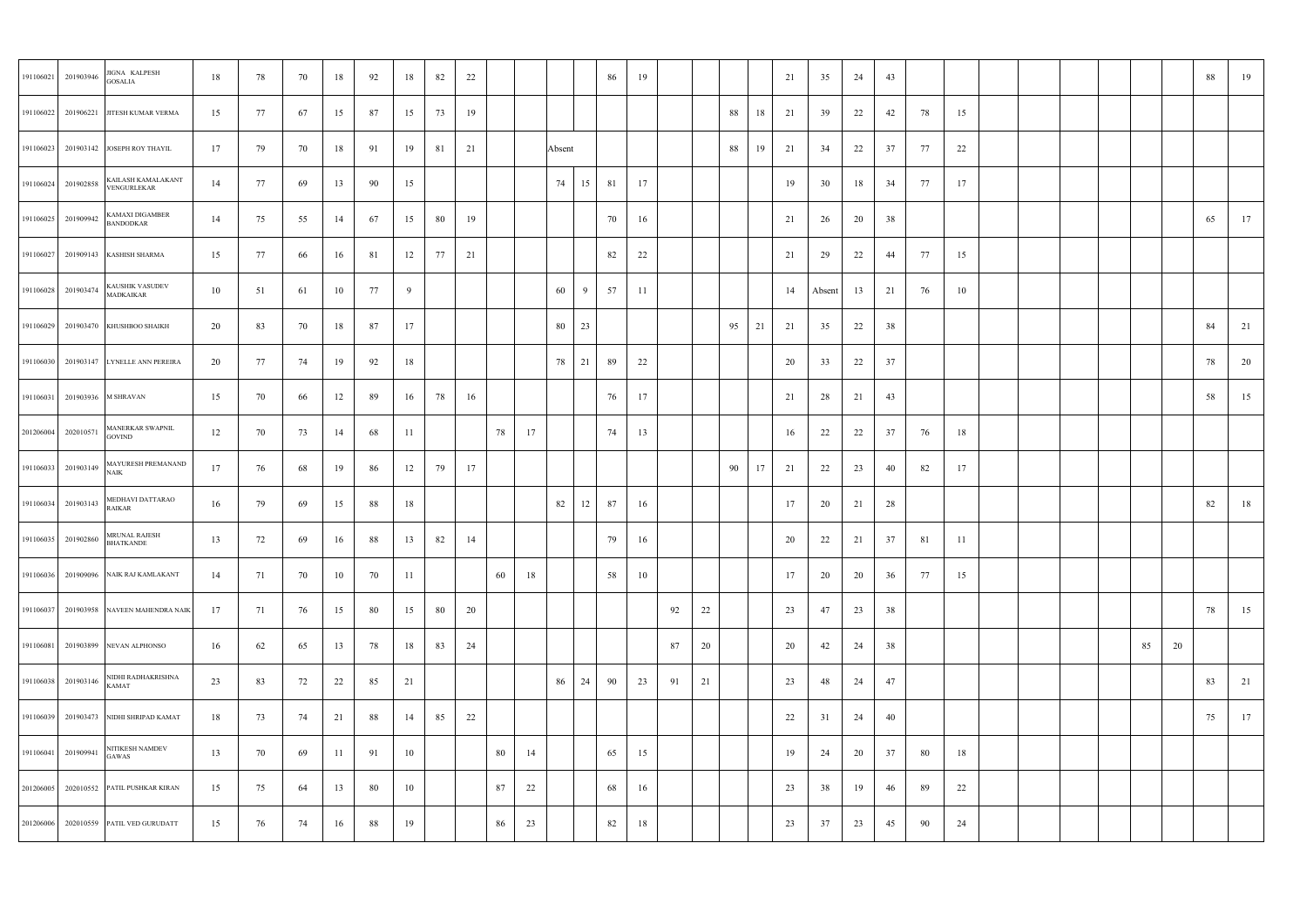| 201206007 | 202011062           | PRABHU MAYEKAR<br>RAMACHANDRA MARUTI      | 11  | 71   | 76 | 10 | 72 | 12  |    |    | 68 | 19 |        | 62       | 17 |    |    |    |    | 19 | 22 | 19  | 36 | 77 | 15  |  |    |    |    |    |
|-----------|---------------------|-------------------------------------------|-----|------|----|----|----|-----|----|----|----|----|--------|----------|----|----|----|----|----|----|----|-----|----|----|-----|--|----|----|----|----|
|           |                     | 191106043 201903954 PRAHARSH AJIT PAI     | 19  | -80  | 72 | 22 | 87 | 18  | 81 | 22 |    |    |        |          |    | 90 | 20 |    |    | 22 | 48 | 24  | 47 |    |     |  |    |    | 76 | 14 |
|           |                     | 191106044 201903950 PRAPTI R SAWANT       | 24  | 87   | 75 | 24 | 90 | 23  |    |    |    |    | 89     | 25       |    |    |    | 95 | 22 | 24 | 43 | 24  | 46 |    |     |  |    |    | 91 | 24 |
|           | 191106045 201903141 | PRASHANT KRISHNA<br>NILAJKAR              | 17  | 79   | 75 | 17 | 87 | 17  |    |    |    |    | 82     | 16<br>76 | 17 |    |    |    |    | 20 | 34 | 22  | 45 |    |     |  |    |    | 85 | 17 |
|           | 191106046 201903938 | PRATHAM CHANDRAKANT<br>NATEKAR            | 13  | 77   | 65 | 13 | 79 | -11 | 81 | 17 |    |    |        | 62       | 12 |    |    |    |    | 20 | 25 | 20  | 25 | 81 | 14  |  |    |    |    |    |
|           |                     | 191106047 201909133 PRATHAM JOSHI         | 18  | - 77 | 69 | 15 | 85 | 14  | 81 | 20 |    |    |        |          |    | 86 | 19 |    |    | 18 | 32 | 22  | 40 | 88 | 21  |  |    |    |    |    |
|           | 191106048 201903956 | PRATIK DEVENDRA<br><b>MANJREKAR</b>       | 20  | 81   | 68 | 16 | 88 | 19  |    |    |    |    | 81     | 18<br>79 | 19 |    |    |    |    | 20 | 33 | 21  | 43 |    |     |  |    |    | 87 | 19 |
|           |                     | 191106049 201903957 PRIYA PRABHU SOPAN    | 16  | 64   | 48 | 14 | 54 | 16  | 64 | 11 |    |    |        |          |    | 83 | 14 |    |    | 22 | 25 | 23  | 46 | 72 | -11 |  |    |    |    |    |
|           |                     | 201206008 202010558 RAWAL PRADYUM LAKHU   | 14  | 64   | 63 | 10 | 71 | 14  |    |    | 71 | 17 |        | 63       | 14 |    |    |    |    | 20 | 26 | 19  | 43 | 77 | 14  |  |    |    |    |    |
|           |                     | 191106050 201903944 RITESH GAONKAR        | 11  | 80   | 70 | 14 | 85 | 14  |    |    | 80 | 15 |        | 70       | 12 |    |    |    |    | 18 | 20 | 20  | 43 | 79 | 17  |  |    |    |    |    |
|           |                     | 201206009 202010545 SAHIL REVANKAR        | 11  | 72   | 60 | 10 | 74 | 15  |    |    | 82 | 18 |        | 61       | 13 |    |    |    |    | 19 | 22 | 19  | 36 | 75 | 12  |  |    |    |    |    |
|           |                     | 191106051 201909945 SAIDEEP SAMEER PHADTE | -11 | 74   | 70 | 13 | 76 | 13  |    |    | 75 | 10 |        | 74       | 15 |    |    |    |    | 18 | 24 | 20  | 36 | 79 | -11 |  |    |    |    |    |
|           |                     | 191106052 201903144 SAISH SANJAY SAWANT   | 21  | 77   | 74 | 20 | 85 | 11  | 84 | 22 |    |    |        |          |    | 89 | 20 |    |    | 22 | 48 | 24  | 38 |    |     |  |    |    | 87 | 15 |
|           |                     | 191106053 201903955 SARTHAK ULHAS NAIK    | 18  | 79   | 65 | 21 | 86 | 14  | 80 | 23 |    |    |        |          |    | 90 | 18 |    |    | 22 | 40 | 24  | 39 |    |     |  |    |    | 74 | 14 |
|           |                     | 191106054 201903150 SEJAL SAJJAN NAIK     | 14  | 73   | 65 | 16 | 88 | 19  | 81 | 19 |    |    |        | 79       | 17 |    |    |    |    | 22 | 35 | 21  | 43 |    |     |  | 92 | 21 |    |    |
|           | 191106055 201909946 | SHIVADATTA KESHAV<br>JOSHI                | 15  | 74   | 71 | 14 | 60 | 15  | 84 | 19 |    |    |        | 72       | 17 |    |    |    |    | 16 | 20 | 17  | 25 | 83 | 14  |  |    |    |    |    |
|           |                     | 191106056 201906224 SHIVAM DILIP NAIK     | 16  | 77   | 72 | 18 | 87 | 20  | 83 | 20 |    |    |        | 80       | 18 |    |    |    |    | 23 | 37 | 21  | 46 | 82 | 19  |  |    |    |    |    |
|           | 191106059 201903941 | SHRIYA MANGIRISH<br>NADKARNI              | 16  | 81   | 70 | 21 | 88 | 11  | 81 | 24 |    |    |        | 66       | 22 |    |    |    |    | 22 | 35 | 23  | 45 |    |     |  |    |    | 86 | 17 |
|           | 191106060 201903943 | SHRUSTI VIKAS NAIK<br><b>GAONKAR</b>      | 17  | 83   | 68 | 22 | 85 | 18  |    |    |    |    | 85     | 23       |    |    |    | 90 | 22 | 24 | 31 | 24  | 45 |    |     |  |    |    | 86 | 22 |
|           | 191106061 201902777 | SHUBHAM SHASHIKANT<br><b>KAREKAR</b>      | 10  | 62   | 51 | 7  | 56 | 6   |    |    |    |    | 45     | 8<br>52  | 10 |    |    |    |    | 15 | 20 | -11 | 20 |    |     |  |    |    | 47 | 10 |
|           |                     | 191106062 201906222 SHUBHAM SINGH         | 14  | 77   | 63 | 16 | 73 | 12  | 81 | 22 |    |    |        | 80       | 11 |    |    |    |    | 20 | 34 | 20  | 46 | 81 | 14  |  |    |    |    |    |
|           | 191106063 201909944 | SIDDHESH SHRINIVAS<br><b>DABHOLKAR</b>    | 14  | 78   | 59 | 16 | 92 | 13  |    |    |    |    | $77\,$ | 15       |    |    |    | 82 | 17 | 21 | 38 | 21  | 40 |    |     |  | 87 | 22 |    |    |